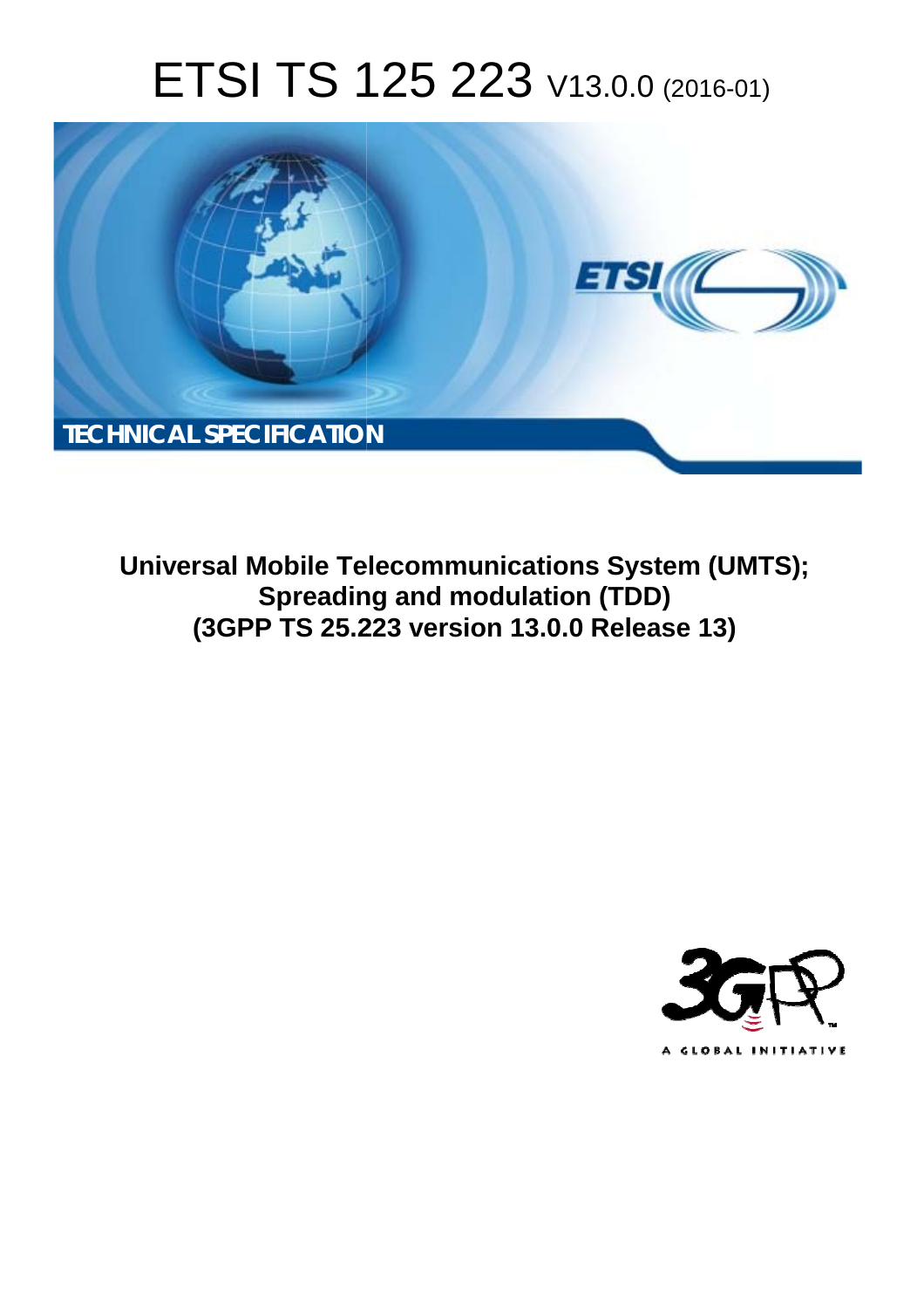Reference RTS/TSGR-0125223vd00

> Keywords UMTS

#### *ETSI*

#### 650 Route des Lucioles F-06921 Sophia Antipolis Cedex - FRANCE

Tel.: +33 4 92 94 42 00 Fax: +33 4 93 65 47 16

Siret N° 348 623 562 00017 - NAF 742 C Association à but non lucratif enregistrée à la Sous-Préfecture de Grasse (06) N° 7803/88

#### *Important notice*

The present document can be downloaded from: <http://www.etsi.org/standards-search>

The present document may be made available in electronic versions and/or in print. The content of any electronic and/or print versions of the present document shall not be modified without the prior written authorization of ETSI. In case of any existing or perceived difference in contents between such versions and/or in print, the only prevailing document is the print of the Portable Document Format (PDF) version kept on a specific network drive within ETSI Secretariat.

Users of the present document should be aware that the document may be subject to revision or change of status. Information on the current status of this and other ETSI documents is available at <http://portal.etsi.org/tb/status/status.asp>

If you find errors in the present document, please send your comment to one of the following services: <https://portal.etsi.org/People/CommiteeSupportStaff.aspx>

#### *Copyright Notification*

No part may be reproduced or utilized in any form or by any means, electronic or mechanical, including photocopying and microfilm except as authorized by written permission of ETSI.

The content of the PDF version shall not be modified without the written authorization of ETSI. The copyright and the foregoing restriction extend to reproduction in all media.

> © European Telecommunications Standards Institute 2016. All rights reserved.

**DECT**TM, **PLUGTESTS**TM, **UMTS**TM and the ETSI logo are Trade Marks of ETSI registered for the benefit of its Members. **3GPP**TM and **LTE**™ are Trade Marks of ETSI registered for the benefit of its Members and of the 3GPP Organizational Partners.

**GSM**® and the GSM logo are Trade Marks registered and owned by the GSM Association.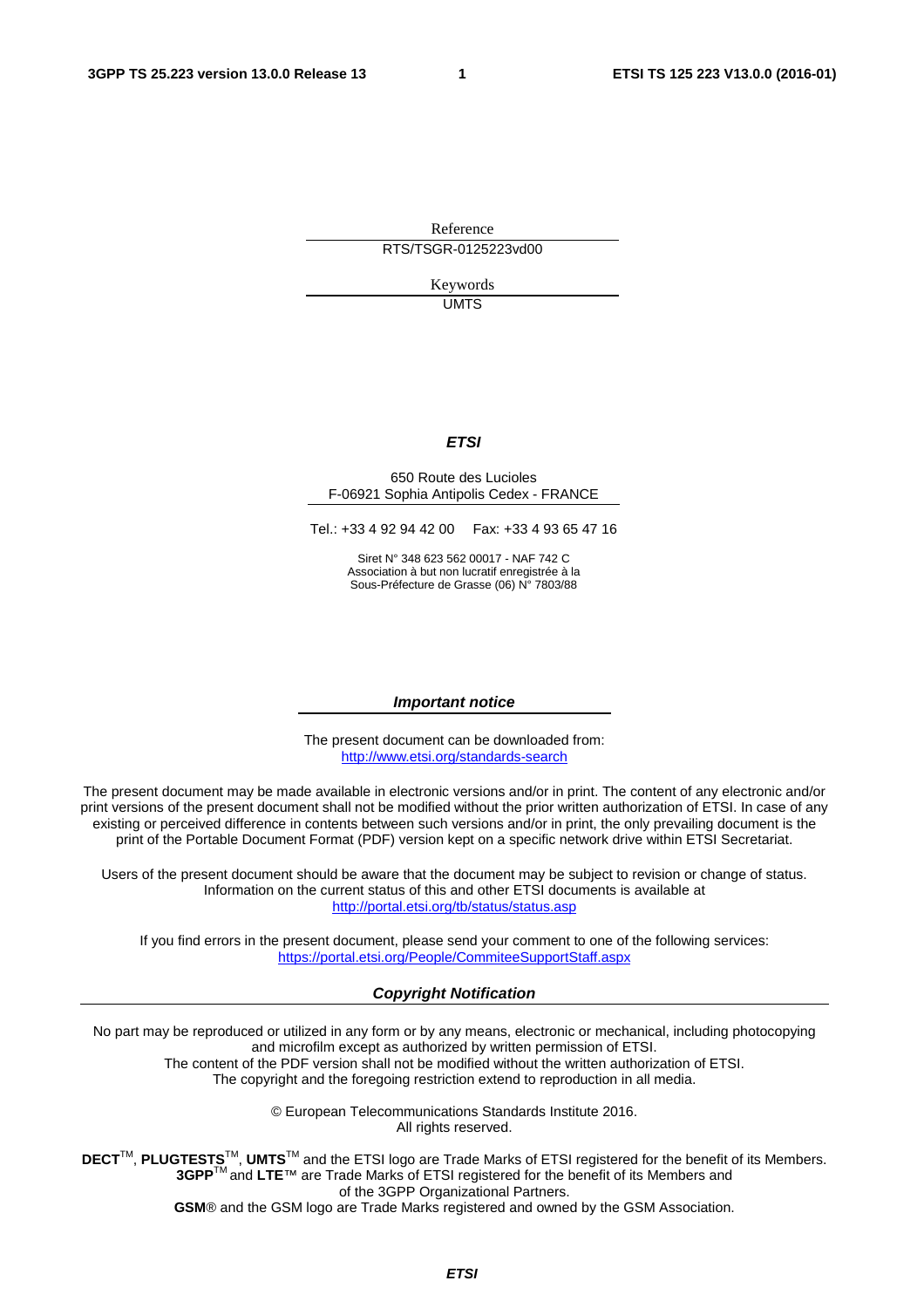# Intellectual Property Rights

IPRs essential or potentially essential to the present document may have been declared to ETSI. The information pertaining to these essential IPRs, if any, is publicly available for **ETSI members and non-members**, and can be found in ETSI SR 000 314: *"Intellectual Property Rights (IPRs); Essential, or potentially Essential, IPRs notified to ETSI in respect of ETSI standards"*, which is available from the ETSI Secretariat. Latest updates are available on the ETSI Web server [\(https://ipr.etsi.org/\)](https://ipr.etsi.org/).

Pursuant to the ETSI IPR Policy, no investigation, including IPR searches, has been carried out by ETSI. No guarantee can be given as to the existence of other IPRs not referenced in ETSI SR 000 314 (or the updates on the ETSI Web server) which are, or may be, or may become, essential to the present document.

# Foreword

This Technical Specification (TS) has been produced by ETSI 3rd Generation Partnership Project (3GPP).

The present document may refer to technical specifications or reports using their 3GPP identities, UMTS identities or GSM identities. These should be interpreted as being references to the corresponding ETSI deliverables.

The cross reference between GSM, UMTS, 3GPP and ETSI identities can be found under [http://webapp.etsi.org/key/queryform.asp.](http://webapp.etsi.org/key/queryform.asp)

# Modal verbs terminology

In the present document "**shall**", "**shall not**", "**should**", "**should not**", "**may**", "**need not**", "**will**", "**will not**", "**can**" and "**cannot**" are to be interpreted as described in clause 3.2 of the [ETSI Drafting Rules](http://portal.etsi.org/Help/editHelp!/Howtostart/ETSIDraftingRules.aspx) (Verbal forms for the expression of provisions).

"**must**" and "**must not**" are **NOT** allowed in ETSI deliverables except when used in direct citation.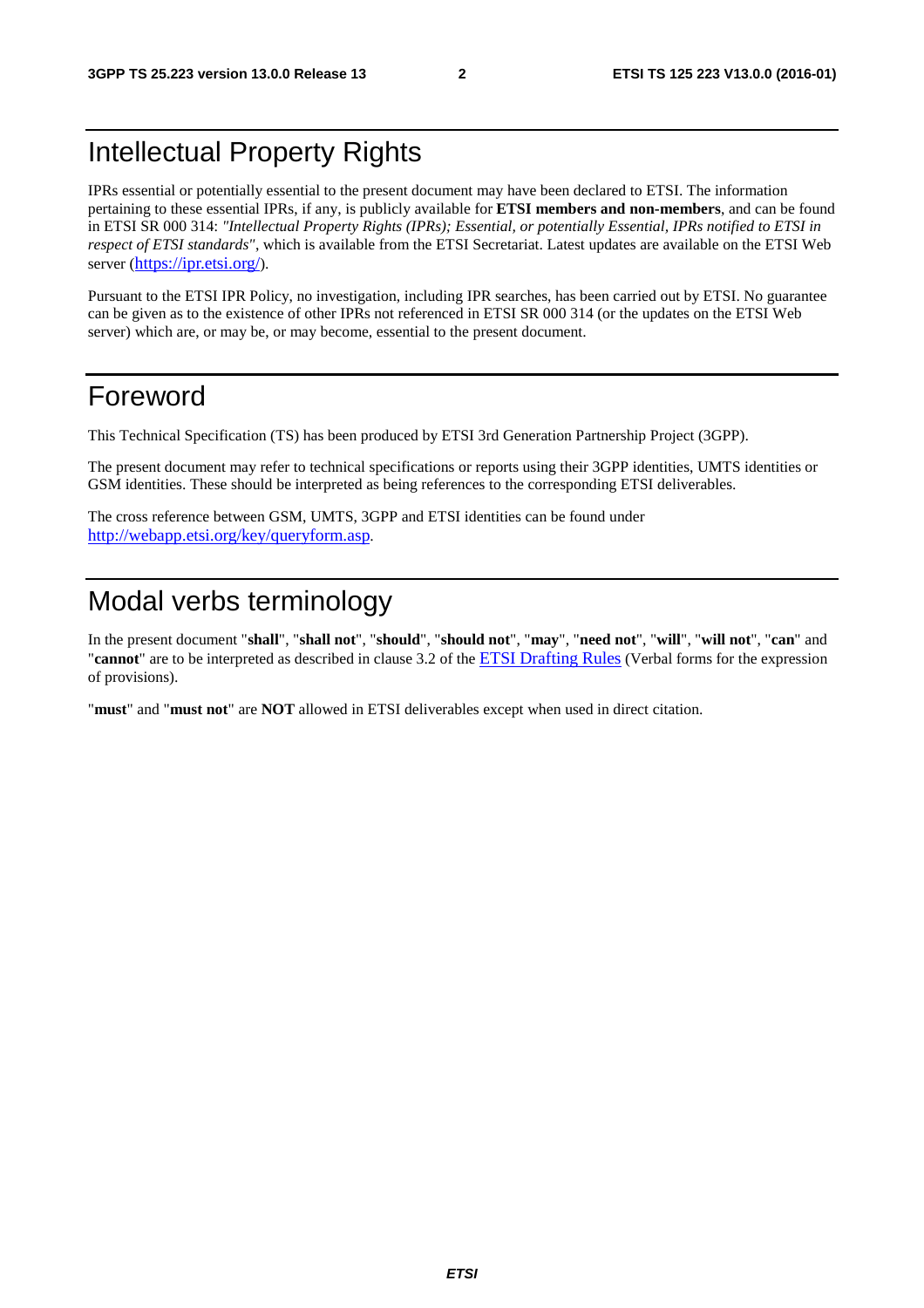$\mathbf{3}$ 

# Contents

| 1          |  |
|------------|--|
| 2          |  |
| 3          |  |
| 3.1<br>3.2 |  |
| 4          |  |
| 5          |  |
| 5.1        |  |
| 5.2        |  |
| 5.2.1      |  |
| 5.2.1.1    |  |
| 5.2.1.2    |  |
| 5.2.2      |  |
| 5.2.3      |  |
| 5.2.3.1    |  |
| 5.2.3.2    |  |
| 5A         |  |
| 5A.1       |  |
| 5A.2       |  |
| 5A.2.1     |  |
| 5A.2.2     |  |
| 5A.2.3     |  |
| 5A.2.4     |  |
| 6          |  |
| 6.1        |  |
| 6.2        |  |
| 6.3        |  |
| 6.4        |  |
| 6.4a       |  |
| 6.4a.1     |  |
| 6.5        |  |
| 6.6        |  |
| 6.6.1      |  |
| 6.6.1a     |  |
| 6.6.2      |  |
| 6.6.3      |  |
| 6.7        |  |
| 6.7.1      |  |
| 6.7.1a     |  |
| 6.7.2      |  |
| 6.7.3      |  |
| 6.7.3a     |  |
| 6.8        |  |
| 6.8.1      |  |
| 6.8.2      |  |
| 6.8.2.1    |  |
| 6.8.2.2    |  |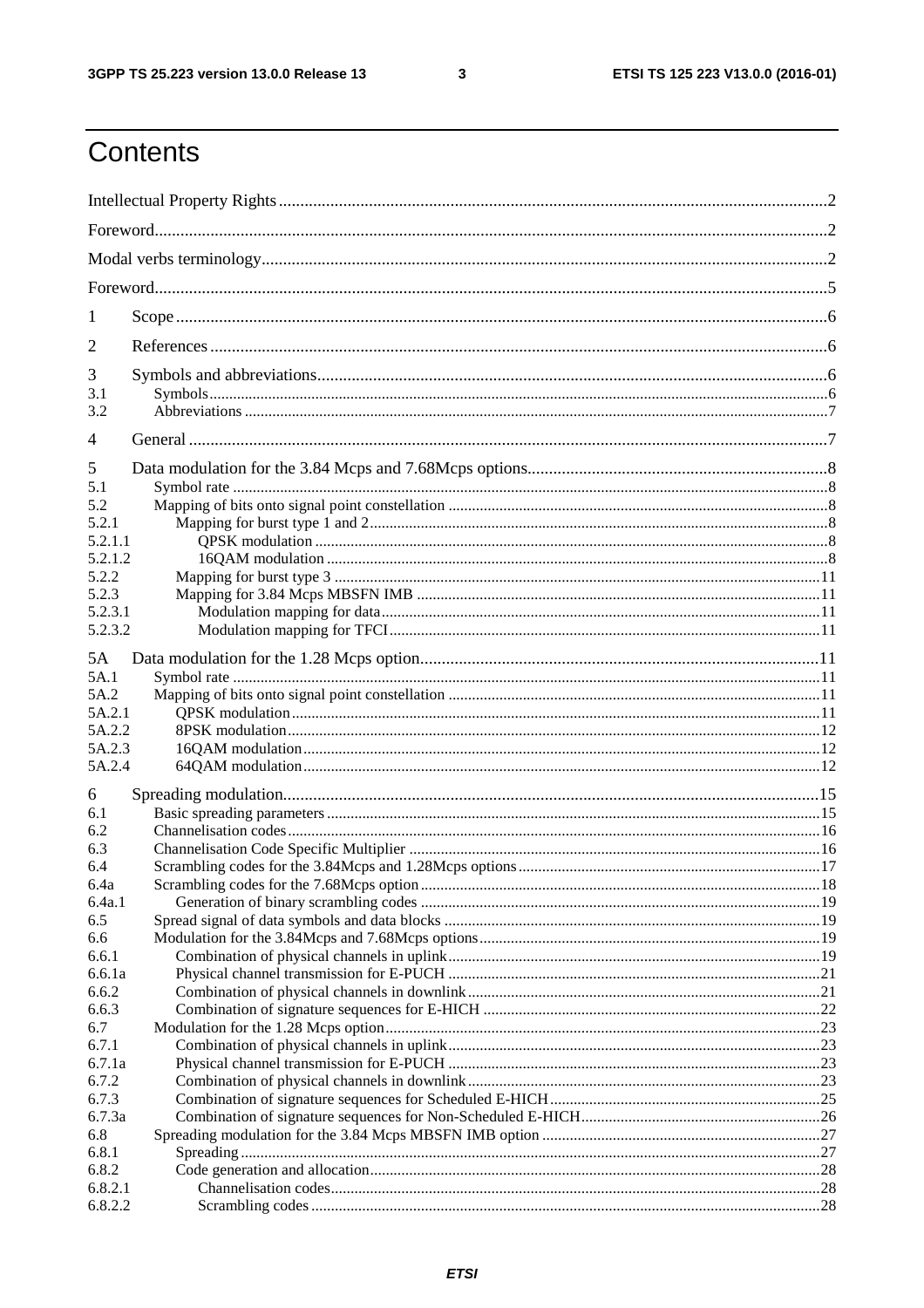#### $\overline{\mathbf{4}}$

| 6.8.3  |                               |  |  |  |
|--------|-------------------------------|--|--|--|
| 7      |                               |  |  |  |
| 7.1    |                               |  |  |  |
| 7.2    |                               |  |  |  |
| 7.2.1  |                               |  |  |  |
| 7.2.2  |                               |  |  |  |
| 7.3    |                               |  |  |  |
| 7.4    |                               |  |  |  |
| 7.4.1  |                               |  |  |  |
| 7.4.2  |                               |  |  |  |
| 7A     |                               |  |  |  |
| 7A.1   |                               |  |  |  |
| 7A.2   |                               |  |  |  |
| 7A.2.1 |                               |  |  |  |
| 7A.2.2 |                               |  |  |  |
| 7A.3   |                               |  |  |  |
| 8      |                               |  |  |  |
| 8.1    |                               |  |  |  |
| 8.1.1  |                               |  |  |  |
| 8.2    |                               |  |  |  |
| 8.3    |                               |  |  |  |
| 8.3Aa  |                               |  |  |  |
| 9      |                               |  |  |  |
|        | <b>Annex A (normative):</b>   |  |  |  |
|        | <b>Annex AA</b> (normative):  |  |  |  |
| AA.1   |                               |  |  |  |
| AA.2   |                               |  |  |  |
|        | <b>Annex B</b> (informative): |  |  |  |
| B.1    |                               |  |  |  |
|        |                               |  |  |  |
|        | <b>Annex C</b> (informative): |  |  |  |
|        |                               |  |  |  |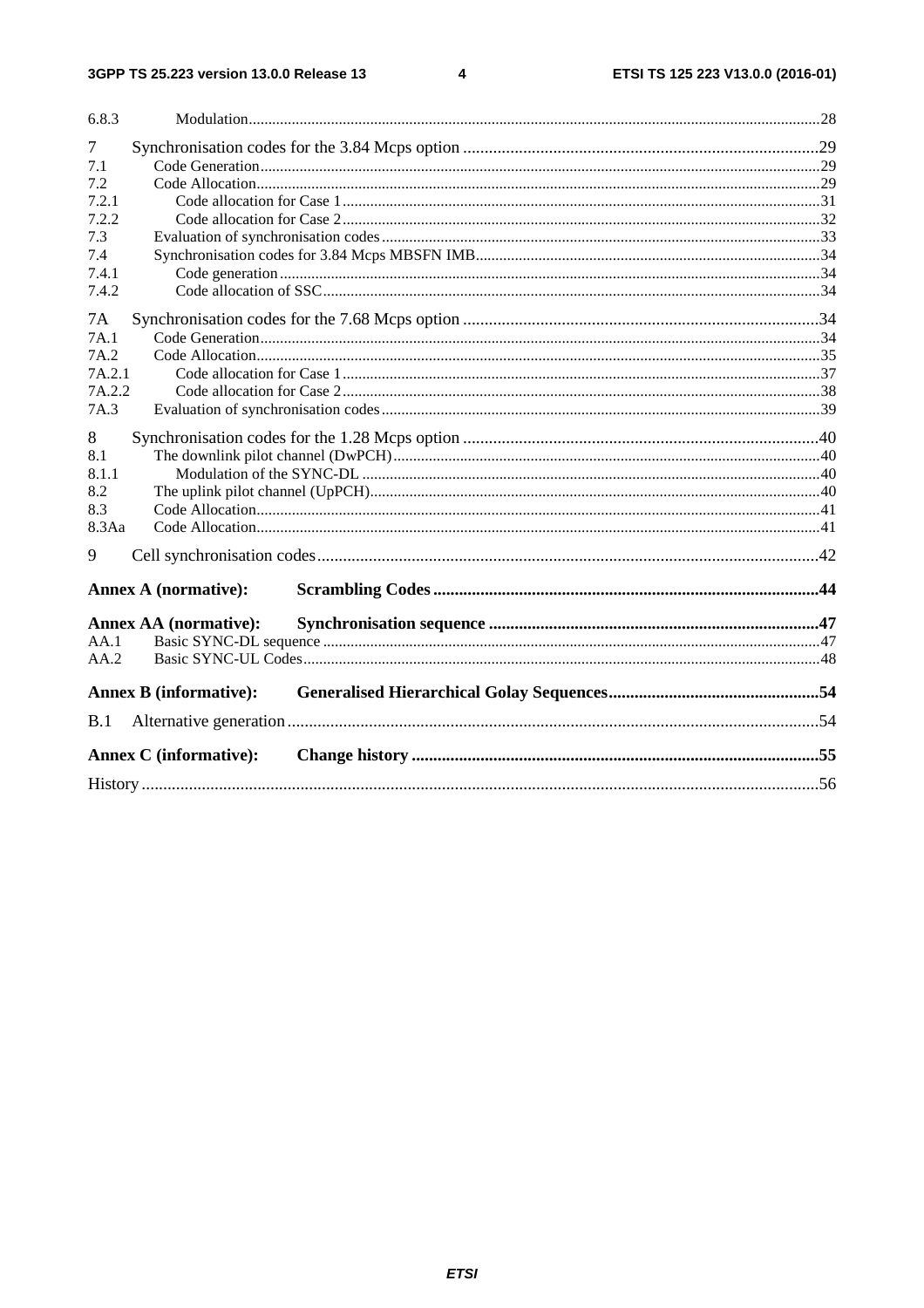# Foreword

This Technical Specification (TS) has been produced by the 3<sup>rd</sup> Generation Partnership Project (3GPP).

The contents of the present document are subject to continuing work within the TSG and may change following formal TSG approval. Should the TSG modify the contents of the present document, it will be re-released by the TSG with an identifying change of release date and an increase in version number as follows:

Version x.y.z

where:

- x the first digit:
	- 1 presented to TSG for information;
	- 2 presented to TSG for approval;
	- 3 or greater indicates TSG approved document under change control.
- y the second digit is incremented for all changes of substance, i.e. technical enhancements, corrections, updates, etc.
- z the third digit is incremented when editorial only changes have been incorporated in the document.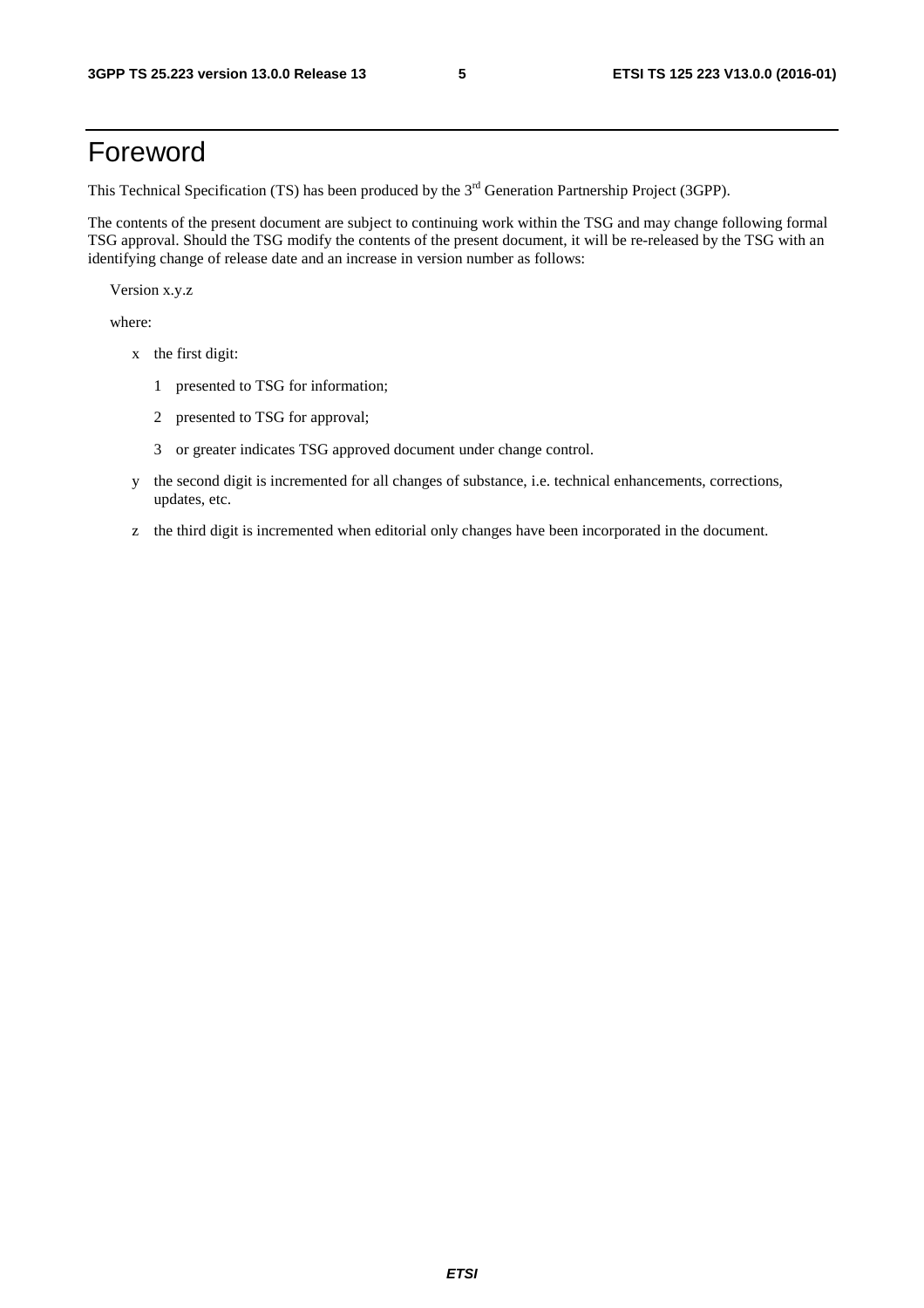# 1 Scope

The present document describes spreading and modulation for UTRA Physical Layer TDD mode.

# 2 References

The following documents contain provisions which, through reference in this text, constitute provisions of the present document.

- References are either specific (identified by date of publication, edition number, version number, etc.) or non-specific.
- For a specific reference, subsequent revisions do not apply.
- For a non-specific reference, the latest version applies. In the case of a reference to a 3GPP document (including a GSM document), a non-specific reference implicitly refers to the latest version of that document *in the same Release as the present document*.
- [1] 3GPP TS 25.201: "Physical layer general description".
- [2] 3GPP TS 25.211: "Physical channels and mapping of transport channels onto physical channels (FDD)".
- [3] 3GPP TS 25.212: "Multiplexing and channel coding (FDD)".
- [4] 3GPP TS 25.213: "Spreading and modulation (FDD)".
- [5] 3GPP TS 25.214: "Physical layer procedures (FDD)".
- [6] 3GPP TS 25.215: "Physical layer Measurements (FDD)".
- [7] 3GPP TS 25.221: "Physical channels and mapping of transport channels onto physical channels (TDD)".
- [8] 3GPP TS 25.222: "Multiplexing and channel coding (TDD)".
- [9] 3GPP TS 25.102: "UTRA (UE) TDD; Radio Transmission and Reception".
- [10] 3GPP TS 25.105: "UTRA (BS) TDD; Radio Transmission and Reception".
- [11] 3GPP TS25.308: "High Speed Downlink Packet Access (HSDPA); Overall description; Stage 2".
- [12] 3GPP TS25.224: 'Physical Layer Procedures (TDD)'
- [13] 3GPP TS25.321: 'Medium Access Control (MAC) protocol specification'

# 3 Symbols and abbreviations

## 3.1 Symbols

For the purposes of the present document, the following symbols apply:

| $C_p$ :              | PSC                                                                                             |
|----------------------|-------------------------------------------------------------------------------------------------|
| $C_i$ :              | i:th secondary SCH code                                                                         |
| $C_{CSC, m}^{(k)}$ : | CSC derived as $k$ :th offset version from m:th applicable constituent Golay complementary pair |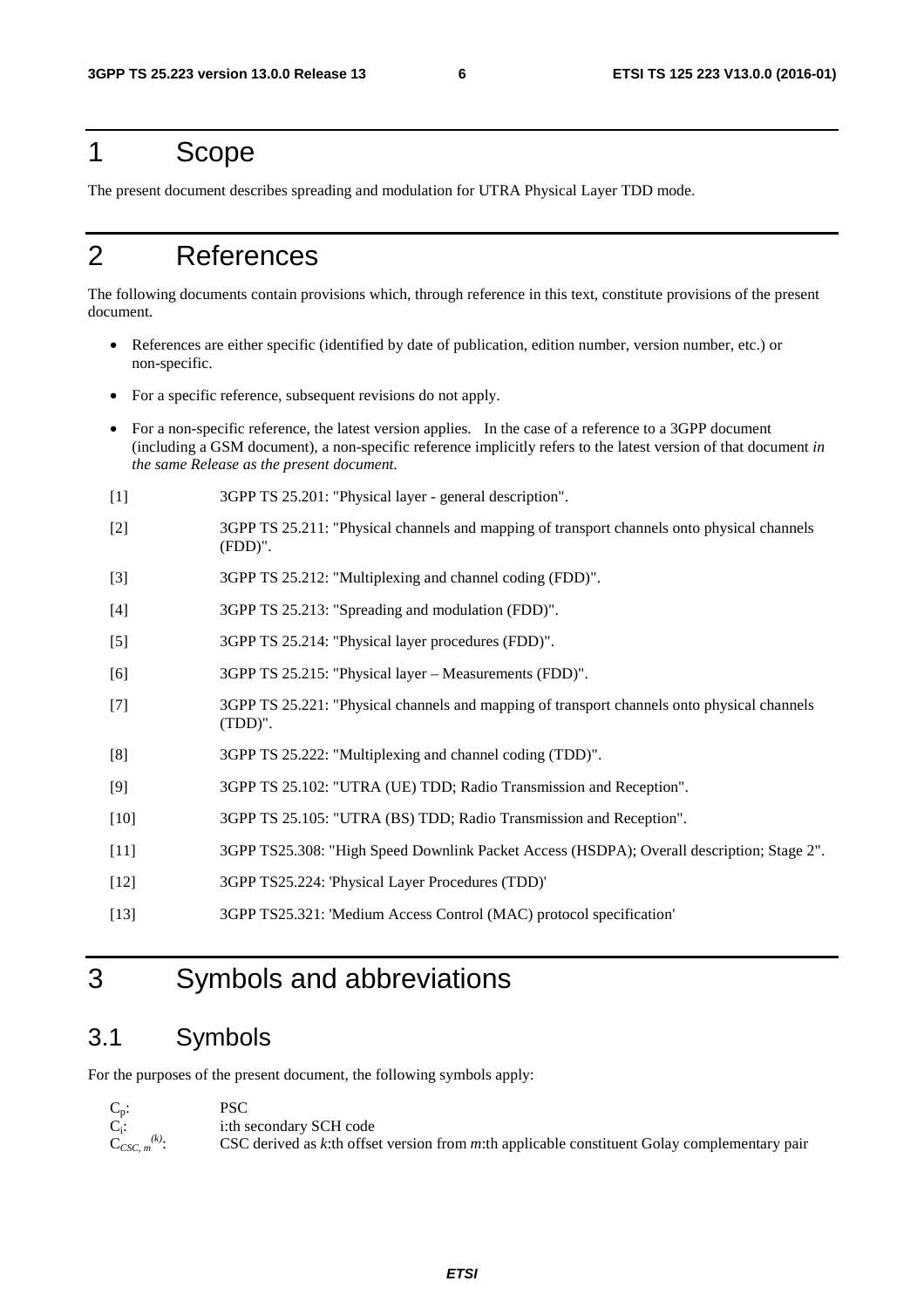# 3.2 Abbreviations

For the purposes of the present document, the following abbreviations apply:

| 16QAM          | 16 Quadrature Amplitude Modulation          |
|----------------|---------------------------------------------|
| <b>CCTrCH</b>  | Coded Composite Transport Channel           |
| <b>CDMA</b>    | Code Division Multiple Access               |
| <b>CSC</b>     | Cell Synchronisation Code                   |
| <b>DPCH</b>    | <b>Dedicated Physical Channel</b>           |
| <b>FDD</b>     | <b>Frequency Division Duplex</b>            |
| HS-PDSCH       | High Speed Physical Downlink Shared Channel |
| <b>IMB</b>     | <b>Integrated Mobile Broadcast</b>          |
| <b>MBSFN</b>   | MBSM over a Single Frequency Network        |
| <b>MIB</b>     | <b>Master Information Block</b>             |
| <b>MU-MIMO</b> | Multi-User Multiple Input Multiple Output   |
| <b>OVSF</b>    | <b>Orthogonal Variable Spreading Factor</b> |
| P-CCPCH        | Primary Common Control Physical Channel     |
| <b>PN</b>      | Pseudo Noise                                |
| <b>PRACH</b>   | Physical Random Access Channel              |
| <b>PSC</b>     | Primary Synchronisation Code                |
| <b>QPSK</b>    | Quadrature Phase Shift Keying               |
| <b>RACH</b>    | Random Access Channel                       |
| <b>SCH</b>     | <b>Synchronisation Channel</b>              |
| SF             | <b>Spreading Factor</b>                     |
| <b>SFN</b>     | <b>System Frame Number</b>                  |
| <b>TDD</b>     | Time Division Duplex                        |
| TFC            | <b>Transport Format Combination</b>         |
| UE             | User Equipment                              |
| UL             | Uplink                                      |

# 4 General

In the following, a separation between the data modulation and the spreading modulation has been made. The data modulation for 3.84Mcps TDD (including 3.84 Mcps MBSFN IMB) and 7.68Mcps TDD is defined in clause 5 'Data modulation for the 3.84 Mcps and 7.68Mcps options', the data modulation for 1.28Mcps TDD is defined in clause 5A 'Data modulation for the 1.28 Mcps option' and the spreading modulation in clause 6 'Spreading modulation'.

Table 1 shows the basic modulation parameters for the 7.68Mcps, 3.84Mcps (including 3.84 Mcps MBSFN IMB) and 1.28Mcps TDD options.

#### **Table 1: Basic modulation parameters**

| Chip rate                 | 7.68 Mchip/s                        | same as FDD basic chiprate:          | Low chiprate:                       |
|---------------------------|-------------------------------------|--------------------------------------|-------------------------------------|
|                           |                                     | 3.84 Mchip/s and 3.84 Mcps           | 1.28 Mchip/s                        |
|                           |                                     | <b>MBSFN IMB</b>                     |                                     |
| Data modulation           | QPSK, 16QAM (HS-                    | QPSK, 16QAM (HS-PDSCH,               | QPSK, 8PSK, 16QAM (HS-              |
|                           | PDSCH, MBSFN S-                     | MBSFN S-CCPCH and E-                 | PDSCH, E-PUCH, MBSFN                |
|                           | CCPCH and E-PUCH only)              | PUCH only)                           | S-CCPCH only), 64QAM                |
|                           |                                     |                                      | (HS-PDSCH only)                     |
| Spreading characteristics | Orthogonal                          | Orthogonal                           | Orthogonal                          |
|                           | Q chips/symbol,                     | Q chips/symbol,                      | Q chips/symbol,                     |
|                           | where $Q = 2^p$ , $0 \leq p \leq 5$ | where $Q = 2^p$ , $0 \leq p \leq 4$  | where $Q = 2^p$ , $0 \leq p \leq 4$ |
|                           |                                     | (For 3.84 Mcps MBSFN IMB             |                                     |
|                           |                                     | $Q = 2^p$ , where $p = 4$ or 8 only) |                                     |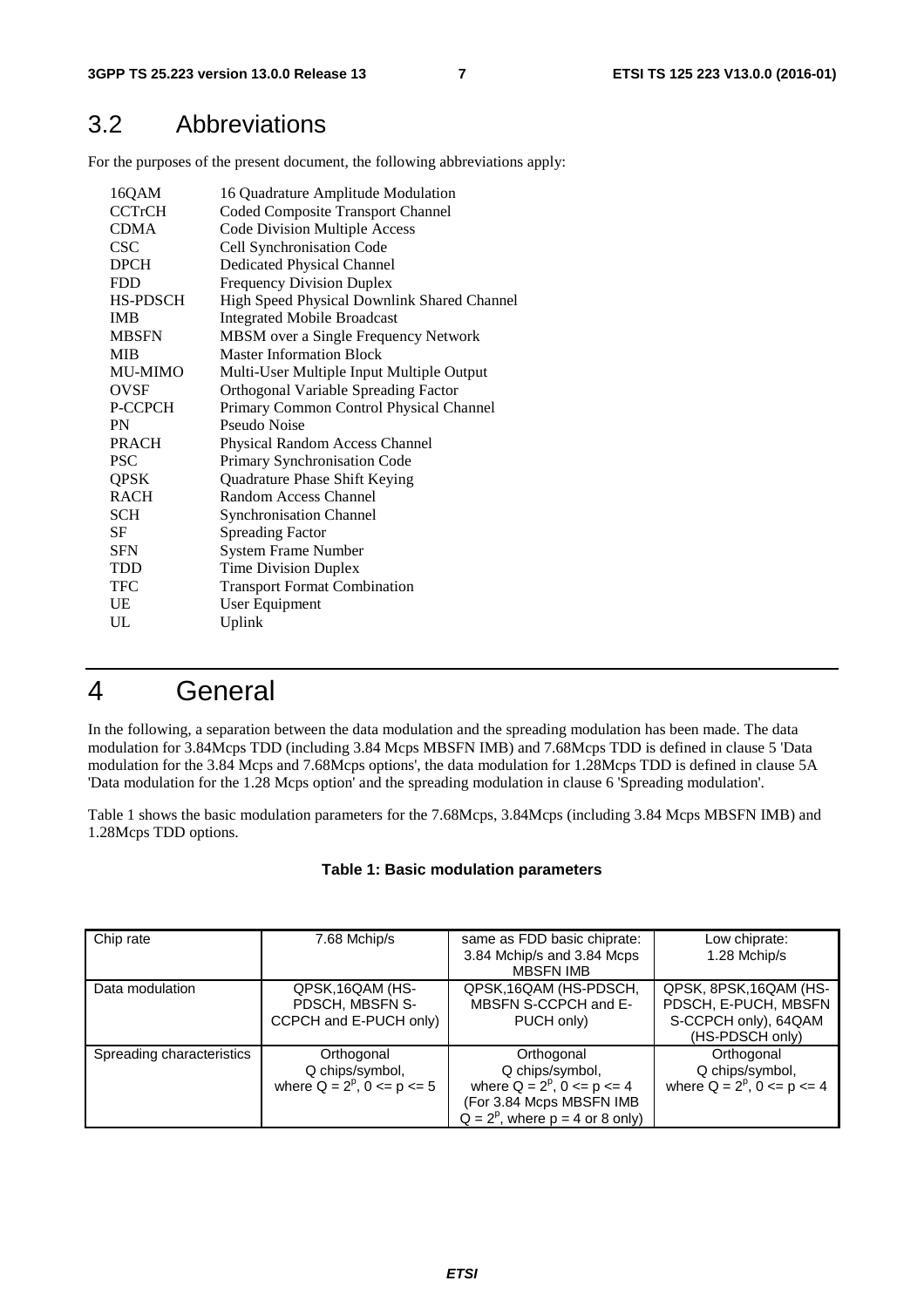# 5 Data modulation for the 3.84 Mcps and 7.68Mcps options

## 5.1 Symbol rate

The symbol duration T<sub>S</sub> depends on the spreading factor Q and the chip duration T<sub>C</sub>: T<sub>s</sub> = Q  $\times$  T<sub>c</sub>, where T<sub>c</sub> =  $\frac{1}{\text{chincts}}$ . *chiprate*

## 5.2 Mapping of bits onto signal point constellation

#### 5.2.1 Mapping for burst type 1 and 2

#### 5.2.1.1 QPSK modulation

The data modulation is performed to the bits from the output of the physical channel mapping procedure in [8] and combines always 2 consecutive binary bits to a complex valued data symbol. Each user burst has two data carrying parts, termed data blocks:

$$
\underline{\mathbf{d}}^{(k,i)} = \left(\underline{d}_1^{(k,i)}, \underline{d}_2^{(k,i)}, \dots, \underline{d}_{N_k}^{(k,i)}\right)^T, \quad i = 1, 2; k = 1, \dots, K_{Code} \tag{1}
$$

 $K_{\text{Code}}$  is the number of used codes in a time slot: for 3.84Mcps, max  $K_{\text{Code}} = 16$ ; for 7.68Mcps, max  $K_{\text{Code}} = 32$ . N<sub>k</sub> is the number of symbols per data field for the code k. This number is linked to the spreading factor  $Q_k$  [7].

Data block  $\underline{\mathbf{d}}^{(k,1)}$  is transmitted before the midamble and data block  $\underline{\mathbf{d}}^{(k,2)}$  after the midamble. Each of the *N<sub>k</sub>* data symbols  $\underline{d}_{n}^{(k,i)}$ ; i=1, 2; k=1,...,K<sub>Code</sub>; n=1,...,N<sub>k</sub>; of equation 1 has the symbol duration  $T_s^{(k)} = Q_k T_c$  as already given.

The data modulation is QPSK, thus the data symbols  $\underline{d}_n^{(k,i)}$  are generated from two consecutive data bits from the output of the physical channel mapping procedure in [8]:

$$
b_{l,n}^{(k,i)} \in \{0,1\}, \quad l = 1,2; k = 1,...,K_{Code}; n = 1,...,N_k; i = 1,2
$$
\n
$$
(2)
$$

using the following mapping to complex symbols:

| consecutive binary bit pattern    | complex symbol            |
|-----------------------------------|---------------------------|
| $b_{1n}^{(k,i)}$ $b_{2n}^{(k,i)}$ | $\underline{d}^{(k,i)}_n$ |
|                                   |                           |
|                                   |                           |
|                                   |                           |
|                                   |                           |

The mapping corresponds to a QPSK modulation of the interleaved and encoded data bits  $b_{i,n}^{(k,i)}$  of equation 2. ,  $b_{l,n}^{(k,i)}$ 

#### 5.2.1.2 16QAM modulation

The data modulation is performed to the bits from the output of the physical channel mapping procedure. In case of 16QAM, modulation 4 consecutive binary bits are represented by one complex valued data symbol. Each user burst has two data carrying parts, termed data blocks:

$$
\underline{\mathbf{d}}^{(k,i)} = (\underline{d}_1^{(k,i)}, \underline{d}_2^{(k,i)}, ..., \underline{d}_{N_k}^{(k,i)})^{\mathrm{T}} \quad i = 1, 2; k = 1, ..., K. \tag{2b}
$$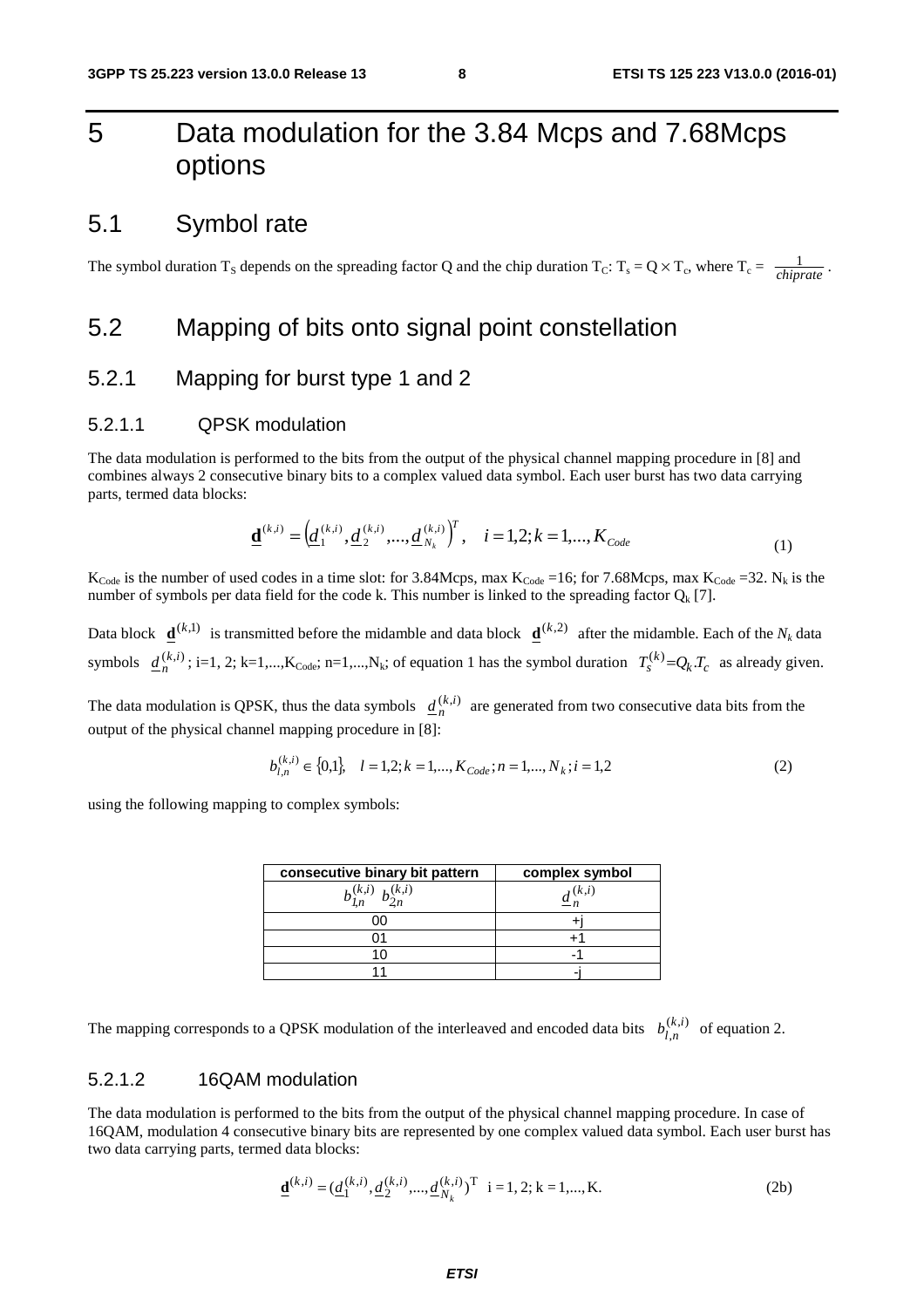$N_k$  is the number of symbols per data field for the user k. This number is linked to the spreading factor  $Q_k$ .

Data block  $\mathbf{\underline{d}}^{(k,1)}$  is transmitted before the midamble and data block  $\mathbf{\underline{d}}^{(k,2)}$  after the midamble. Each of the N<sub>k</sub> data symbols  $\frac{u_n}{v}$  ; i=1, 2; k=1,...,K; n=1,...,N<sub>k</sub>; of equation 2b has the symbol duration  $\frac{u_n}{v} = -\frac{u_n}{c}$  as already given.  $\frac{d^{(k,i)}}{dt}$ : i=1, 2; k=1,...,K; n=1,...,N<sub>1</sub>; of equation 2b has the symbol duration  $T_s^{(k)} = Q_k T_c$ 

 $\underline{d}^{(k,i)}_{n}$ 

The data modulation is 16QAM, thus the data symbols  $\frac{a_n}{a_n}$  are generated from 4 consecutive data bits from the output of the physical channel mapping procedure in [8]:

$$
b_{l,n}^{(k,i)} \in \{0,1\}, \quad l = 1,2,3,4; \ k = 1,...,K_{code}; \ n = 1,...N_k; \ i = 1,2
$$
\n<sup>(2c)</sup>

using the following mapping to complex symbols: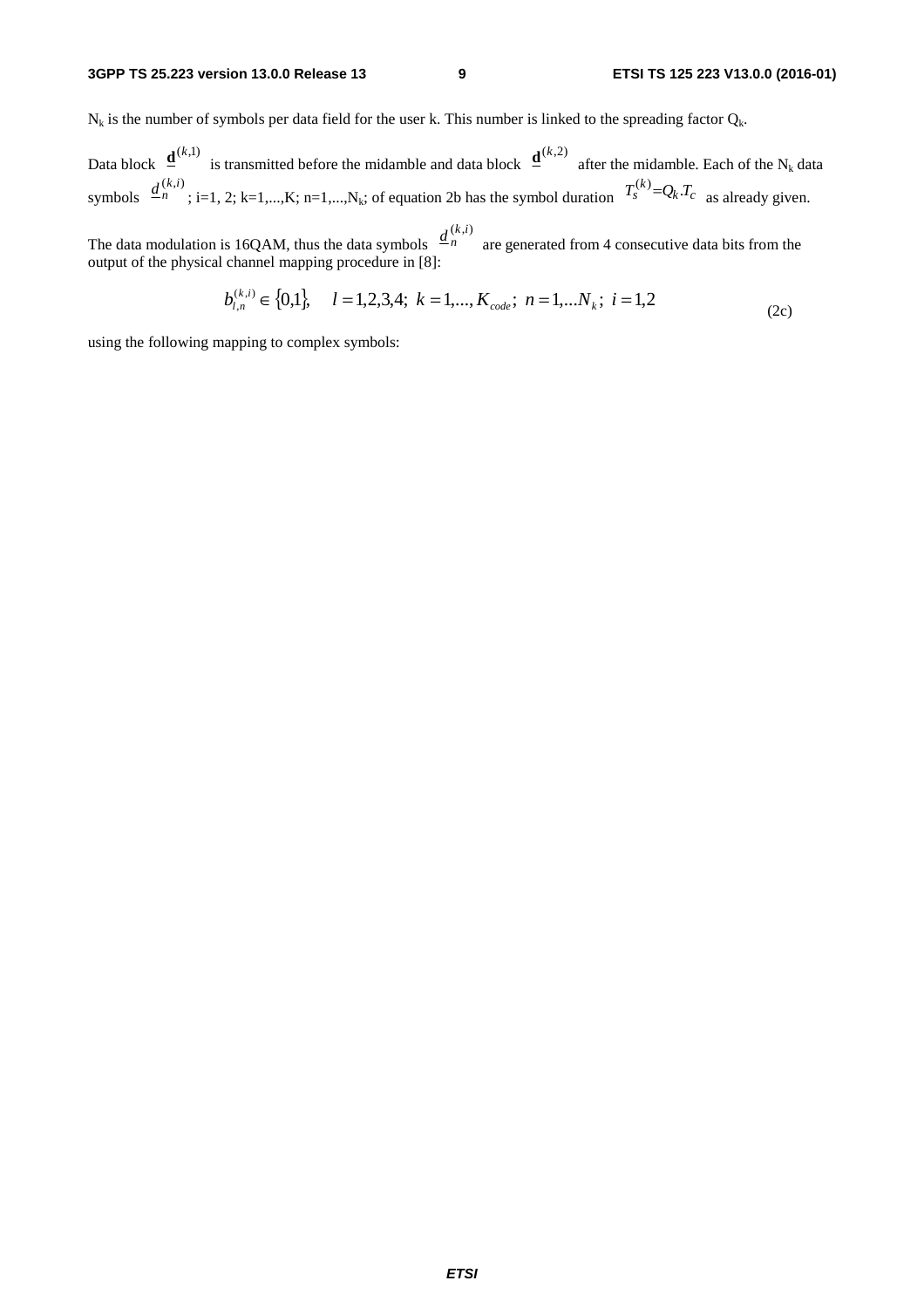| <b>Consecutive binary bit pattern</b>                                        | complex symbol                                                                                                                                                                                                                                                      |
|------------------------------------------------------------------------------|---------------------------------------------------------------------------------------------------------------------------------------------------------------------------------------------------------------------------------------------------------------------|
| $\overline{b_{l,n}^{(k,i)}\,b_{2n}^{(k,i)}}\,b_{3n}^{(k,i)}\,b_{4n}^{(k,i)}$ | $\underline{d}^{\,(k,i)}_{\,n}$                                                                                                                                                                                                                                     |
| 0000                                                                         |                                                                                                                                                                                                                                                                     |
| 0001                                                                         |                                                                                                                                                                                                                                                                     |
| 0010                                                                         |                                                                                                                                                                                                                                                                     |
| 0011                                                                         |                                                                                                                                                                                                                                                                     |
| 0100                                                                         | $\frac{a_n}{j}$<br>$j\frac{1}{\sqrt{5}}$<br>$-\frac{1}{\sqrt{5}} + j\frac{2}{\sqrt{5}}$<br>$\frac{1}{\sqrt{5}} + j\frac{2}{\sqrt{5}}$<br>$j\frac{3}{\sqrt{5}}$<br>$\sqrt{\frac{1}{5}}$                                                                              |
| 0101                                                                         | $\frac{\frac{2}{\sqrt{5}} - j\frac{1}{\sqrt{5}}}{\frac{2}{\sqrt{5}} + j\frac{1}{\sqrt{5}}}$ $\frac{3}{\sqrt{5}}$ $\frac{1}{\sqrt{5}}$ $\frac{1}{\sqrt{5}}$ $\frac{1}{\sqrt{5}}$ $\frac{1}{\sqrt{5}}$ $\frac{1}{\sqrt{5}}$ $\frac{1}{\sqrt{5}}$ $\frac{1}{\sqrt{5}}$ |
| 0110                                                                         |                                                                                                                                                                                                                                                                     |
| 0111                                                                         |                                                                                                                                                                                                                                                                     |
| 1000                                                                         |                                                                                                                                                                                                                                                                     |
| 1001                                                                         | $\frac{2}{\sqrt{5}} + j\frac{1}{\sqrt{5}}$<br>$\frac{2}{\sqrt{5}} - j\frac{1}{\sqrt{5}}$<br>$\frac{3}{\sqrt{5}}$<br>$\frac{-j}{\sqrt{5}}$<br>$\frac{1}{\sqrt{5}}$                                                                                                   |
| 1010                                                                         |                                                                                                                                                                                                                                                                     |
| 1011                                                                         |                                                                                                                                                                                                                                                                     |
| 1100                                                                         |                                                                                                                                                                                                                                                                     |
| 1101                                                                         |                                                                                                                                                                                                                                                                     |
| 1110                                                                         |                                                                                                                                                                                                                                                                     |
| 1111                                                                         | $rac{1}{\sqrt{5}} - j\frac{2}{\sqrt{5}}$<br>$-\frac{1}{\sqrt{5}} - j\frac{2}{\sqrt{5}}$<br>$- j\frac{3}{\sqrt{5}}$                                                                                                                                                  |

 $(k, i)$ 

The mapping corresponds to a 16QAM modulation of the interleaved and encoded data bits  $\mu_n$  of the table above and  $\frac{u}{n}$  of equation 2b. ,  $b_{l,n}^{(k,i)}$  $\underline{d}^{(k,i)}_{n}$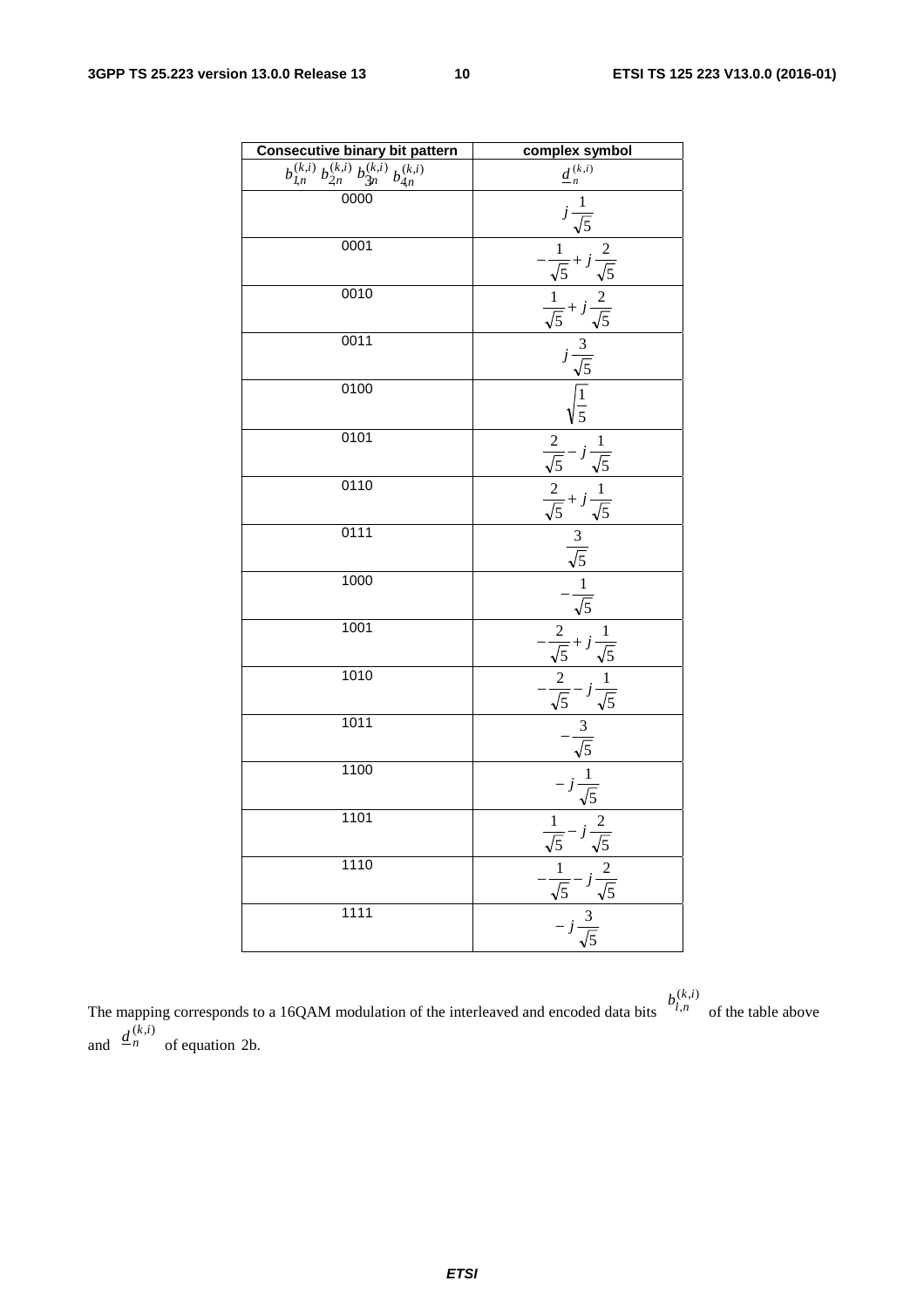#### 5.2.2 Mapping for burst type 3

In case of burst type 3, the definitions in subclause 5.2.1.1 and subclause 5.2.1.2 apply with a modified number of symbols in the second data block. For the burst type 3, the number of symbols in the second data block  $\mathbf{d}^{(k,2)}$  is

decreased by  $\overline{Q_k}$  symbols for 3.84Mcps TDD and is decreased by  $\overline{Q_k}$  $\frac{96}{Q_K}$  symbols for 3.84Mcps TDD and is decreased by  $\frac{192}{Q_S}$  symbols for 7.68Mcps TDD. 96

#### 5.2.3 Mapping for 3.84 Mcps MBSFN IMB

#### 5.2.3.1 Modulation mapping for data

Mapping of data bits onto a QPSK or 16-QAM signal point constellation shall be accomplished as described in subclause 5.1.1.1 or 5.1.1.2 of [4] respectively.

#### 5.2.3.2 Modulation mapping for TFCI

In the case of S-CCPCH frame type 1 and S-CCPCH frame type 2 using QPSK modulation for data, TFCI bits shall be QPSK modulated according to subclause 5.1.1.1 of [4].

In the case of S-CCPCH frame type 2 using 16-QAM modulation for data, each consecutive pair of binary-valued TFCI bits  ${b_{2q}, b_{2q+1}}$ , with  $q = {0,1,2,...}$  shall be mapped according to the rotated QPSK constellation given by the following table.

| ${b_{2q} , b_{2q+1}}$ | I branch  | Q branch  |
|-----------------------|-----------|-----------|
| $\{0,0\}$             | 0.4472    | 1.3416    |
| $\{0,1\}$             | 1.3416    | $-0.4472$ |
| $\{1,0\}$             | $-1.3416$ | 0.4472    |
| $\{1,1\}$             | $-0.4472$ | $-1.3416$ |

# 5A Data modulation for the 1.28 Mcps option

## 5A.1 Symbol rate

The symbol duration T<sub>S</sub> depends on the spreading factor Q and the chip duration T<sub>C</sub>: T<sub>s</sub> = Q  $\times$  T<sub>c</sub>, where T<sub>c</sub> = *chiprate*. 1 *chiprate*

## 5A.2 Mapping of bits onto signal point constellation

## 5A.2.1 QPSK modulation

The mapping of bits onto the signal point constellation for QPSK modulation is the same as in the 3.84Mcps TDD cf. [5.2.1.1 QPSK modulation].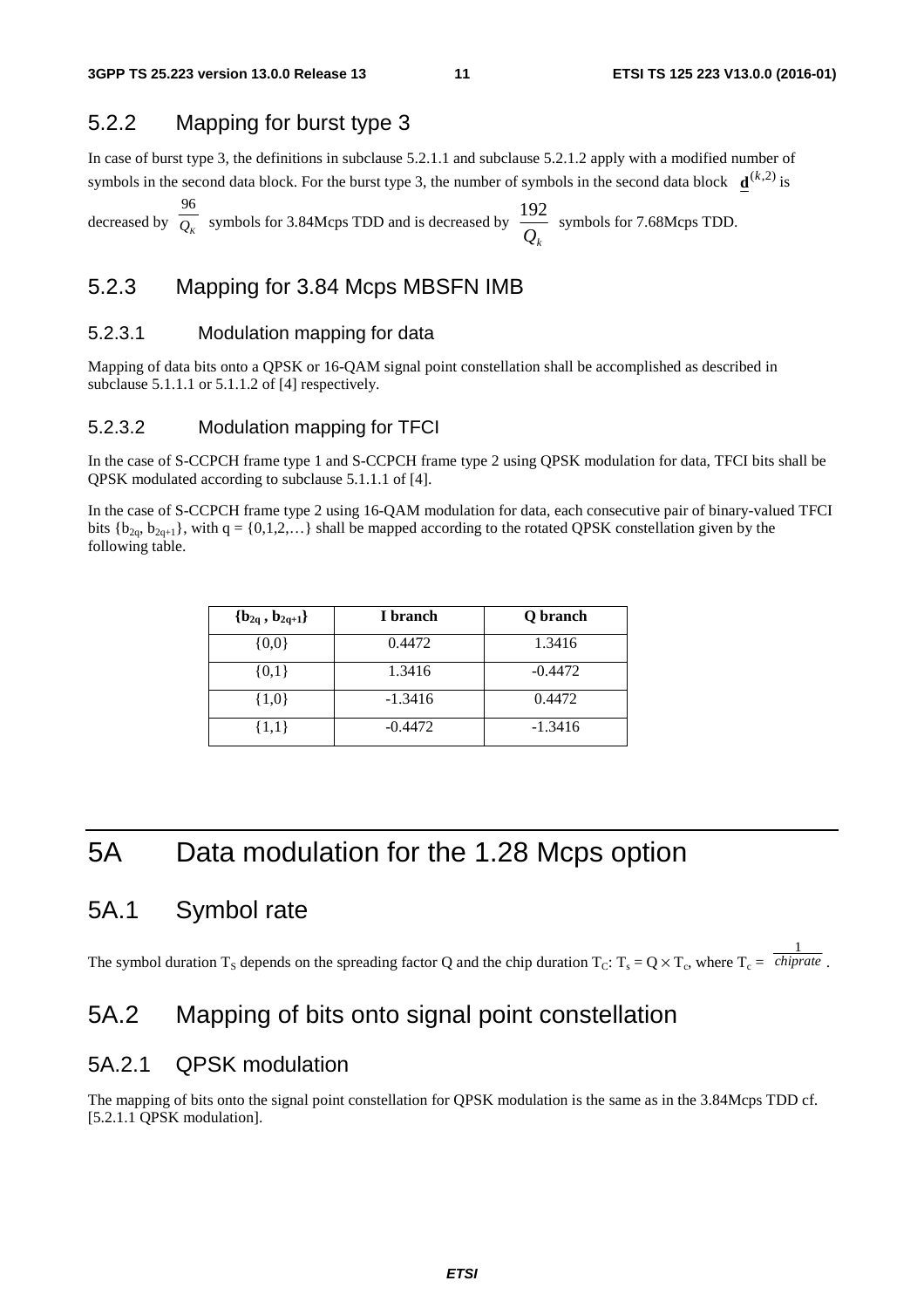### 5A.2.2 8PSK modulation

The data modulation is performed to the bits from the output of the physical channel mapping procedure. In case of 8PSK modulation 3 consecutive binary bits are represented by one complex valued data symbol. Each user burst has two data carrying parts, termed data blocks:

$$
\underline{\mathbf{d}}^{(k,i)} = \left(\underline{d}_1^{(k,i)}, \underline{d}_2^{(k,i)}, \dots, \underline{d}_{N_k}^{(k,i)}\right)^T, \quad i = 1, 2; k = 1, \dots, K_{Code}
$$
 (1a)

 $N_k$  is the number of symbols per data field for the code k. This number is linked to the spreading factor  $Q_k$ .

Data block  $\mathbf{\underline{d}}^{(k,1)}$  is transmitted before the midamble and data block  $\mathbf{\underline{d}}^{(k,2)}$  after the midamble. Each of the N<sub>k</sub> data symbols  $\frac{u}{n}$  ; i=1, 2; k=1,...,K<sub>Code</sub>; n=1,...,N<sub>k</sub>; of equation 1 has the symbol duration  $\frac{u}{s}$   $\frac{-Q_k u}{s}$  as already given.  $\frac{d^{(k,i)}}{dt}$  : i=1, 2; k=1,...,K<sub>Codn</sub>; n=1,...,N<sub>k</sub>; of equation 1 has the symbol duration  $T_s^{(k)}=Q_kT_c$ 

The data modulation is 8PSK, thus the data symbols  $\frac{a_n}{n}$  are generated from 3 consecutive data bits from the output of the physical channel mapping procedure in [8]:  $\underline{d}^{(k,i)}_{n}$ 

$$
b_{l,n}^{(k,i)} \in \{0,1\} \quad l = 1,2,3; k = 1,..., K_{Code}; n = 1,..., N_k; i = 1,2
$$
\n
$$
(2a)
$$

using the following mapping to complex symbols:

| <b>Consecutive binary bit pattern</b>                | complex symbol              |
|------------------------------------------------------|-----------------------------|
| $b_{2n}^{(k,i)} b_{3n}^{(k,i)}$<br>$b_{l,n}^{(k,i)}$ | $\underline{d}_{n}^{(k,i)}$ |
| 000                                                  | cos(11pi/8)+ jsin(11pi/8)   |
| 001                                                  | cos(9pi/8)+ jsin(9pi/8)     |
| 010                                                  | cos(5pi/8)+ jsin(5pi/8)     |
| 011                                                  | cos(7pi/8)+ jsin(7pi/8)     |
| 100                                                  | cos(13pi/8)+ jsin(13pi/8)   |
| 101                                                  | cos(15pi/8)+ jsin(15pi/8)   |
| 110                                                  | cos(3pi/8)+ jsin(3pi/8)     |
| 111                                                  | $cos(pi/8) + jsin(pi/8)$    |

The mapping corresponds to a 8PSK modulation of the interleaved and encoded data bits  $\int_{t}^{t}$  of the table above and  $(k, i)$ ,  $b_{l,n}^{(k,i)}$ (*k*,*i*)  $\underline{d}^{(k,i)}_n$ 

of equation 1a.

#### 5A.2.3 16QAM modulation

The mapping of bits onto the signal point constellation for 16QAM modulation is the same as in the 3.84Mcps TDD cf. [5.2.1.2 16QAM modulation].

#### 5A.2.4 64QAM modulation

The data modulation is performed to the bits from the output of the physical channel mapping procedure. In case of 64QAM, modulation 6 consecutive binary bits are represented by one complex valued data symbol. Each user burst has two data carrying parts, termed data blocks:

$$
\underline{\mathbf{d}}^{(k,i)} = (\underline{d}_1^{(k,i)}, \underline{d}_2^{(k,i)}, ..., \underline{d}_{N_k}^{(k,i)})^{\mathrm{T}} \quad i = 1, 2; k = 1, ..., K. \tag{1c}
$$

 $N_k$  is the number of symbols per data field for the user k. This number is linked to the spreading factor  $Q_k$ .

Data block  $\mathbf{\underline{d}}^{(k,1)}$  is transmitted before the midamble and data block  $\mathbf{\underline{d}}^{(k,2)}$  after the midamble. Each of the N<sub>k</sub> data symbols  $\frac{u}{n}$  ; i=1, 2; k=1,...,K; n=1,...,N<sub>k</sub>; of equation 1c has the symbol duration  $\frac{u}{s} = Q_k \cdot c$  as already given.  $\frac{d^{(k,i)}}{dt}$  : i=1, 2; k=1,...,K; n=1,...,N<sub>k</sub>; of equation 1c has the symbol duration  $T_s^{(k)} = Q_k T_c$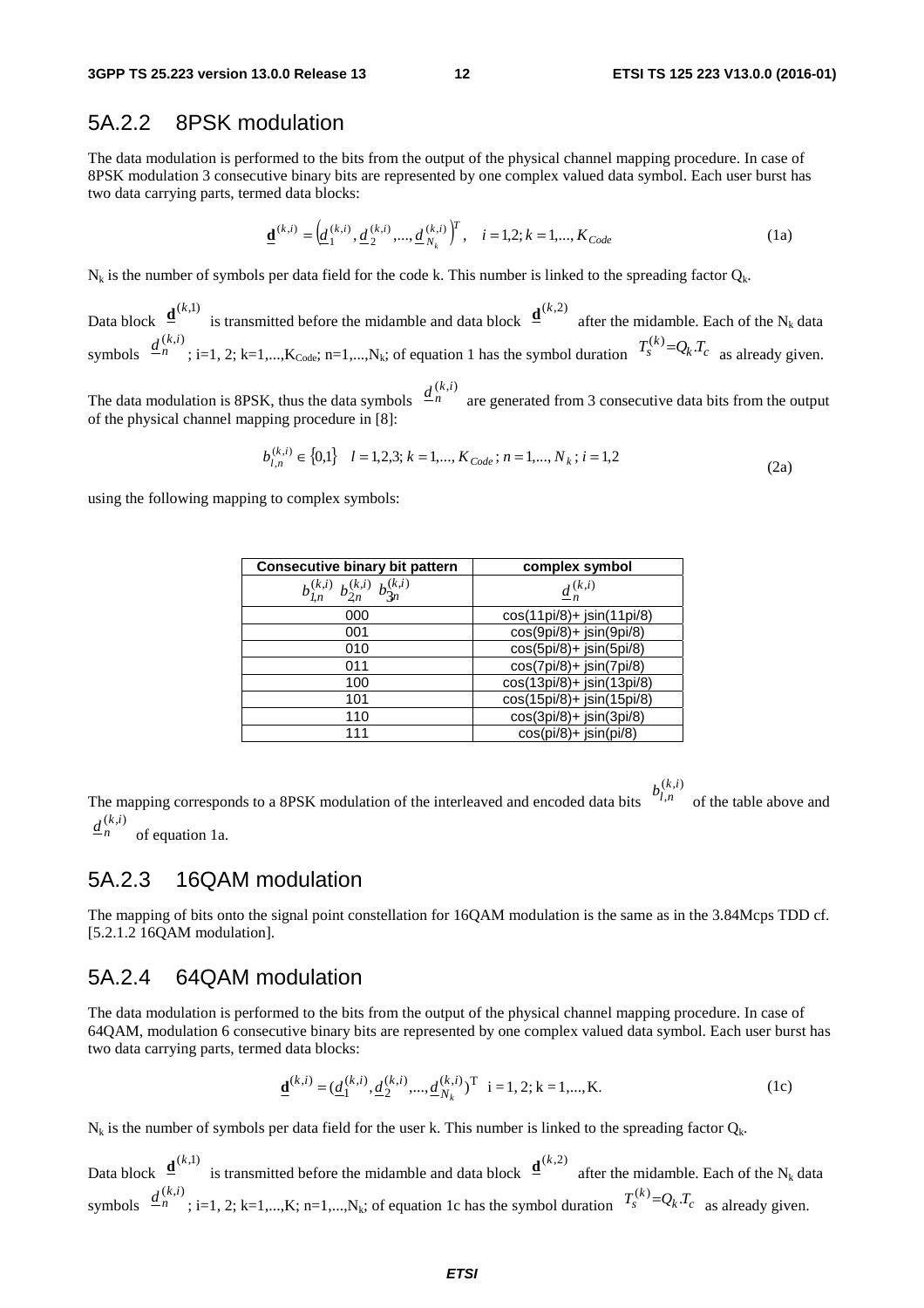The data modulation is 64QAM, thus the data symbols  $\frac{a_n}{a_n}$  are generated from 6 consecutive data bits from the output of the physical channel mapping procedure in [8]:  $\underline{d}^{(k,i)}_{n}$ 

$$
b_{l,n}^{(k,i)} \in \{0,1\}, \qquad l = 1, 2, 3, 4, 5, 6; \quad k = 1, \dots, K_{code}; \quad n = 1, \dots N_k; \quad i = 1, 2 \tag{2c}
$$

using the following mapping to complex symbols: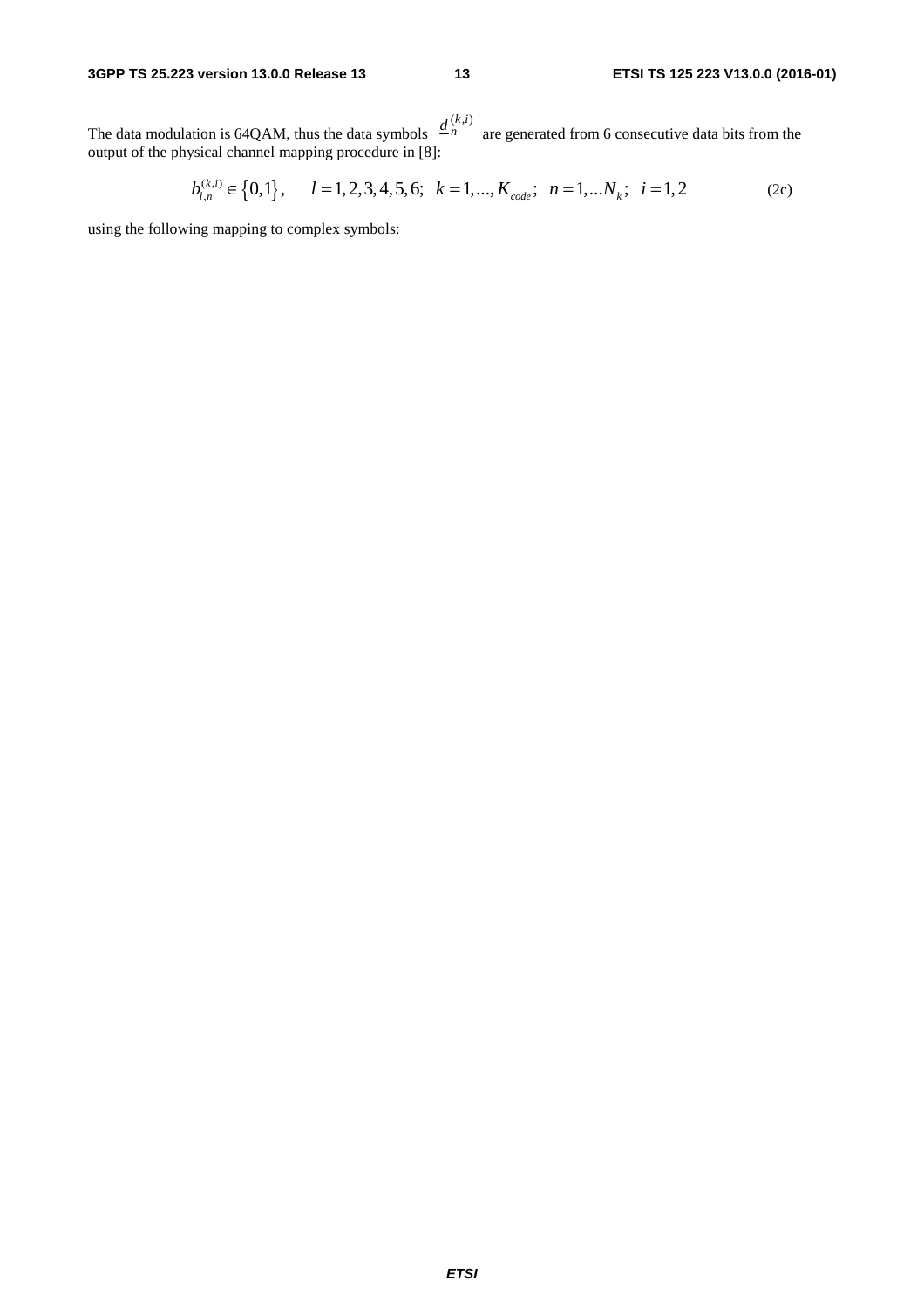| <b>Consecutive binary bit pattern</b>                                                                       | complex symbol                                                                                  | <b>Consecutive binary bit pattern</b>                                                                                                                                   | complex symbol                                                                                                                                         |
|-------------------------------------------------------------------------------------------------------------|-------------------------------------------------------------------------------------------------|-------------------------------------------------------------------------------------------------------------------------------------------------------------------------|--------------------------------------------------------------------------------------------------------------------------------------------------------|
| $b_{1,n}^{(k,i)}$ $b_{2,n}^{(k,i)}$ $b_{3,n}^{(k,i)}$ $b_{4,n}^{(k,i)}$ $b_{5,n}^{(k,i)}$ $b_{6,n}^{(k,i)}$ | $\underline{d}^{\,(k,i)}_{\,n}$                                                                 | $\overline{b_{\mathbf{l},n}^{(k,i)}\,b_{\mathbf{2},n}^{(k,i)}\,b_{\mathbf{3},n}^{(k,i)}}\,b_{\mathbf{4},n}^{(k,i)}\,b_{\mathbf{5},n}^{(k,i)}\,b_{\mathbf{6},n}^{(k,i)}$ | $\underline{d}^{\,(k,i)}_{\,n}$                                                                                                                        |
| 000000                                                                                                      | $j\frac{3}{\sqrt{21}}$                                                                          | 100000                                                                                                                                                                  | $\mathfrak{Z}$                                                                                                                                         |
|                                                                                                             |                                                                                                 |                                                                                                                                                                         | $\overline{\sqrt{21}}$                                                                                                                                 |
| 000001                                                                                                      |                                                                                                 | 100001                                                                                                                                                                  | $\overline{c}$<br>$\mathbf{1}$                                                                                                                         |
|                                                                                                             | $\frac{1}{\sqrt{21}}+j\frac{2}{\sqrt{21}}$                                                      |                                                                                                                                                                         | $\sqrt{21}$<br>$\overline{21}$                                                                                                                         |
| 000010                                                                                                      |                                                                                                 | 100010                                                                                                                                                                  | $\overline{c}$                                                                                                                                         |
|                                                                                                             | =+ j-<br>$\overline{\sqrt{21}}$<br>'21                                                          |                                                                                                                                                                         | =+1<br>/21<br>$\sqrt{21}$                                                                                                                              |
| 000011                                                                                                      | 1                                                                                               | 100011                                                                                                                                                                  | $\mathbf 1$                                                                                                                                            |
|                                                                                                             | $\sqrt{21}$                                                                                     |                                                                                                                                                                         | $\sqrt{21}$                                                                                                                                            |
| 000100                                                                                                      | 4                                                                                               | 100100                                                                                                                                                                  |                                                                                                                                                        |
|                                                                                                             | $\sqrt{21}$<br>21                                                                               |                                                                                                                                                                         | $rac{1}{\sqrt{21}}$<br>$= + j$<br>21                                                                                                                   |
| 000101                                                                                                      | 5<br>$\overline{c}$                                                                             | 100101                                                                                                                                                                  | $\overline{2}$<br>5                                                                                                                                    |
|                                                                                                             | $^{21}$<br>$\sqrt{21}$                                                                          |                                                                                                                                                                         | $= +$<br>/21                                                                                                                                           |
| 000110                                                                                                      | $\overline{\mathbf{3}}$                                                                         | 100110                                                                                                                                                                  |                                                                                                                                                        |
|                                                                                                             | $rac{\frac{2}{2}}{\sqrt{21}}+j$<br>$\sqrt{21}$                                                  |                                                                                                                                                                         | $\frac{\sqrt{21}}{2}$ $\frac{\sqrt{21}}{\sqrt{21}}$<br>$\frac{3}{\sqrt{21}}+j$                                                                         |
| 000111                                                                                                      | 3<br>4                                                                                          | 100111                                                                                                                                                                  | $\overline{3}$<br>4                                                                                                                                    |
|                                                                                                             | $\sqrt{21}$ + j<br>$\sqrt{21}$                                                                  |                                                                                                                                                                         | $= +$<br>$^{121}$<br>$\sqrt{21}$                                                                                                                       |
| 001000                                                                                                      |                                                                                                 | 101000                                                                                                                                                                  | $\overline{4}$                                                                                                                                         |
|                                                                                                             | $\sqrt{21}$ + j<br>$\sqrt{21}$                                                                  |                                                                                                                                                                         | $\sqrt{21}$<br>$\sqrt{21}$                                                                                                                             |
| 001001                                                                                                      |                                                                                                 | 101001                                                                                                                                                                  | $\frac{3}{5}$                                                                                                                                          |
|                                                                                                             | $\frac{2}{\sqrt{21}}+j\frac{3}{\sqrt{21}}$                                                      |                                                                                                                                                                         | $\frac{2}{\sqrt{21}}$<br>$^{'}21$                                                                                                                      |
| 001010                                                                                                      | 5                                                                                               | 101010                                                                                                                                                                  | 5                                                                                                                                                      |
|                                                                                                             | $\frac{2}{\sqrt{21}+j}$<br>$\sqrt{21}$                                                          |                                                                                                                                                                         | $\frac{2}{\sqrt{21}}$<br>$\sqrt{21}$                                                                                                                   |
| 001011                                                                                                      |                                                                                                 | 101011                                                                                                                                                                  | $\overline{4}$                                                                                                                                         |
|                                                                                                             | $\frac{3}{\sqrt{21}}+j\frac{4}{\sqrt{21}}$                                                      |                                                                                                                                                                         | $\frac{3}{\sqrt{21}}$<br>$\sqrt{21}$                                                                                                                   |
| 001100                                                                                                      | $5\overline{)}$                                                                                 | 101100                                                                                                                                                                  | 5.                                                                                                                                                     |
|                                                                                                             | $\overline{\sqrt{21}}$                                                                          |                                                                                                                                                                         | $\sqrt{21}$                                                                                                                                            |
| 001101                                                                                                      |                                                                                                 | 101101                                                                                                                                                                  |                                                                                                                                                        |
|                                                                                                             | $\frac{1}{\sqrt{21}} + j\frac{6}{\sqrt{21}}$<br>$\frac{1}{\sqrt{21}} + j\frac{6}{\sqrt{21}}$    |                                                                                                                                                                         |                                                                                                                                                        |
| 001110                                                                                                      |                                                                                                 | 101110                                                                                                                                                                  |                                                                                                                                                        |
|                                                                                                             |                                                                                                 |                                                                                                                                                                         |                                                                                                                                                        |
| 001111                                                                                                      |                                                                                                 | 101111                                                                                                                                                                  |                                                                                                                                                        |
|                                                                                                             |                                                                                                 |                                                                                                                                                                         |                                                                                                                                                        |
| 010000                                                                                                      |                                                                                                 | 110000                                                                                                                                                                  |                                                                                                                                                        |
|                                                                                                             | $\frac{\frac{7}{j\frac{7}{\sqrt{21}}}}{\frac{3}{\sqrt{21}}}$                                    |                                                                                                                                                                         | $\frac{\frac{6}{\sqrt{21}} + j\frac{1}{\sqrt{21}}}{\frac{6}{\sqrt{21}} - j\frac{1}{\sqrt{21}}}}$ $\frac{-\frac{7}{\sqrt{21}}}{-j\frac{3}{\sqrt{21}}}}$ |
| 010001                                                                                                      |                                                                                                 | 110001                                                                                                                                                                  |                                                                                                                                                        |
|                                                                                                             | $\frac{\frac{2}{\sqrt{21}} + j\frac{1}{\sqrt{21}}}{\frac{2}{\sqrt{21}} - j\frac{1}{\sqrt{21}}}$ |                                                                                                                                                                         | $\frac{1}{\sqrt{21}} - j\frac{2}{\sqrt{21}}$ $\frac{1}{\sqrt{21}} - j\frac{2}{\sqrt{21}}$                                                              |
| 010010                                                                                                      |                                                                                                 | 110010                                                                                                                                                                  |                                                                                                                                                        |
|                                                                                                             |                                                                                                 |                                                                                                                                                                         |                                                                                                                                                        |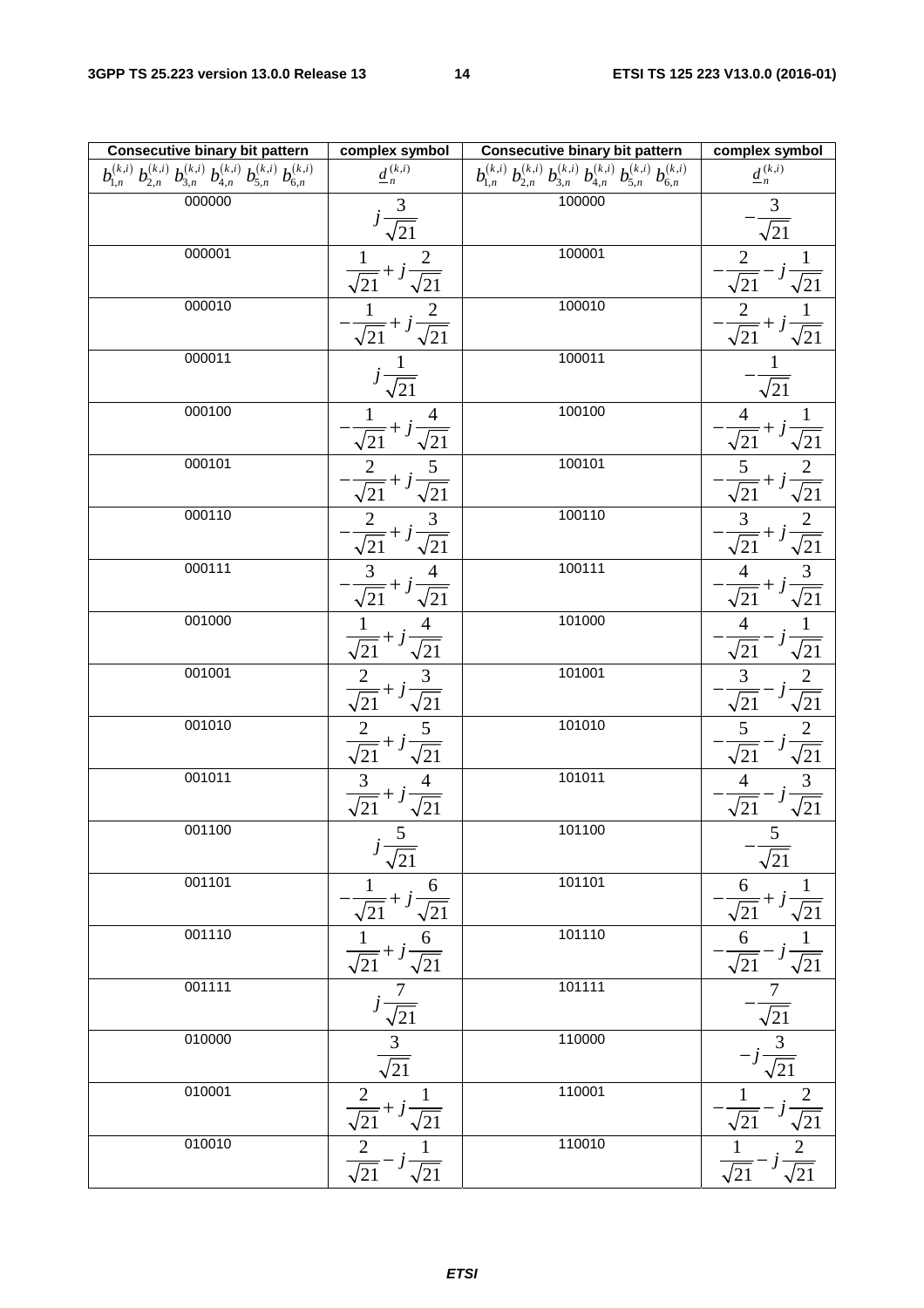| 010011 |                                                                                                                                                                                                   | 110011 |                                                                                                                                                            |
|--------|---------------------------------------------------------------------------------------------------------------------------------------------------------------------------------------------------|--------|------------------------------------------------------------------------------------------------------------------------------------------------------------|
|        | $\sqrt{21}$                                                                                                                                                                                       |        |                                                                                                                                                            |
| 010100 | $i\frac{1}{\sqrt{21}}$<br>$\frac{4}{5}$<br>$\sqrt{21}$ <sup>-j</sup>                                                                                                                              | 110100 | $\overline{4}$                                                                                                                                             |
| 010101 | $\frac{5}{\sqrt{21}}-j\frac{2}{\sqrt{21}}$                                                                                                                                                        | 110101 | $\frac{\frac{1}{\sqrt{21}}-j}{\frac{2}{\sqrt{21}}-}$                                                                                                       |
| 010110 |                                                                                                                                                                                                   | 110110 |                                                                                                                                                            |
| 010111 | $\frac{\frac{3}{3}}{\sqrt{21}} - j\frac{2}{\sqrt{21}}$<br>$\frac{4}{\sqrt{21}} - j\frac{3}{\sqrt{21}}$                                                                                            | 110111 | $\frac{\sqrt{21}}{5}$ $\frac{\sqrt{21}}{3}$ $\frac{\sqrt{21}}{4}$ $\frac{4}{\sqrt{21}}$<br>$\frac{\frac{2}{2}}{\frac{\sqrt{21}}{3}}$ $\frac{3}{\sqrt{21}}$ |
| 011000 | $\frac{\frac{\sqrt{21}}{4} + j\frac{1}{\sqrt{21}}}{\frac{3}{\sqrt{21}} + j\frac{2}{\sqrt{21}}}}$ $\frac{\frac{3}{\sqrt{21}} + j\frac{2}{\sqrt{21}}}{\frac{4}{\sqrt{21}} + j\frac{3}{\sqrt{21}}}}$ | 111000 | $\frac{1}{\sqrt{21}}$<br>$\frac{\frac{4}{\sqrt{21}}}{\frac{3}{\sqrt{21}}}}$ $\frac{\frac{1}{\sqrt{21}}}{\frac{4}{\sqrt{21}}}$                              |
| 011001 |                                                                                                                                                                                                   | 111001 |                                                                                                                                                            |
| 011010 |                                                                                                                                                                                                   | 111010 |                                                                                                                                                            |
| 011011 |                                                                                                                                                                                                   | 111011 | $\frac{2}{\sqrt{21}}$<br>$\frac{2}{\sqrt{21}}$<br>$\frac{1}{3}$<br>$\frac{3}{\sqrt{21}}$                                                                   |
| 011100 | $rac{5}{\sqrt{21}}$                                                                                                                                                                               | 111100 | $\frac{5}{\sqrt{21}}$                                                                                                                                      |
| 011101 | $\frac{6}{1}$                                                                                                                                                                                     | 111101 | $\sqrt{21}$<br>$\sqrt{21}$                                                                                                                                 |
| 011110 | $\frac{6}{\sqrt{21}} - j\frac{1}{\sqrt{21}}$ $\frac{6}{\sqrt{21}} + j\frac{1}{\sqrt{21}}$ $\frac{7}{\sqrt{21}}$                                                                                   | 111110 | $\frac{1}{j}$<br>$\frac{1}{\sqrt{21}}$                                                                                                                     |
| 011111 |                                                                                                                                                                                                   | 111111 |                                                                                                                                                            |
|        |                                                                                                                                                                                                   | k(k,i) |                                                                                                                                                            |

The mapping corresponds to a 64QAM modulation of the interleaved and encoded data bits  $\epsilon^{l,n}$  of the table above and  $\frac{u}{n}$  of equation 2c. ,  $b_{l,n}^{(k,i)}$  $\underline{d}^{(k,i)}_{n}$ 

# 6 Spreading modulation

Sub-clauses 6.1 to 6.7 do not apply to 3.84 Mcps MBSFN IMB. Spreading modulation for 3.84 Mcps MBSFN IMB is described in clause 6.8.

## 6.1 Basic spreading parameters

Spreading of data consists of two operations: Channelisation and Scrambling. Firstly, each complex valued data symbol  $\underline{d}_{n}^{(k,i)}$  of equation 1 (or  $e_{n}^{(k,i)}$  of equation 8 in the case of E-HICH) is spread with a real valued channelisation code  $\mathbf{c}^{(k)}$  of length  $Q_k$ : for 3.84Mcps TDD and 1.28Mcps TDD,  $Q_k \in \{1, 2, 4, 8, 16\}$ ; for 7.68Mcps TDD,  $Q_k \in \{1, 2, 4, 8, 16, 32\}$ . The resulting sequence is then scrambled by a complex sequence  $\underline{v}$  : the sequence is  $\underline{v}$  of length 16 for the 3.84Mcps and 1.28Mcps options; it is of length 32 for the 7.68Mcps option.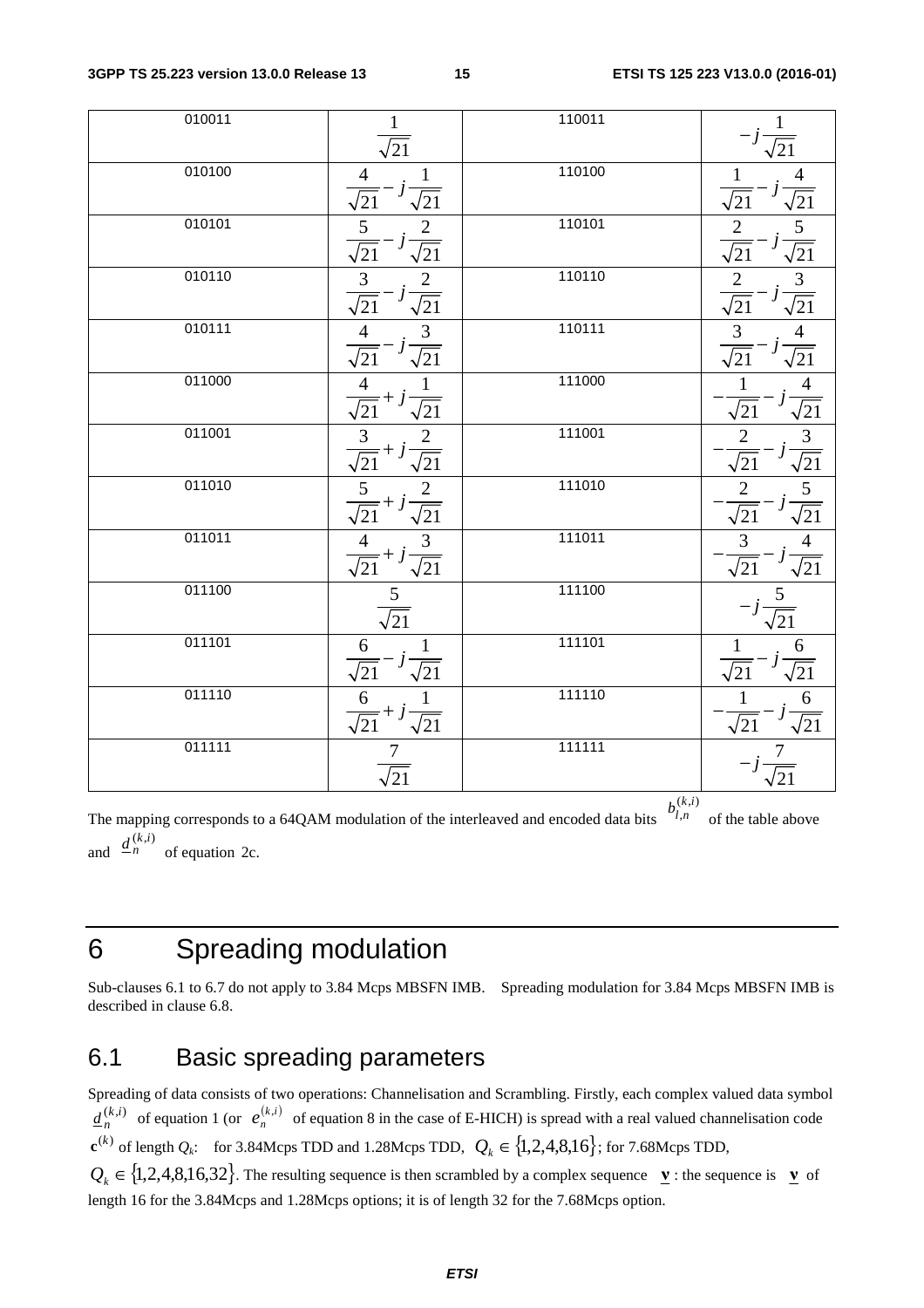## 6.2 Channelisation codes

The elements  $c_q^{(k)}$ ; k=1,...,K<sub>Code</sub>; q=1,...,Q<sub>k</sub>; of the real valued channelisation codes

$$
\mathbf{c}^{(k)} = (c_1^{(k)}, c_2^{(k)}, \dots, c_{Q_k}^{(k)})
$$
; k=1,...,K<sub>Code</sub>;

shall be taken from the set

$$
V_c = \{1, -1\} \tag{3}
$$

The  $\mathbf{c}_{Q_k}^{(k)}$  are Orthogonal Variable Spreading Factor (OVSF) codes, allowing to mix in the same timeslot channels with different spreading factors while preserving the orthogonality. The OVSF codes can be defined using the code tree of figure 1.



#### **Figure 1: Code-tree for generation of Orthogonal Variable Spreading Factor (OVSF) codes for Channelisation Operation**

Each level in the code tree defines a spreading factor indicated by the value of Q in the figure. All codes within the code tree cannot be used simultaneously in a given timeslot. A code can be used in a timeslot if and only if no other code on the path from the specific code to the root of the tree or in the sub-tree below the specific code is used in this timeslot. This means that the number of available codes in a slot is not fixed but depends on the rate and spreading factor of each physical channel.

For the 3.84Mcps and 1.28Mcps TDD options, the spreading factor goes up to  $Q_{MAX}=16$ ; for the 7.68Mcps TDD option, the spreading factor goes up to  $Q_{MAX}=32$ .

# 6.3 Channelisation Code Specific Multiplier

Associated with each channelisation code is a multiplier  $w_0^{(k)}$  taking values from the set  $\{e^{j\pi/2 p_k}\}\,$ , where  $p_k$  is a permutation of the integer set  $\{0, ..., Q_k -1\}$  and  $Q_k$  denotes the spreading factor. The multiplier is applied to the data sequence modulating each channelisation code. The values of the multiplier for each channelisation code are given in the table below:  $w_{Q_k}^{(k)}$  taking values from the set  $\{e^{j\pi/2 \cdot p_k}\}\,$ , where  $p_k$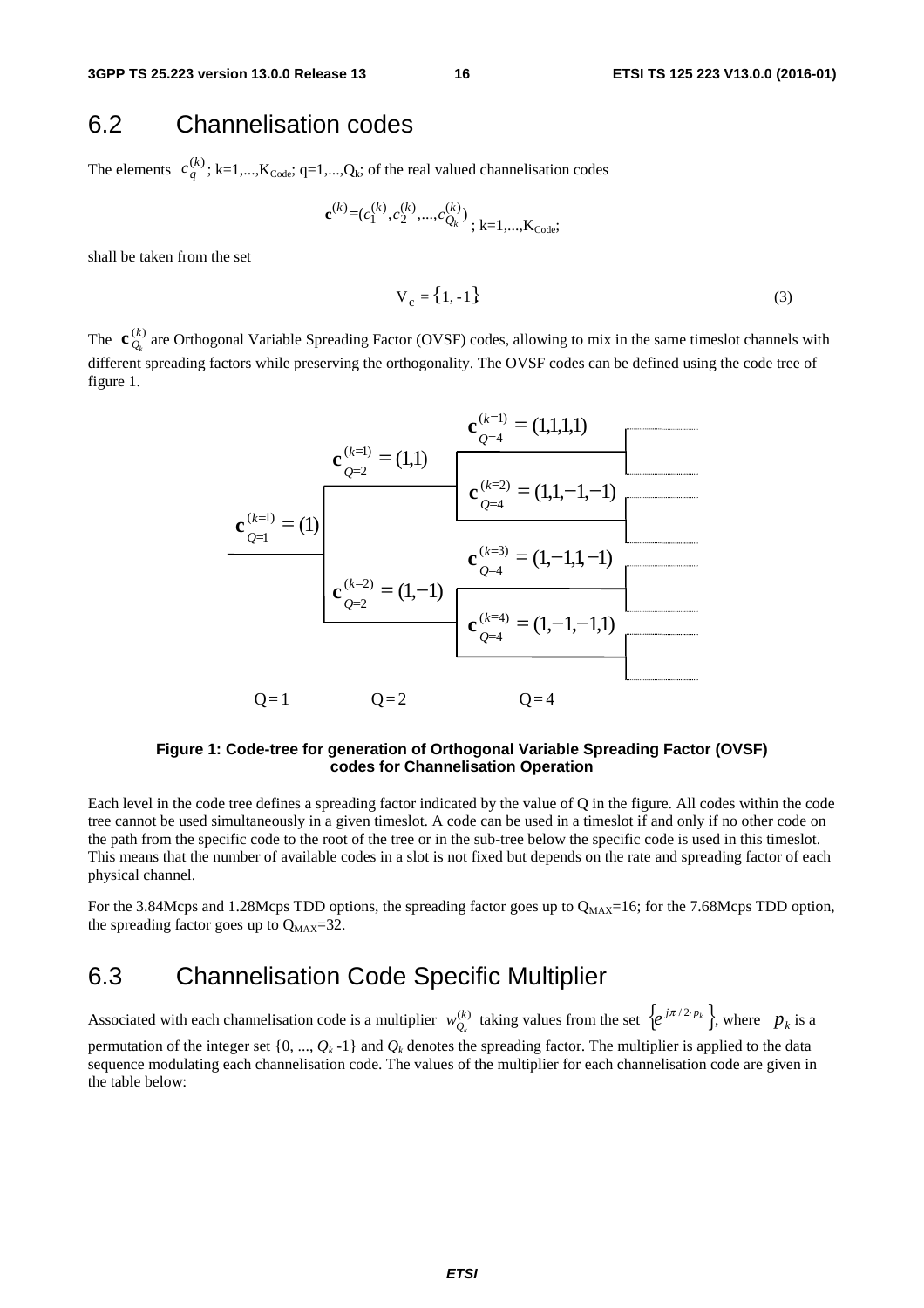| k                           | $\boldsymbol{w}_{\mathcal{Q}=1}^{(k)}$ | $w_{\mathcal{Q}=2}^{(k)}$ | $w_{Q=4}^{\left(k\right)}$ | $w_{Q=8}^{\left(k\right)}$ | $w_{Q=16}^{(k)}$ | $w_{\mathcal{Q}=32}^{(k)}$ |
|-----------------------------|----------------------------------------|---------------------------|----------------------------|----------------------------|------------------|----------------------------|
| $\overline{1}$              | $\overline{1}$                         | $\overline{1}$            | -j                         | $\overline{1}$             | $-1$             | ٦j                         |
|                             |                                        | $+$ j                     | $\overline{1}$             | $+j$                       | ۰i               | $-1$                       |
| $\frac{2}{3}$ $\frac{4}{5}$ |                                        |                           | +j                         | $+j$                       | 1                | $-1$                       |
|                             |                                        |                           | $-1$                       | $-1$                       | $\overline{1}$   | 1                          |
|                             |                                        |                           |                            | Fj                         | $+j$             | $-1$                       |
| $\frac{6}{7}$               |                                        |                           |                            | $-1$                       | $-1$             | $\overline{a}$             |
|                             |                                        |                           |                            | Fj                         | $-1$             |                            |
| $\frac{8}{9}$               |                                        |                           |                            | 1                          | 1                | 1                          |
|                             |                                        |                           |                            |                            | ٦j               | $-1$                       |
| 10                          |                                        |                           |                            |                            | $+j$             | 1                          |
| 11                          |                                        |                           |                            |                            | $\overline{1}$   | 1                          |
| 12                          |                                        |                           |                            |                            | +j               | ۳                          |
| 13                          |                                        |                           |                            |                            | ۰j               |                            |
| 14                          |                                        |                           |                            |                            | -j               | $-1$                       |
| 15                          |                                        |                           |                            |                            | $+j$             |                            |
| $\frac{16}{17}$             |                                        |                           |                            |                            | $-1$             | -                          |
|                             |                                        |                           |                            |                            |                  | F)                         |
| 18                          |                                        |                           |                            |                            |                  | FJ                         |
| 19                          |                                        |                           |                            |                            |                  | 1                          |
| 20                          |                                        |                           |                            |                            |                  |                            |
| $\overline{21}$             |                                        |                           |                            |                            |                  | $-1$                       |
| $\overline{22}$             |                                        |                           |                            |                            |                  | ۰j                         |
| 23                          |                                        |                           |                            |                            |                  | Fj                         |
| 24                          |                                        |                           |                            |                            |                  | ۰j                         |
| 25                          |                                        |                           |                            |                            |                  | $-1$                       |
| 26                          |                                        |                           |                            |                            |                  | $-1$                       |
| $\overline{27}$             |                                        |                           |                            |                            |                  |                            |
| 28                          |                                        |                           |                            |                            |                  | $-1$                       |
| 29                          |                                        |                           |                            |                            |                  | ۰j                         |
| 30                          |                                        |                           |                            |                            |                  | 1                          |
| 31                          |                                        |                           |                            |                            |                  | $-1$                       |
| 32                          |                                        |                           |                            |                            |                  | $-1$                       |

NOTE: the multiplier  $w_{Q=32}^{(k)}$  $w_{Q=32}^{(k)}$  may only be applied in the 7.68Mcps TDD option.

If the UE autonomously changes the SF, as described in [7], it shall always use the multiplier associated with the channelisation code allocated by higher layers.

# 6.4 Scrambling codes for the 3.84Mcps and 1.28Mcps options

The spreading of data by a real valued channelisation code  $\mathbf{c}^{(k)}$  of length  $Q_k$  is followed by a cell specific complex scrambling sequence  $\underline{\mathbf{v}} = (\underline{v}_1, \underline{v}_2, ..., \underline{v}_{16})$ . The elements  $\underline{v}_i$ ;  $i = 1,...,16$  of the complex valued scrambling codes shall be taken from the complex set

$$
\underline{V}_{\underline{V}} = \{1, j, -1, -j\}
$$
\n(4)

In equation 4 the letter j denotes the imaginary unit. A complex scrambling code  $\bf{v}$  is generated from the binary

scrambling codes  $\mathbf{v} = (v_1, v_2, ..., v_{16})$  of length 16 shown in Annex A. The relation between the elements  $\mathbf{v}$  and **v** is given by:

$$
\underline{\mathbf{v}}_i = (j)^i \cdot \mathbf{v}_i \qquad \mathbf{v}_i \in \{1, -1\} \text{ i = 1, ..., 16} \tag{5}
$$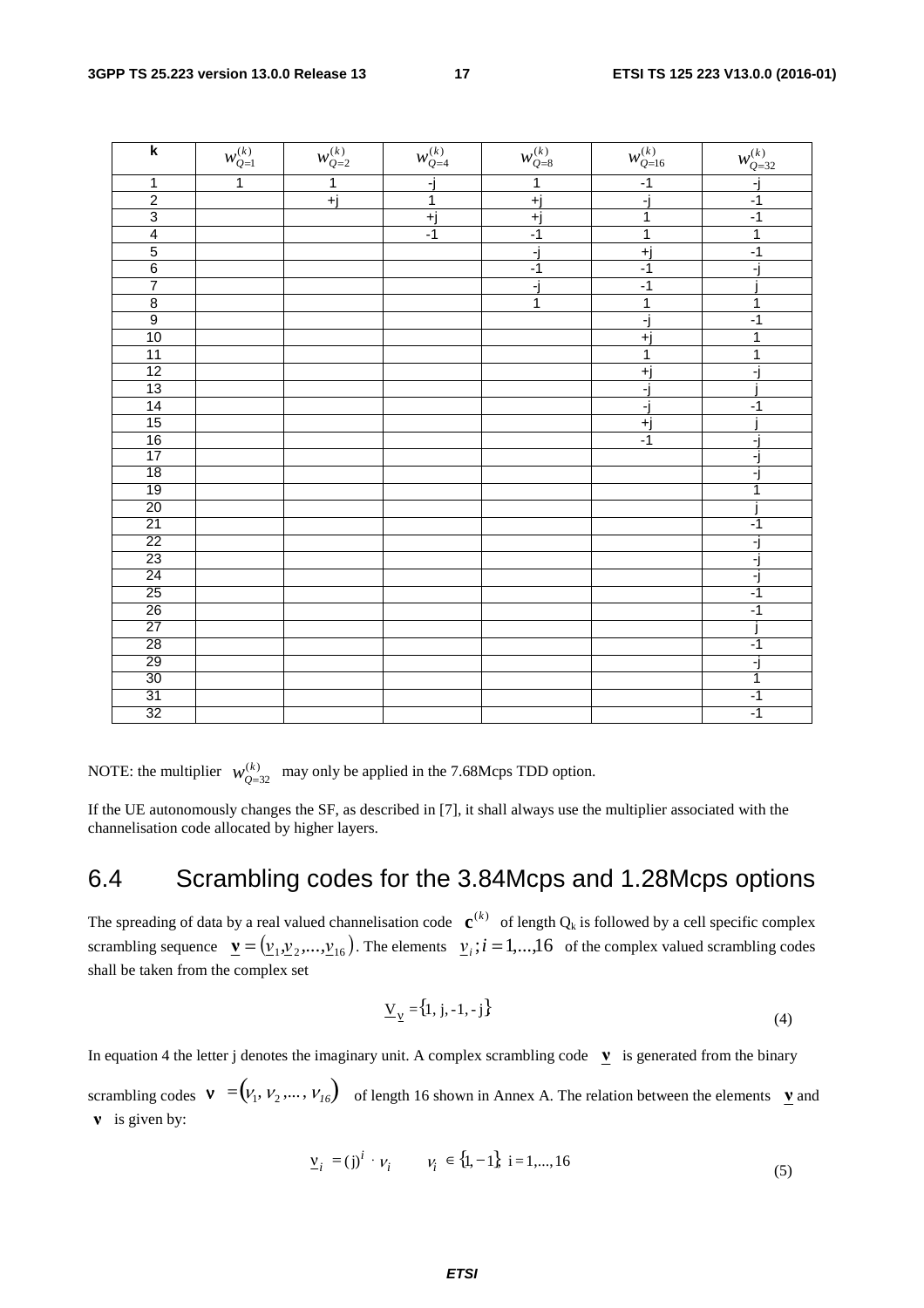Hence, the elements  $V_i$  of the complex scrambling code  $V$  are alternating real and imaginary.

The length matching is obtained by concatenating  $Q_{MAX}/Q_k$  spread words before the scrambling. The scheme is illustrated in figure 2 and is described in more detail in subclause 6.5.



**Figure 2: Spreading of data symbols** 

## 6.4a Scrambling codes for the 7.68Mcps option

The spreading of data by a real valued channelisation code  $\mathbf{c}^{(k)}$  of length  $Q_k$  is followed by a cell specific complex scrambling sequence  $\underline{v} = (\underline{v}_1, \underline{v}_2, \dots, \underline{v}_{32})$ . The elements  $\underline{v}_i$ ;  $i = 1, \dots, 32$  of the complex valued scrambling codes shall be taken from the complex set

$$
\underline{V}_{\underline{V}} = \{1, j, -1, -j\}
$$
\n(4a)

In equation 4a the letter j denotes the imaginary unit. A complex scrambling code  $\mathbf{v}$  is generated from the binary scrambling codes  $v = (v_1, v_2,...v_{32})$  of length 32 that are generated according to the method described in section 6.4a.1. The relation between the elements  $\mathbf{v}$  and  $\mathbf{v}$  is given by:

$$
\underline{v}_i = (j)^i \cdot v_i \qquad v_i \in \{1, -1\}, \quad i = 1, \dots, 32 \tag{5a}
$$

Hence, the elements  $V_i$  of the complex scrambling code  $V$  are alternating real and imaginary.

The length matching is obtained by concatenating  $Q_{MAX}/Q_k$  spread words before the scrambling. The scheme is illustrated in figure 2 and is described in more detail in subclause 6.5.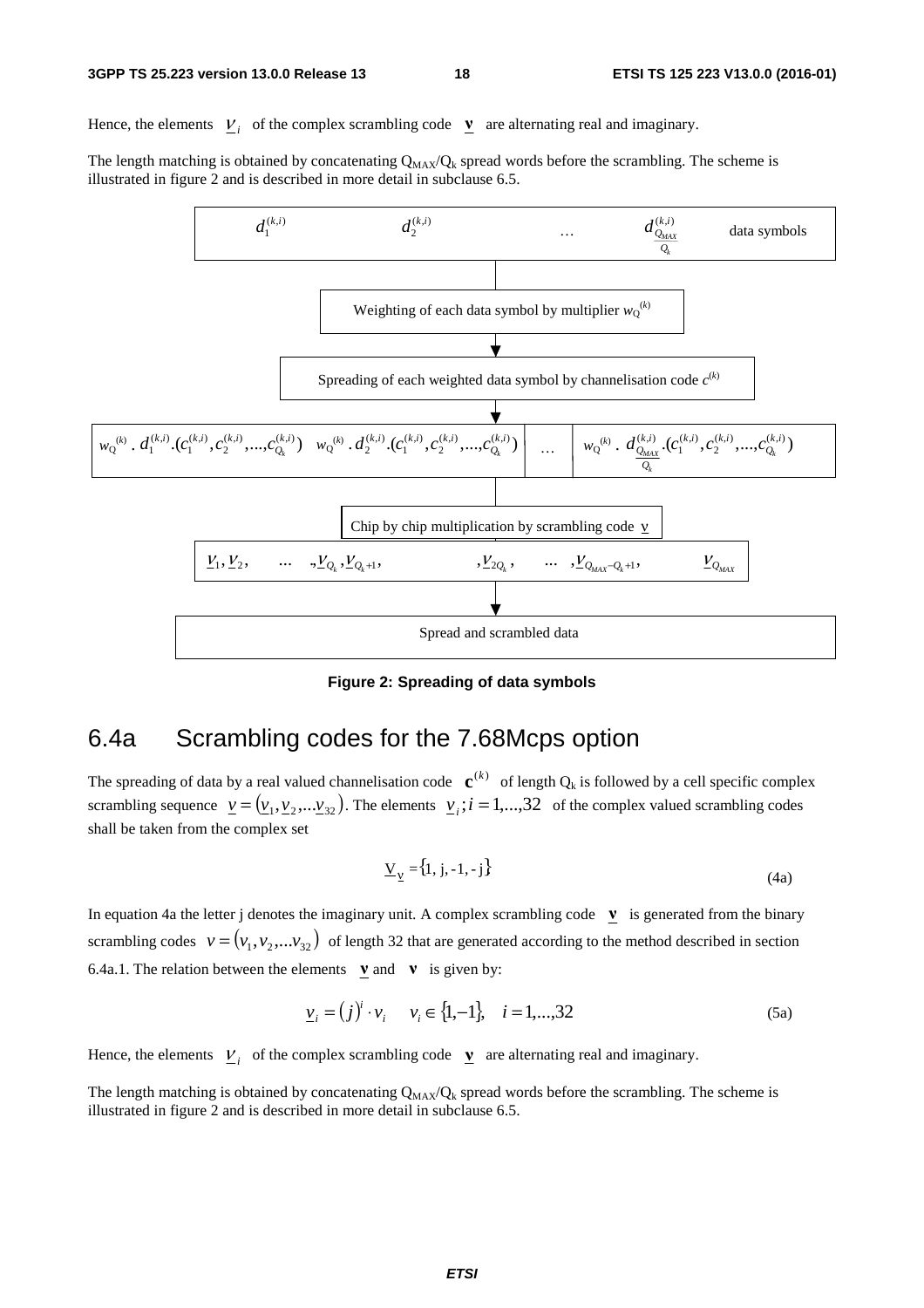## 6.4a.1 Generation of binary scrambling codes

The binary scrambling code,  $c_{7.68}^n$ , for cell parameter *n* in the 7.68Mcps TDD option is formed from the concatenation of the binary scrambling codes  $c_{3.84}^n$  and  $c_{3.84}^{(n+2) \text{ mod } 128}$  shown in Annex A:

$$
v = (v_1, v_2,...v_{32}) = c_{7.68}^n = \left\{c_{3.84}^n, c_{3.84}^{(n+2) \text{ mod } 128} \right\}
$$

# 6.5 Spread signal of data symbols and data blocks

The combination of the user specific channelisation and cell specific scrambling codes can be seen as a user and cell specific spreading code  $\mathbf{s}^{(k)} = (s_p^{(k)})$  with

$$
S_p^{(k)} = C_{1+[(p-1) \mod Q_k]}^{(k)} \cdot \mathcal{V}_{1+[(p-1) \mod Q_{MAX}]}^{(k)} \cdot k=1,\dots,K_{Code},p=1,\dots,N_kQ_k.
$$

With the root raised cosine chip impulse filter  $Cr_0(t)$  the transmitted signal belonging to the data block  $\underline{\mathbf{d}}^{(k,1)}$  of equation 1 transmitted before the midamble is

$$
d^{(k,1)}(t) = \sum_{n=1}^{N_k} d_n^{(k,1)} w_{Q_k}^{(k)} \sum_{q=1}^{Q_k} s_{(n-1)Q_k+q}^{(k)} C r_0 (t - (q-1)T_c - (n-1)Q_k T_c)
$$
(6)

and for the data block  $\mathbf{d}^{(k,2)}$  of equation 1 transmitted after the midamble

$$
d^{(k,2)}(t) = \sum_{n=1}^{N_k} d_n^{(k,2)} w_{Q_k}^{(k)} \sum_{q=1}^{Q_k} s_{(n-1)Q_k+q}^{(k)} C r_0 (t - (q-1)T_c - (n-1)Q_k T_c - N_k Q_k T_c - L_m T_c)
$$
(7)

where *Lm* is the number of midamble chips*.*

## 6.6 Modulation for the 3.84Mcps and 7.68Mcps options

The complex-valued chip sequence is modulated as shown in figure 3.



#### **Figure 3: Modulation of complex valued chip sequences**

The pulse-shaping characteristics are described in [9] and [10].

#### 6.6.1 Combination of physical channels in uplink

Figure 4 illustrates the principle of combination of two different physical uplink channels within one timeslot. In the case of E-PUCH, only a single uplink physical channel is transmitted per timeslot and the procedures of subclause 6.6.1a shall instead apply).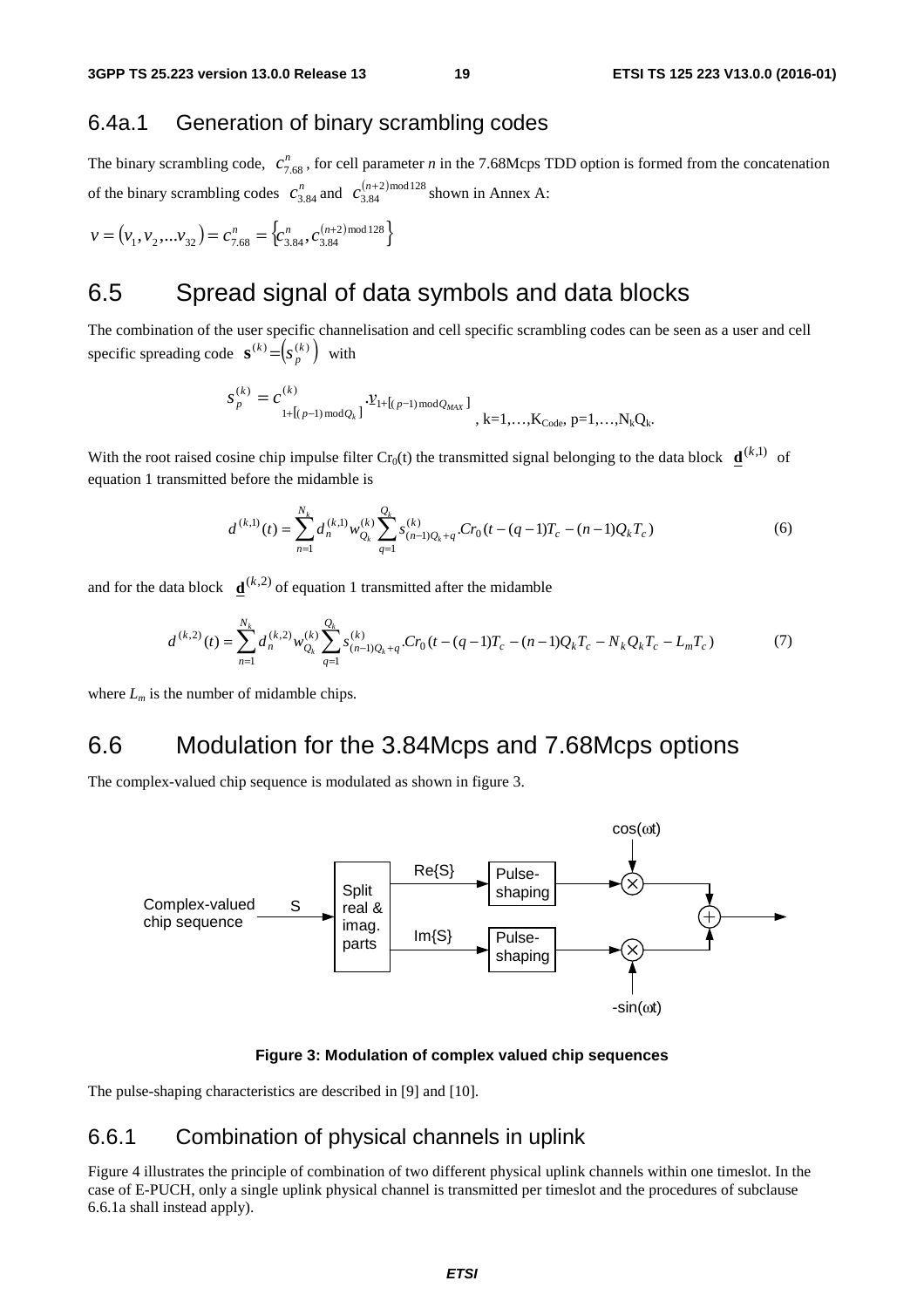The DPCHs to be combined belong to same CCTrCH, did undergo spreading as described in sections before and are thus represented by complex-valued sequences. First, the amplitude of all DPCHs is adjusted according to UL open loop power control as described in [10]. Each DPCH is then separately weighted by a weight factor  $\gamma_i$  and combined using complex addition. After combination of Physical Channels the gain factor  $β<sub>i</sub>$  is applied, depending on the actual TFC as described in [10].

In case of different CCTrCH, principle shown in Figure 4 applies to each CCTrCH separately.



#### **Figure 4: Combination of different physical channels in uplink**

The values of weight factors  $\gamma_i$  are depending on the spreading factor SF of the corresponding DPCH:

| SF of DPCH <sub>i</sub> | Υï                |
|-------------------------|-------------------|
| 32                      | /8<br>$\sqrt{2}$  |
| 16                      |                   |
| ጸ                       |                   |
|                         | 1/2               |
| 2                       | $^{^{\prime }}$ 2 |
|                         |                   |

NOTE: in the above table,  $SF = 32$  is only supported in the 7.68Mcps TDD option.

In the case that  $β<sub>i</sub>$  (corresponding to the *j*–th TFC) has been explicitly signalled to the UE, the possible values that  $β<sub>i</sub>$  can assume are listed in the table below. In the case that  $\beta_i$  has been calculated by the UE from a reference TFC,  $\beta_i$  shall not be restricted to the quantised values.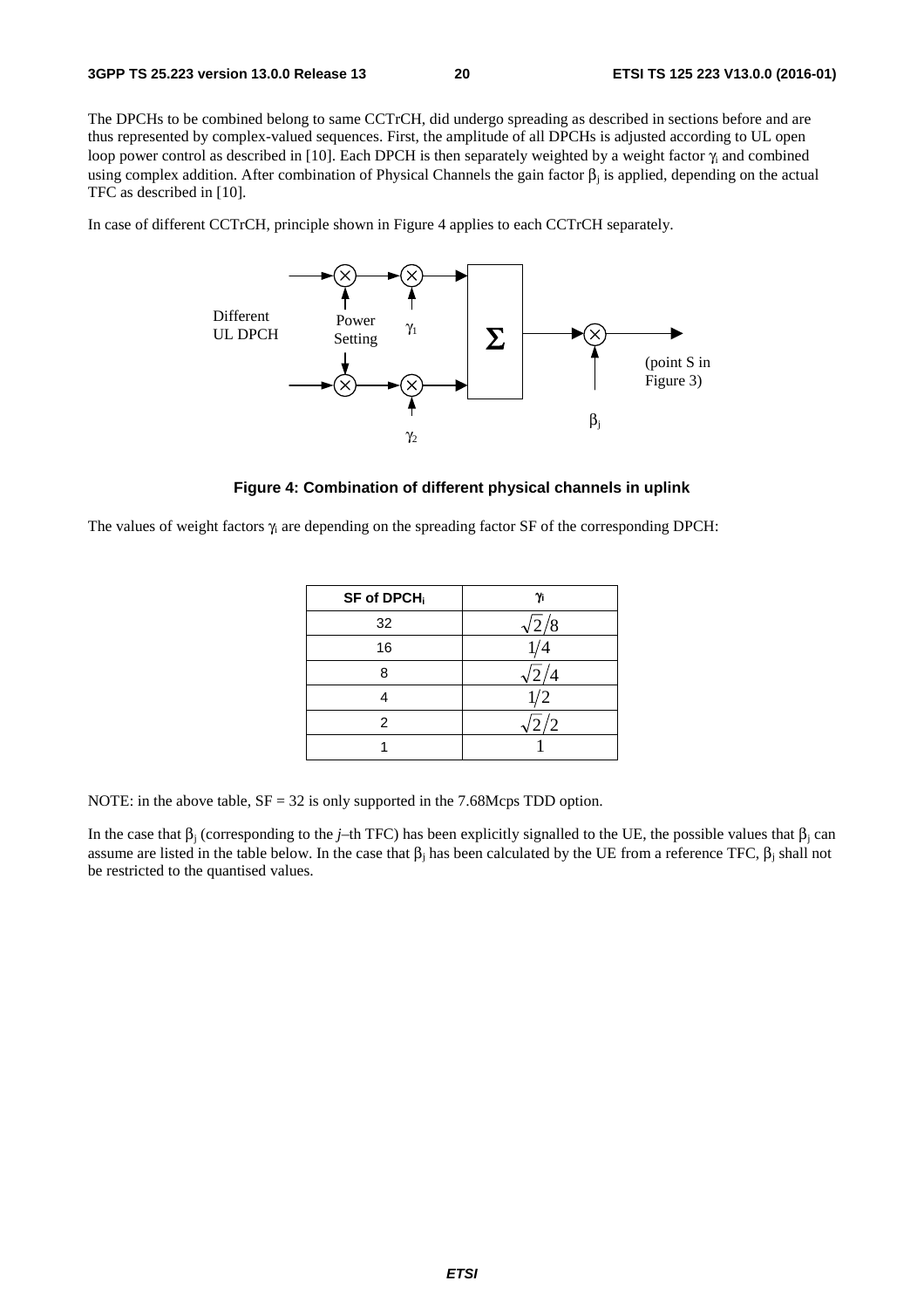| Signalling value for $\beta$ | Quantized value $\beta_i$ |
|------------------------------|---------------------------|
| 15                           | 16/8                      |
| 14                           | 15/8                      |
| 13                           | 14/8                      |
| 12                           | 13/8                      |
| 11                           | 12/8                      |
| 10                           | 11/8                      |
| 9                            | 10/8                      |
| 8                            | 9/8                       |
| 7                            | 8/8                       |
| 6                            | 7/8                       |
| 5                            | 6/8                       |
| 4                            | 5/8                       |
| 3                            | 4/8                       |
| 2                            | 3/8                       |
| 1                            | 2/8                       |
|                              | 1/8                       |

## 6.6.1a Physical channel transmission for E-PUCH

Figure 4a illustrates the principle of E-PUCH transmission. In a timeslot in which an E-PUCH is transmitted by a UE, no other physical channels may be transmitted by the same UE.

The amplitude of the E-PUCH is adjusted in accordance with the E-PUCH UL power control procedure described in [12]. The power setting procedure of [12] includes appropriate power adjustment factors for the E-PUCH spreading factor and for the E-TFC selected by higher layers [13].  $\Box$  Quantisation of the gain factor used to set the E-PUCH power is not specified.



#### **Figure 4a: Combination of different physical channels in uplink**

### 6.6.2 Combination of physical channels in downlink

Figure 5 illustrates how different physical downlink channels are combined within one timeslot. Each complex-valued spread channel is separately weighted by a weight factor G<sub>i</sub>. If a timeslot contains the SCH, the complex-valued SCH, as described in [7] is separately weighted by a weight factor  $G_{\text{SCH}}$ . All downlink physical channels are then combined using complex addition.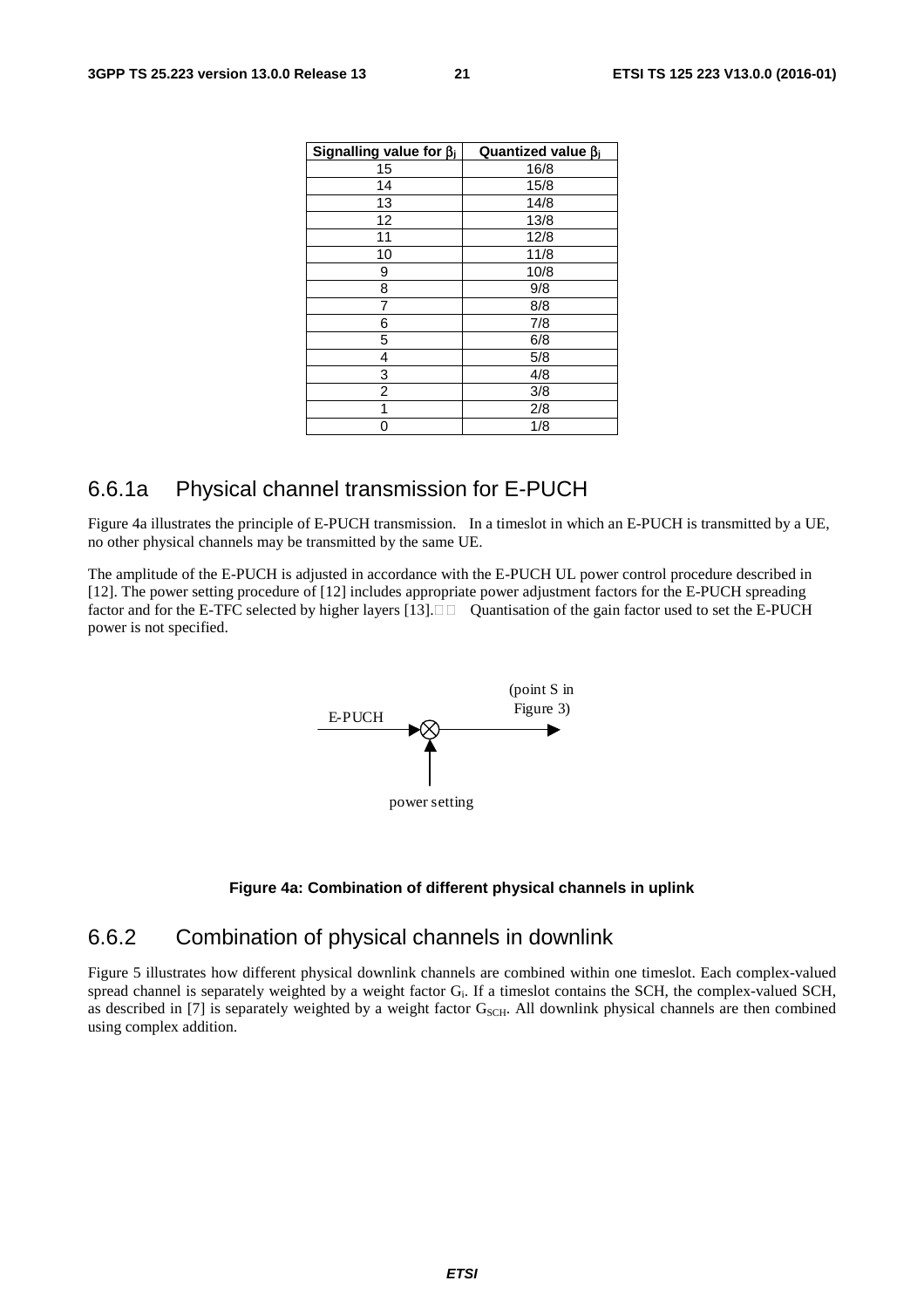

#### **Figure 5: Combination of different physical channels in downlink in case of SCH timeslot**

## 6.6.3 Combination of signature sequences for E-HICH

Multiple HARQ acknowledgement indicator signature sequences may be mapped onto the same channelisation code. Each signature sequence (described in [8]) is first subjected to QPSK modulation as described in subclause 5.2.1.1 to form the output sequence  $d_{n,h}^{(k,i)}$  for the  $h^{th}$  indicator sequence, where  $n=1,2,...,N_k$  and  $i=1,2$ . Code k is the same value for all signature sequences mapped to the same channelisation code.

When multiple signature sequences are to be transmitted on the same channelisation code, the following procedure shall be applied prior to spreading.

Each QPSK-modulated stream  $d_{n,h}^{(k,i)}$  is amplitude-weighted by a factor  $g_h$  according to the desired signature sequence power. A summation is then performed across all *H* signature sequences mapped to the same channelisation code as shown in figure 5a. The output of the summation block is the sequence:

$$
e_n^{(k,i)} = \sum_{h=1}^{H} g_h d_{n,h}^{(k,i)} \quad (n = 1, 2, ..., N_k) \text{ and } (i = 1, 2)
$$
 (8)



**Figure 5a: Combination of HARQ acknowledgement indicator sequences prior to spreading**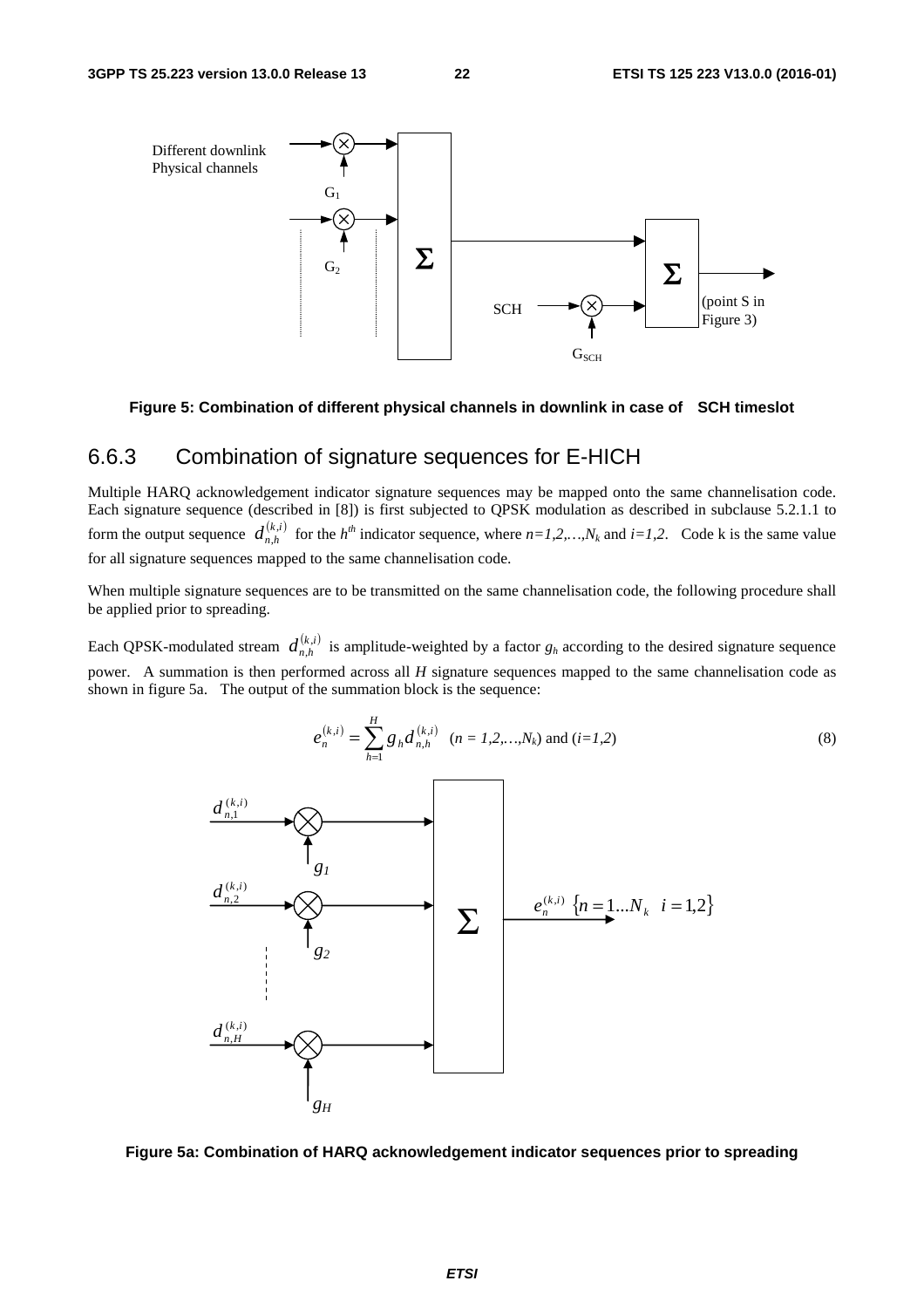The sequence  $e_n^{(k,i)}$  is mapped to a single channelisation code and subject to spreading at SF=16 (for 3.84Mcps) and at SF=32 (for 7.68Mcps) in accordance with the general method of subclause 6.

## 6.7 Modulation for the 1.28 Mcps option

The complex-valued chip sequence in uplink or downlink on one carrier within one timeslot is modulated as shown in figure 6.



**Figure 6: Modulation of complex valued chip sequences** 

The pulse-shaping characteristics are described in [9] and [10].

## 6.7.1 Combination of physical channels in uplink

The principle of combination of two different physical uplink channels within one timeslot is the same as in the 3.84 Mcps TDD cf. [6.6.1 Combination of physical channels in uplink] In the case of E-PUCH, the procedures of subclause 6.7.1a shall instead apply).

## 6.7.1a Physical channel transmission for E-PUCH

Figure 6a illustrates the principle of E-PUCH transmission when one uplink physical channel is transmitted.

The amplitude of the E-PUCH is adjusted in accordance with the E-PUCH UL power control procedure described in [12]. The power setting procedure of [12] includes appropriate power adjustment factors for the E-PUCH spreading factor and for the E-TFC selected by higher layers  $[13]$ .  $\Box$  Quantisation of the gain factor used to set the E-PUCH power is not specified.



Figure 6a: Combination of different physical channels in uplink

## 6.7.2 Combination of physical channels in downlink

Figure 7 illustrates how different physical downlink channels are combined within one timeslot. Each spread channel is separately weighted by a weight factor G<sub>i</sub>.. All downlink physical channels are then combined using complex addition.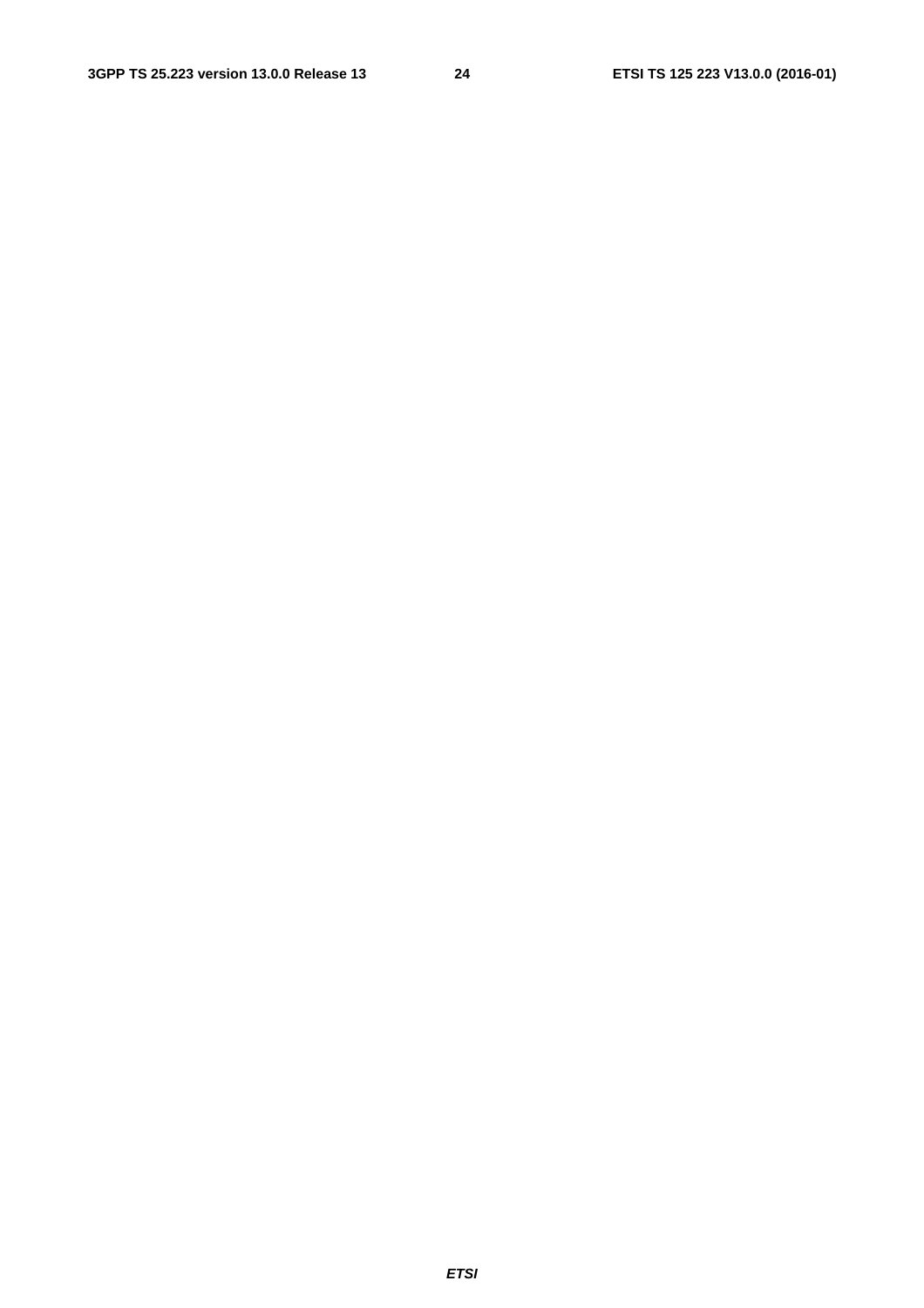

**Figure 7: Combination of different physical channels in downlink** 

### 6.7.3 Combination of signature sequences for Scheduled E-HICH

For Scheduled E-HICH, every scheduled user is assigned one signature sequence which is related to the E-DCH resources allocated by Node-B to indicate ACK/NACK. But for the user configured in MU-MIMO mode by higher layers, in case the special default midamble allocation scheme is taken, the signature sequence allocated to the user is related to both the E-DCH resources allocated by Node-B and the variable 'offset' which is determined by the special default midamble pattern indicator [7] signalled on E-AGCH. Multiple users" HARQ acknowledgement indicator signature sequences may be mapped onto the same channelisation code. Each signature sequence (described in [8]) is first subjected to QPSK modulation as described in subclause 5.2.1.1 to form the output sequence  $d_{n,h}^{(k,i)}$  for the  $h^{th}$ indicator sequence, where  $n=1,2,...,N_k$  and  $i=1,2$ . Code k is the same value for all signature sequences mapped to the same channelisation code.

When multiple signature sequences are to be transmitted on the same channelisation code, the following procedure shall be applied prior to spreading.

Each QPSK-modulated stream  $d_{n,h}^{(k,i)}$  is amplitude-weighted by a factor  $g_h$  according to the desired signature sequence power. Each E-HICH physical channel may carry ACK/NACK signature sequence(s) for one UE or multiple UEs decided by Node-B. A summation is then performed across M signature sequences mapped to the same channelisation code as shown in figure 8. The output of the summation block is the sequence:

$$
e_n^{(k,i)} = \sum_{h=1}^{M} g_h d_{n,h}^{(k,i)} \quad (n = 1, 2, ..., N_k) \text{ and } (i = 1, 2)
$$
 (9)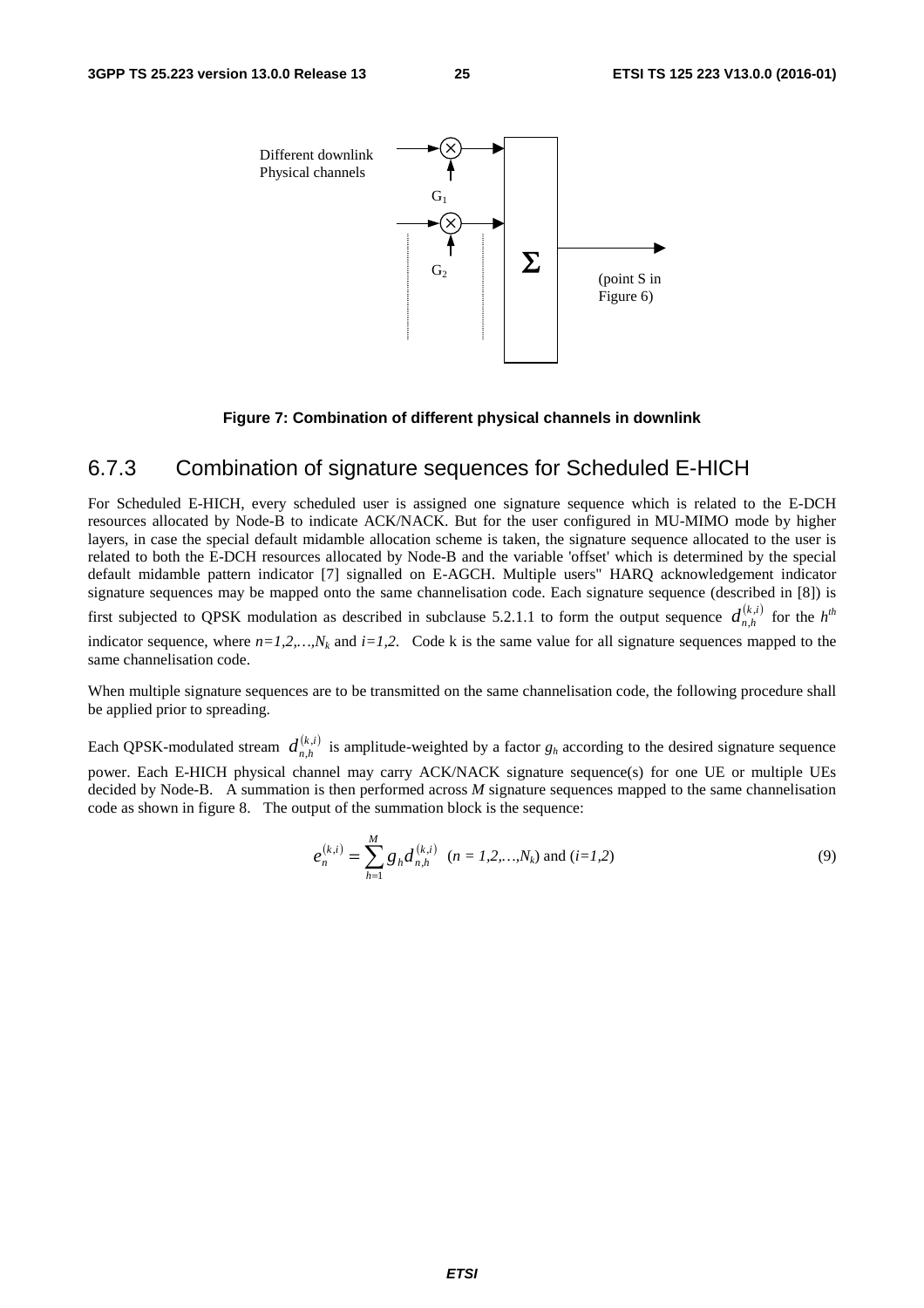

**Figure 8: Combination of HARQ acknowledgement indicator sequences prior to spreading for Scheduled E-HICH** 

The sequence  $e_n^{(k,i)}$  is mapped to a single channelisation code and subject to spreading at SF=16 in accordance with the general method of subclause 6.

## 6.7.3a Combination of signature sequences for Non-Scheduled E-HICH

For Non-Scheduled E-HICH, the 80 signature sequences are divided into 20 groups while each group includes 4 sequences. Every non-scheduled user is assigned one group by higher layer, from that two sequences are selected to indicate ACK/NACK and TPC/SS command. Multiple users" signature sequences may be mapped onto the same channelisation code. Each user"s two signature sequences (described in [8]) are first subjected to QPSK modulation as described in subclause 5.2.1.1 to form the two output sequences  $d_{n,h_1}^{(k,i)}$  and  $d_{n,h_2}^{(k,i)}$  for the  $h^{th}$  user, where  $n=1,2,...,N_k$ and  $i=1,2$ . Code k is the same value for all signature sequences mapped to the same channelisation code.

When multiple users" signature sequences are to be transmitted on the same channelisation code, the following procedure shall be applied prior to spreading.

Firstly, each user"s QPSK-modulated stream  $d_{n,h_2}^{(k,i)}$  corresponding to TPC/SS signature sequence is amplitudeweighted by a factor  $f_h$  and added to the QPSK-modulated stream  $d_{n,h_1}^{(k,i)}$  corresponding to ACK/NACK signature sequence; Secondly, each user"s combined stream  $d_{n,h}^{(k,i)}$  is amplitude-weighted by a factor  $g_h$  according to the desired user power. A summation is then performed across *M* users" signature sequences mapped to the same channelisation code as shown in figure 8a. The output of the summation block is the sequence:

$$
e_n^{(k,i)} = \sum_{h=1}^{M} g_h d_{n,h}^{(k,i)} \quad (n = 1, 2, ..., N_k) \text{ and } (i = 1, 2)
$$
 (9a)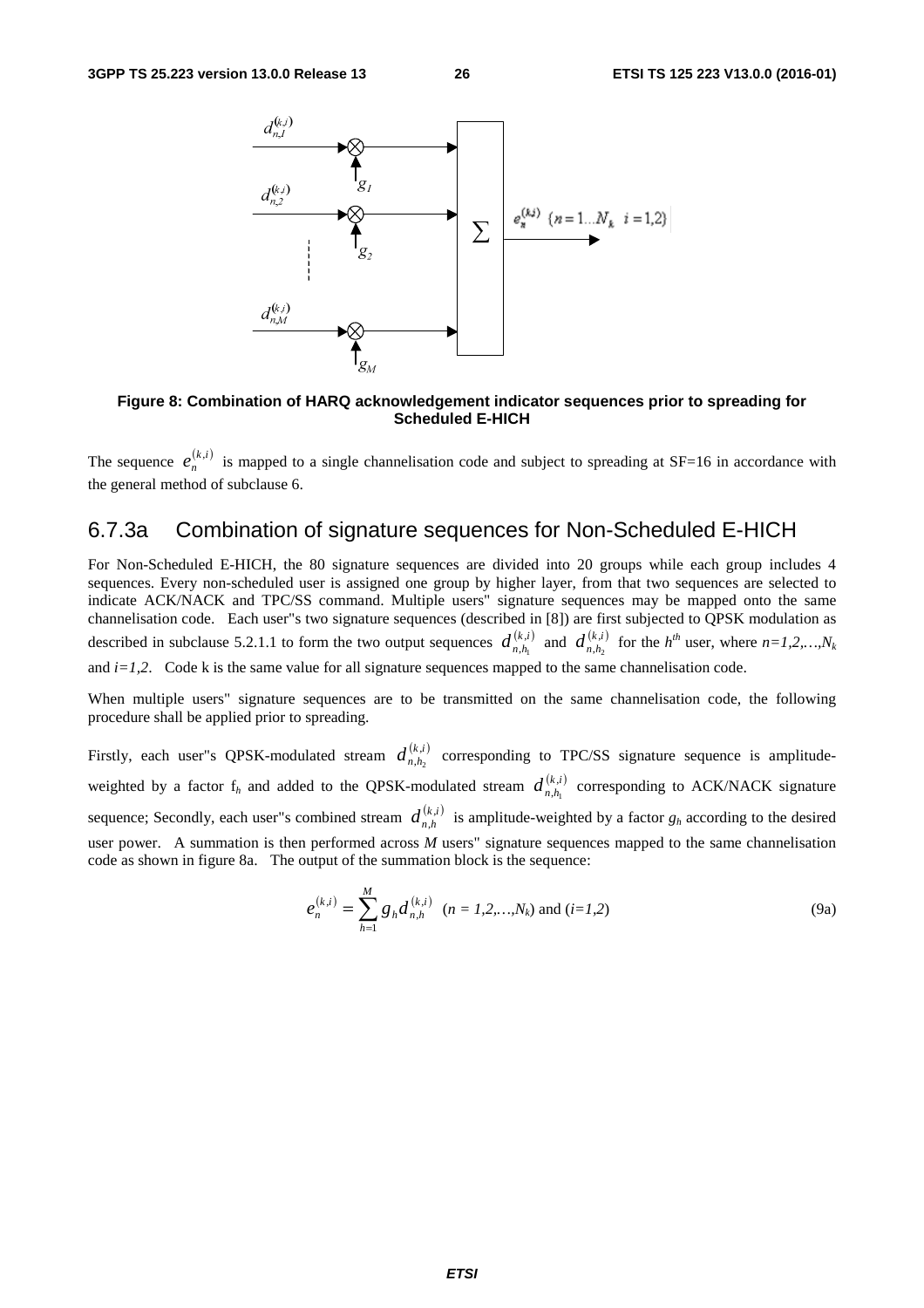

**Figure 8a: Combination of ACK/NACK and TPC/SS sequences prior to spreading for Non-Scheduled E-HICH** 

The sequence  $e_n^{(k,i)}$  is mapped to a single channelisation code and subject to spreading at SF=16 in accordance with the general method of subclause 6.

## 6.8 Spreading modulation for the 3.84 Mcps MBSFN IMB option

## 6.8.1 Spreading

The spreading operation includes a modulation mapper stage successively followed by a channelisation stage, an IQ combining stage and a scrambling stage as illustrated by figure 9.

Modulation mapping is described in subclause 5.2.3.

For all physical channels, except for the Synchronisation Channel (SCH), the I and Q branches shall be spread to the chip rate by the same real-valued channelisation code  $C_{ch, SF,m}$ , i.e. the output for each input symbol on the I and the Q branches shall be a sequence of SF chips corresponding to the channelisation code chip sequence multiplied by the realvalued symbol. The channelisation code sequence shall be aligned in time with the symbol boundary. The real-valued chip sequence on the Q-branch shall be complex multiplied with j and summed with the corresponding real-valued chip sequence on the I-branch, resulting in a single complex-valued chip sequence I+jQ.

The sequence of complex-valued chips output from the spreading stage shall be scrambled (complex chip-wise multiplication) by a complex-valued scrambling code  $S_{dl,n}$ .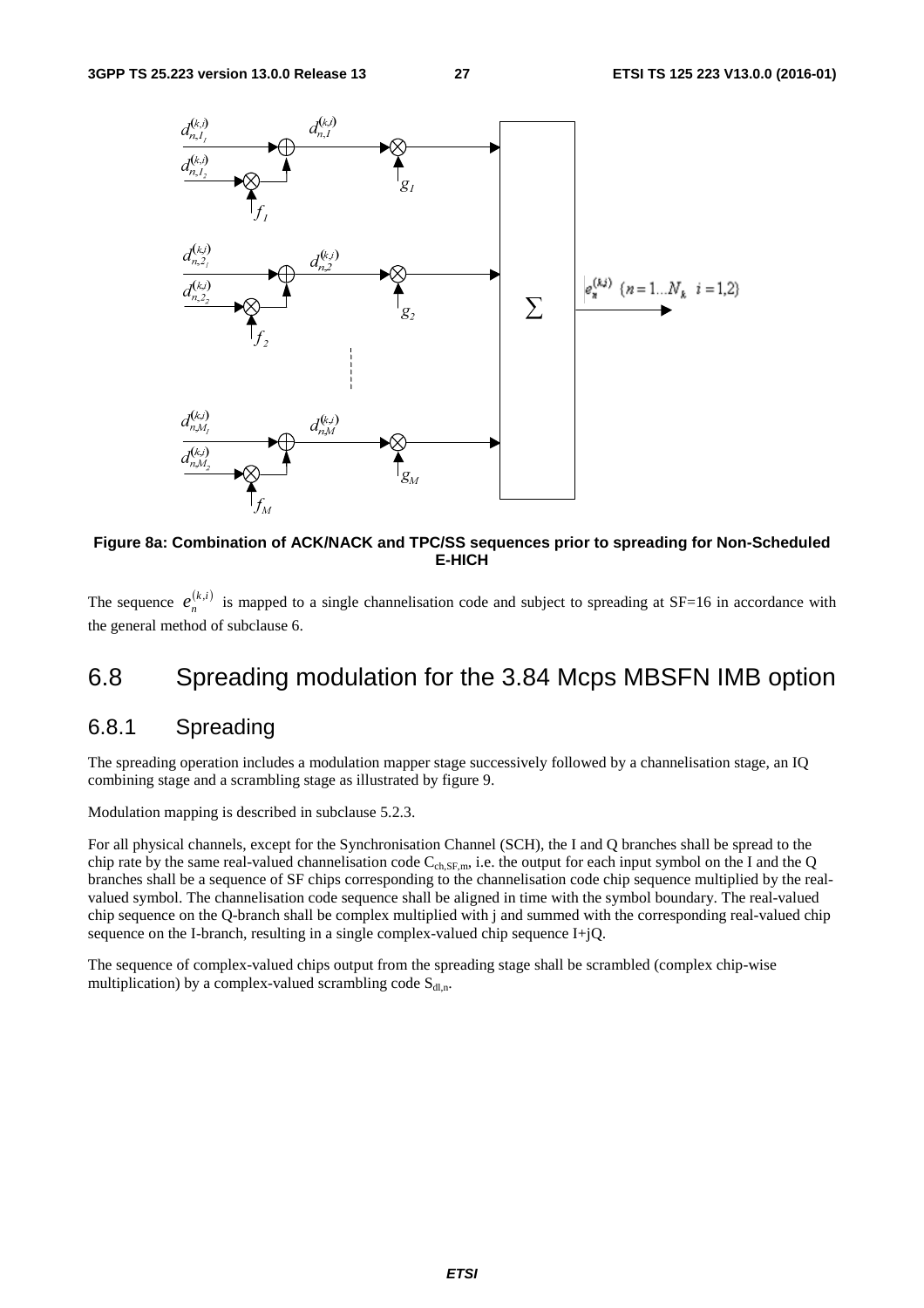

#### **Figure 9: Spreading for all downlink physical channels except SCH**

All complex-valued spread channels are separately weighted and then combined, together with separately weighted Primary SCH and Secondary SCH, into one complex-valued chip sequence by using complex addition, as illustrated by figure 9 in subclause 5.1.5 of [4]. The resulting signal is modulated prior to transmission as described in subclause 6A.3.

## 6.8.2 Code generation and allocation

#### 6.8.2.1 Channelisation codes

The channelisation codes are OVFS codes that preserve the orthogonality between downlink channels of different rates and spreading factors. The channelisation codes are defined in figure 4 of subclause 4.3.1.1 of [3] and are uniquely described as  $C_{ch, SF,m}$ , where SF is the spreading factor of the code and *m* is the code number,  $0 \le m \le SF-1$ .

The following applies to the MBSFN IMB physical channels:

- The channelisation code for the Primary CPICH is fixed to  $C_{ch,256,0}$ ;
- The channelisation code for the Primary CCPCH is fixed to  $C_{ch,256,1}$ .
- The channelisation codes for the Secondary CCPCH frame type 1 and MICH are assigned by UTRAN from the codes  $C_{ch,256,m}$   $m \in \{2,3,\ldots,15\}$ ;
- The channelisation codes for the Secondary CCPCH frame type 2 are assigned by UTRAN from the codes  $C_{ch,16,m}$   $m \in \{1,2,\ldots,15\};$
- The channelisation codes for the T-CPICH are  $C_{ch,16,1}$ ,  $C_{ch,16,2}$ , ...,  $C_{ch,16,15}$ .

#### 6.8.2.2 Scrambling codes

The scrambling codes shall be generated as described in subclause 5.2.2 in [4]. For MBSFN IMB operation, only primary scrambling codes shall be used. Out of all possible primary scrambling codes with index n=16\*i where i=0…511 as defined in [4] the following subset shall be supported for the MBSFN option:

*n*∈{0, 128, 256, 384, 512, 640, 768, 896}. No two members of set *n* belong to the same scrambling code group.

Cells that belong to a certain MBSFN IMB cluster shall use the same primary scrambling code.

The primary scrambling code for all physical channels shall be applied aligned with the start of the Primary CCPCH frame. This also applies in the case of a Secondary CCPCH frame type 2 associated with the  $k^{\text{th}}$  sub-frame of a radio frame  $(k = 0, 1, \ldots, 4)$  [7], such that the start of the scrambling code is always aligned with the start of sub-frame  $k = 0$ .

#### 6.8.3 Modulation

Modulation of the complex-valued chip sequence generated by the spreading process is performed according to subclause 6.6. The modulation chip rate is 3.84 Mcps.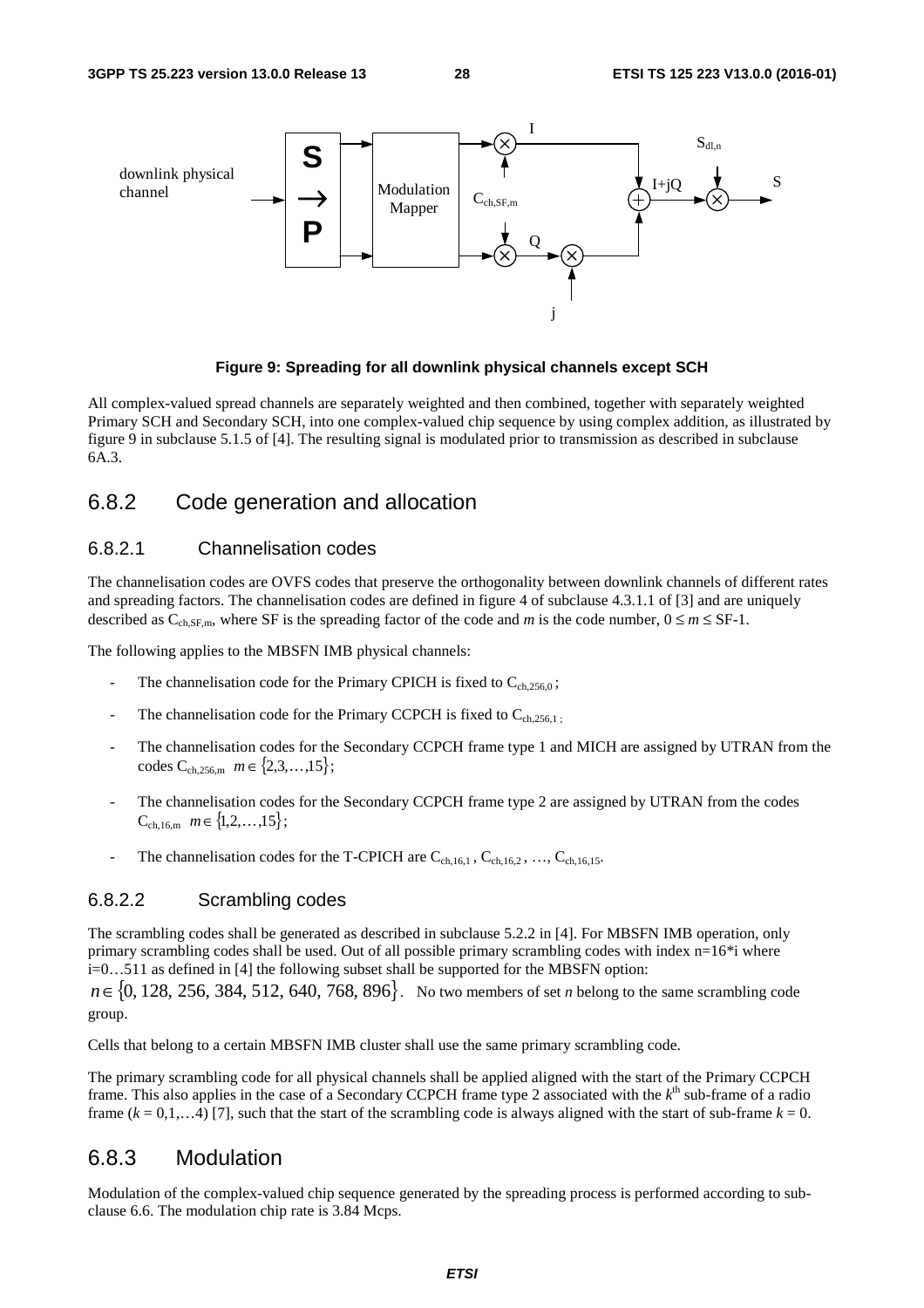# 7 Synchronisation codes for the 3.84 Mcps option

Sub-clauses 7.1, 7.2 and 7.3 do not apply for 3.84 Mcps MBSFN IMB operation. Synchronisation codes for 3.84 Mcps MBSFN IMB are described in sub-clause 7.4.

## 7.1 Code Generation

The primary synchronisation code (PSC),  $C_p$ , is constructed as a so-called generalised hierarchical Golay sequence. The PSC is furthermore chosen to have good aperiodic auto correlation properties.

Define  $a = \langle x_1, x_2, x_3, \ldots, x_{16} \rangle = \langle 1, 1, 1, 1, 1, 1, -1, -1, 1, -1, 1, -1, -1, -1, 1 \rangle$ 

The PSC is generated by repeating the sequence 'a' modulated by a Golay complementary sequence and creating a complex-valued sequence with identical real and imaginary components.

The PSC,  $C_p$ , is defined as  $C_p = \langle y(0), y(1), y(2), \dots, y(255) \rangle$ 

where  $y = (1 + j) \times *a*, a, a, -a, -a, a, -a, -a, a, a, a, -a, a, a, a, a > 0$ 

and the left most index corresponds to the chip transmitted first in time.

The 12 secondary synchronization codes,  $\{C_0, C_1, C_3, C_4, C_5, C_6, C_8, C_{10}, C_{12}, C_{13}, C_{14}, C_{15}\}$  are complex valued with identical real and imaginary components, and are constructed from the position wise multiplication of a Hadamard sequence and a sequence z, defined as

$$
z = \langle b, b, b, -b, b, b, -b, -b, b, b, -b, -b, -b, -b, -b \rangle
$$
, where  

$$
b = \langle x_1, x_2, x_3, x_4, x_5, x_6, x_7, x_8, -x_9, -x_{10}, -x_{11}, -x_{12}, -x_{13}, -x_{14}, -x_{15}, -x_{16} \rangle
$$

and  $x_1, x_2, x_3, \ldots, x_{16}$  are the same as in the definition of the sequence 'a' above.

The Hadamard sequences are obtained as the rows in a matrix  $H_8$  constructed recursively by:

$$
H_0 = (1)
$$
  

$$
H_k = \begin{pmatrix} H_{k-1} & H_{k-1} \\ H_{k-1} & -H_{k-1} \end{pmatrix}, \quad k \ge 1
$$

The rows are numbered from the top starting with row  $\theta$  (the all ones sequence).

Denote the *n*:th Hadamard sequence  $h_n$  as a row of  $H_8$  numbered from the top, n = 0, 1, 2, …, 255, in the sequel.

Furthermore, let  $h_m(l)$  and  $z(l)$  denote the *l*th symbol of the sequence  $h_m$  and  $z$ , respectively where  $l = 0, 1, 2, ..., 255$  and  $l = 0$  corresponds to the leftmost symbol.

The i:th secondary SCH code word,  $C_i$ ,  $i = 0, 1, 3, 4, 5, 6, 8, 10, 12, 13, 14, 15$  is then defined as

$$
C_i = (1 + j) \times \langle h_m(0) \times z(0), h_m(1) \times z(1), h_m(2) \times z(2), \dots, h_m(255) \times z(255) \rangle,
$$

where  $m = (16\times i)$  and the leftmost chip in the sequence corresponds to the chip transmitted first in time.

## 7.2 Code Allocation

Three secondary SCH codes are QPSK modulated and transmitted in parallel with the primary synchronization code. The QPSK modulation carries the following information:

the code group that the base station belongs to (32 code groups: 5 bits; Cases 1, 2);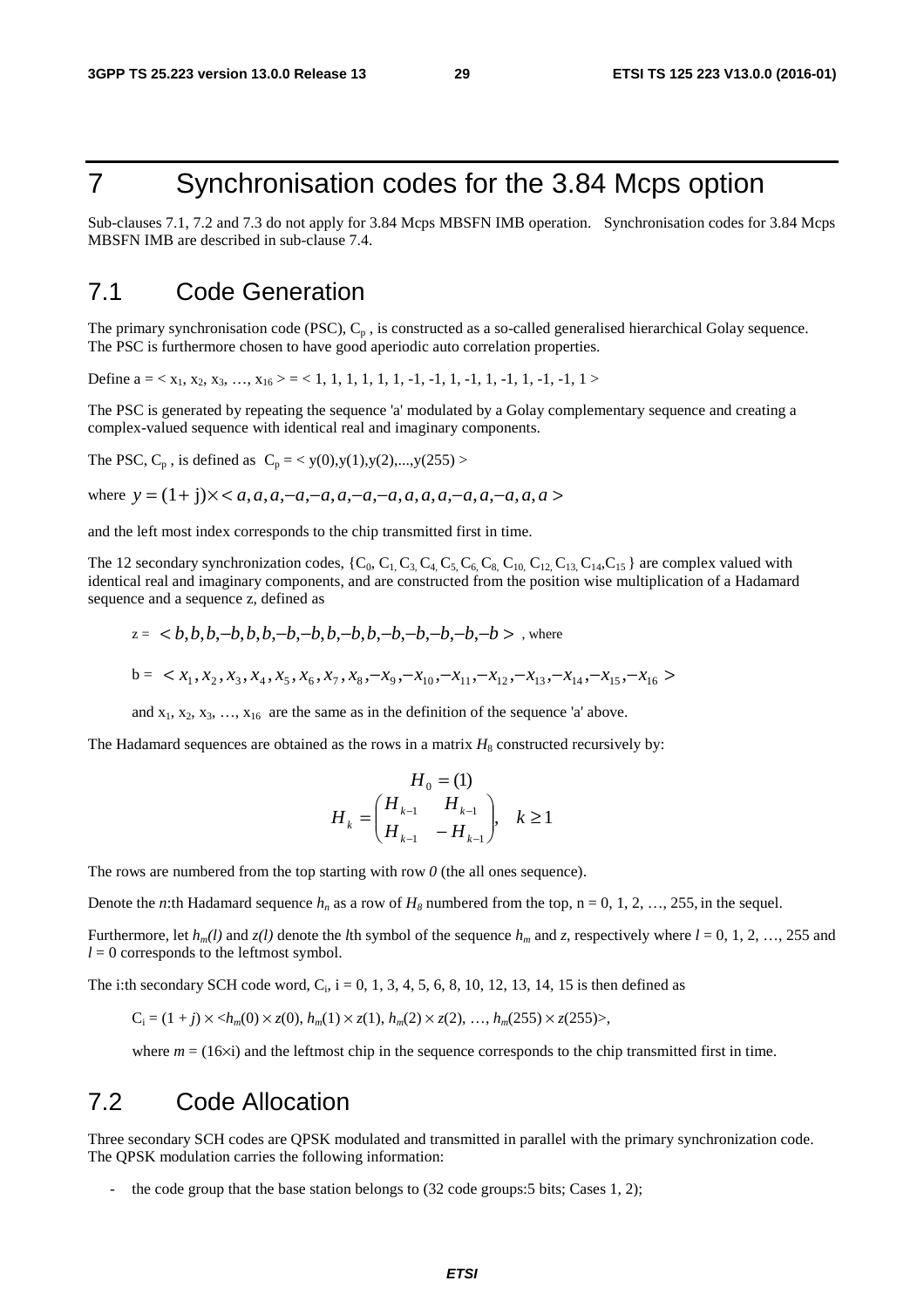- the position of the frame within an interleaving period of 20 msec (2 frames: 1 bit, Cases 1, 2);
- the position of the SCH slot(s) within the frame  $(2$  SCH slots:1 bit, Case 2).

The modulated secondary SCH codes are also constructed such that their cyclic-shifts are unique, i.e. a non-zero cyclic shift less than 2 (Case 1) and 4 (Case 2) of any of the sequences is not equivalent to some cyclic shift of any other of the sequences. Also, a non-zero cyclic shift less than 2 (Case 1) and 4 (Case 2) of any of the sequences is not equivalent to itself with any other cyclic shift less than 8. The secondary synchronization codes are partitioned into two code sets for Case 1 and four code sets for Case 2. The set is used to provide the following information:

#### Case 1:

#### **Table 2: Code Set Allocation for Case 1**

| <b>Code Set</b> | <b>Code Group</b> |
|-----------------|-------------------|
|                 | 0-15              |
| -               | 16-31             |

The code group and frame position information is provided by modulating the secondary codes in the code set.

Case 2:

#### **Table 3: Code Set Allocation for Case 2**

| <b>Code Set</b> | <b>Code Group</b> |
|-----------------|-------------------|
|                 | ი-7               |
|                 | $8 - 15$          |
|                 | 16-23             |
|                 | 24-31             |

The slot timing and frame position information is provided by the comma free property of the code word and the Code group is provided by modulating some of the secondary codes in the code set.

The following SCH codes are allocated for each code set:

Case 1

Code set 1:  $C_1, C_3, C_5$ .

Code set 2:  $C_{10}$ ,  $C_{13}$ ,  $C_{14}$ 

Case 2

- Code set 1:  $C_1$ ,  $C_3$ ,  $C_5$ . Code set 2:  $C_{10}$ ,  $C_{13}$ ,  $C_{14}$ . Code set 3:  $C_0$ ,  $C_6$ ,  $C_{12}$ .
- Code set 4:  $C_4$ ,  $C_8$ ,  $C_{15}$ .

The following subclauses 7.2.1 to 7.2.2 refer to the two cases of SCH/P-CCPCH usage as described in [7].

Note that in the tables 4 and 5 corresponding to Cases 1 and 2, respectively, Frame 1 implies the frame with an odd SFN and Frame 2 implies the frame with an even SFN.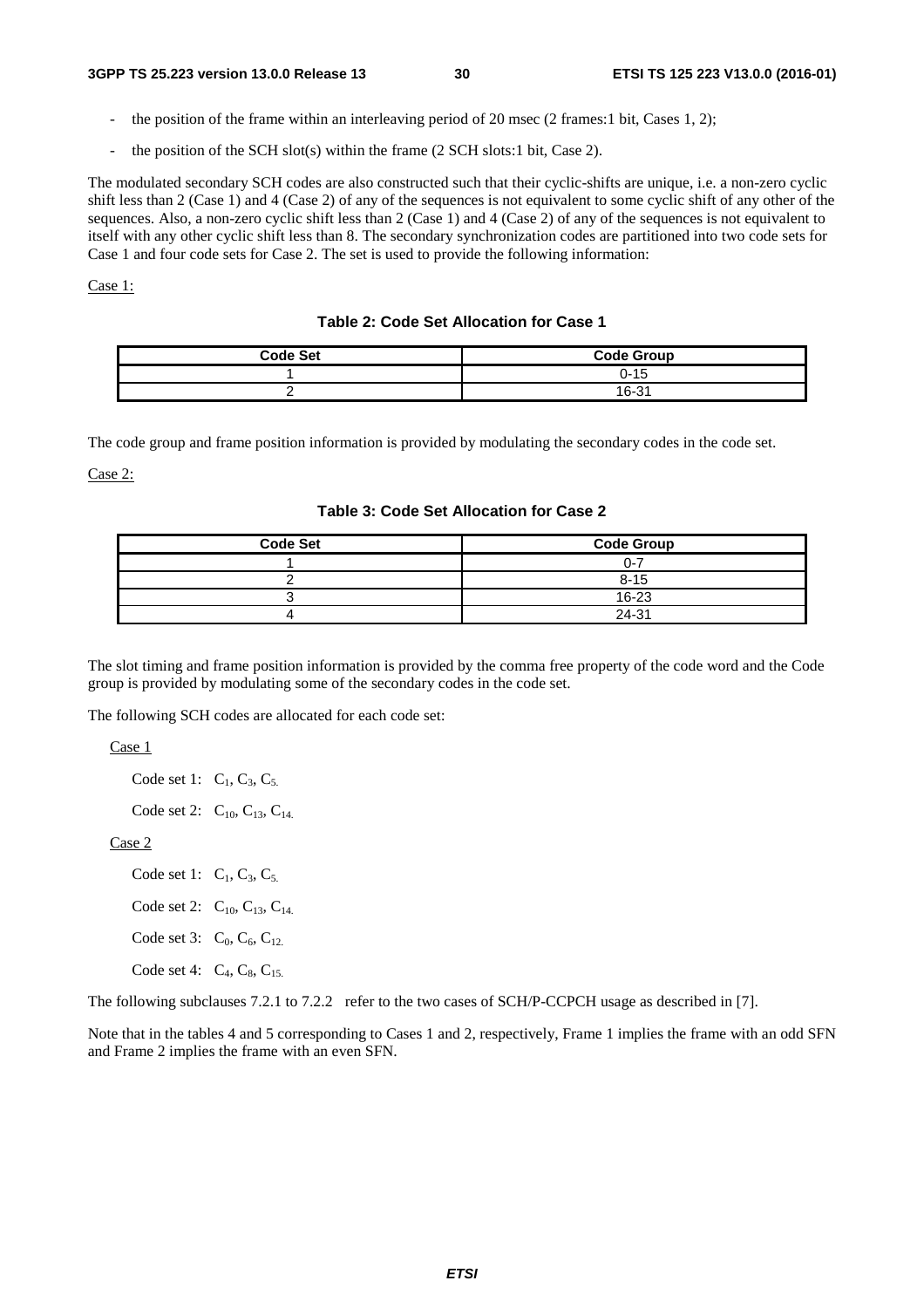# 7.2.1 Code allocation for Case 1

| <b>Code Group</b> | <b>Code Set</b> | Frame 1          |                  |                |                  | Frame 2          | <b>Associated toffset</b> |                |
|-------------------|-----------------|------------------|------------------|----------------|------------------|------------------|---------------------------|----------------|
| 0                 |                 | C <sub>1</sub>   | $C_3$            | C <sub>5</sub> | C <sub>1</sub>   | $C_3$            | $-C5$                     | $t_0$          |
| 1                 | 1               | C <sub>1</sub>   | $-C_3$           | C <sub>5</sub> | C <sub>1</sub>   | $-C_3$           | $-C5$                     | $t_1$          |
| $\overline{c}$    | 1               | $-C1$            | $C_3$            | C <sub>5</sub> | $-C1$            | $C_3$            | $-C5$                     | t <sub>2</sub> |
| 3                 | 1               | $-C1$            | $-C_3$           | C <sub>5</sub> | $-C1$            | $-C_3$           | $-C5$                     | $t_3$          |
| 4                 |                 | jC <sub>1</sub>  | jC <sub>3</sub>  | C <sub>5</sub> | jC <sub>1</sub>  | JC <sub>3</sub>  | $-C5$                     | $t_4$          |
| $\overline{5}$    | 1               | jC <sub>1</sub>  | $-jC_3$          | C <sub>5</sub> | jC <sub>1</sub>  | $-jC_3$          | $-C5$                     | t <sub>5</sub> |
| $\overline{6}$    | 1               | $-jC_1$          | $\overline{C}_3$ | C <sub>5</sub> | $-jC_1$          | jC <sub>3</sub>  | $-C5$                     | $t_6$          |
| 7                 | 1               | $-jC_1$          | $-jC_3$          | C <sub>5</sub> | $-jC_1$          | $-iC_3$          | $-C5$                     | t <sub>7</sub> |
| $\overline{8}$    | 1               | jC <sub>1</sub>  | jC <sub>5</sub>  | $C_3$          | jC <sub>1</sub>  | jC <sub>5</sub>  | $-C_3$                    | $t_8$          |
| $\boldsymbol{9}$  | 1               | jC <sub>1</sub>  | $-jC5$           | $C_3$          | jC <sub>1</sub>  | $-jC5$           | $-C_3$                    | $t_9$          |
| 10                | 1               | $-jC_1$          | jC <sub>5</sub>  | $C_3$          | $-jC_1$          | jC <sub>5</sub>  | $-C_3$                    | $t_{10}$       |
| 11                | 1               | $-jC_1$          | $-jC5$           | $C_3$          | $-jC_1$          | $-iC5$           | $-C_3$                    | $t_{11}$       |
| 12                | 1               | jC <sub>3</sub>  | jC <sub>5</sub>  | C <sub>1</sub> | jC <sub>3</sub>  | jC <sub>5</sub>  | $-C1$                     | $t_{12}$       |
| 13                | 1               | jC <sub>3</sub>  | $-jC5$           | C <sub>1</sub> | jC <sub>3</sub>  | $-jC5$           | $-C1$                     | $t_{13}$       |
| 14                | 1               | $-jC_3$          | jC <sub>5</sub>  | $C_1$          | $-iC_3$          | jC <sub>5</sub>  | $-C1$                     | $t_{14}$       |
| 15                | 1               | $-iC_3$          | $-iC5$           | $C_1$          | $-iC_3$          | $-iC5$           | $-C1$                     | $t_{15}$       |
| 16                | $\overline{c}$  | $C_{10}$         | $C_{13}$         | $C_{14}$       | $C_{10}$         | $C_{13}$         | $-C_{14}$                 | $t_{16}$       |
| 17                | $\overline{2}$  | $C_{10}$         | $-C_{13}$        | $C_{14}$       | $C_{10}$         | $-C_{13}$        | $-C_{14}$                 | $t_{17}$       |
| $\cdots$          | $\cdots$        | $\cdots$         | $\cdots$         | $\cdots$       | $\cdots$         | $\cdots$         | $\ldots$                  | $\ddotsc$      |
| 20                | $\overline{2}$  | jC <sub>10</sub> | $jC_{13}$        | $C_{14}$       | jC <sub>10</sub> | $jC_{13}$        | $-C_{14}$                 | $t_{20}$       |
| $\ldots$          | $\cdots$        | .                | $\ldots$         | $\cdots$       | $\cdots$         | $\ldots$         | $\ldots$                  | $\ddotsc$      |
| 24                | $\overline{c}$  | jC <sub>10</sub> | jC <sub>14</sub> | $C_{13}$       | jC <sub>10</sub> | jC <sub>14</sub> | $-C_{13}$                 | $t_{24}$       |
| $\cdots$          | $\cdots$        | $\cdots$         | $\ldots$         | $\cdots$       | $\cdots$         | $\ldots$         | $\ldots$                  | $\cdots$       |
| 31                | $\overline{2}$  | $-jC_{13}$       | $-jC_{14}$       | $C_{10}$       | $-jC_{13}$       | $-jC_{14}$       | $-C_{10}$                 | $t_{31}$       |

#### **Table 4: Code Allocation for Case 1**

NOTE: The code construction for code groups 0 to 15 using only the SCH codes from code set 1 is shown. The construction for code groups 16 to 31 using the SCH codes from code set 2 is done in the same way.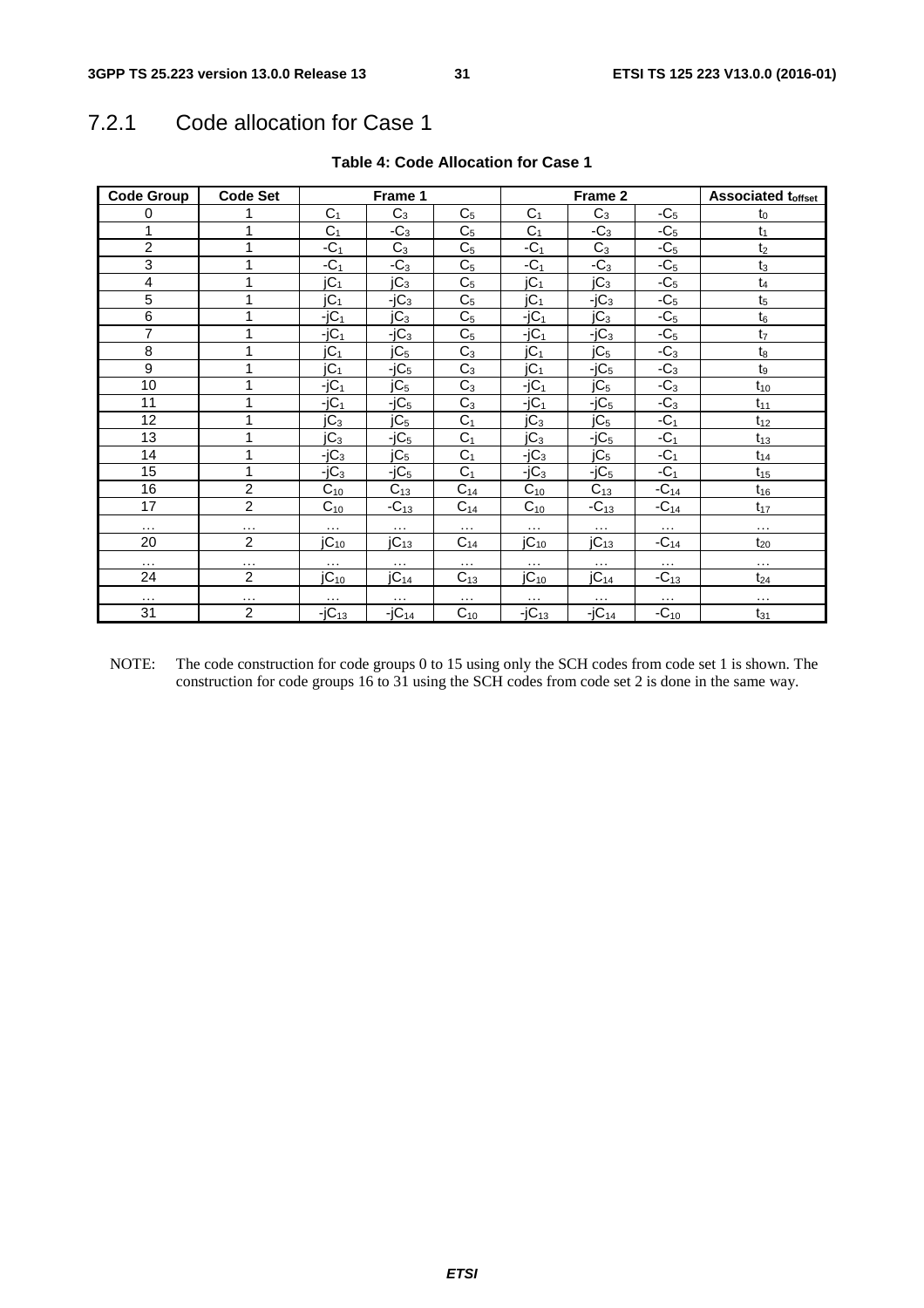## 7.2.2 Code allocation for Case 2

| Code           | Code           | Frame 1         |                  |                | Frame 2          |                  |           |            | <b>Associated toffset</b> |                |            |                  |           |                |
|----------------|----------------|-----------------|------------------|----------------|------------------|------------------|-----------|------------|---------------------------|----------------|------------|------------------|-----------|----------------|
| Group          | Set            |                 | Slot k           |                |                  | Slot k+8         |           |            | Slot k                    |                |            | Slot k+8         |           |                |
| 0              |                | C <sub>1</sub>  | $C_3$            | C <sub>5</sub> | C <sub>1</sub>   | $C_3$            | $-C5$     | $-C1$      | $-C_3$                    | C <sub>5</sub> | $-C1$      | $-C_3$           | $-C5$     | $t_0$          |
|                | 1              | C <sub>1</sub>  | $-C_3$           | C <sub>5</sub> | C <sub>1</sub>   | $-C3$            | $-C5$     | $-C1$      | $C_3$                     | C <sub>5</sub> | $-C1$      | $C_3$            | $-C5$     | t <sub>1</sub> |
| $\overline{2}$ |                | jC <sub>1</sub> | IC <sub>3</sub>  | C <sub>5</sub> | jC <sub>1</sub>  | $jC_3$           | $-C5$     | $-jC_1$    | $-iC_3$                   | C <sub>5</sub> | $-jC_1$    | $-jC_3$          | $-C5$     | t <sub>2</sub> |
| 3              |                | jC <sub>1</sub> | $-iC_3$          | C <sub>5</sub> | jC <sub>1</sub>  | $-iC_3$          | $-C5$     | $-jC_1$    | jC <sub>3</sub>           | C <sub>5</sub> | $-iC_1$    | IC <sub>3</sub>  | $-C5$     | $t_3$          |
| 4              |                | iC <sub>1</sub> | IC <sub>5</sub>  | C <sub>3</sub> | jC <sub>1</sub>  | jC <sub>5</sub>  | $-C3$     | $-iC_1$    | $-iC5$                    | C <sub>3</sub> | $-iC_1$    | $-iC5$           | $-C3$     | t <sub>4</sub> |
| 5              | 1              | jC <sub>1</sub> | $-iC5$           | $C_3$          | IC <sub>1</sub>  | $-jC5$           | $-C_3$    | $-iC_1$    | jC <sub>5</sub>           | $C_3$          | $-jC_1$    | jC <sub>5</sub>  | $-C_3$    | t <sub>5</sub> |
| 6              |                | IC <sub>3</sub> | jC <sub>5</sub>  | C <sub>1</sub> | IC <sub>3</sub>  | jC <sub>5</sub>  | $-C1$     | $-iC_3$    | $-iC5$                    | C <sub>1</sub> | $-iC_3$    | $-iC5$           | $-C1$     | $t_6$          |
| $\overline{7}$ | 1              | jC <sub>3</sub> | $-iC5$           | C <sub>1</sub> | IC <sub>3</sub>  | $-iC5$           | $-C1$     | $-iC_3$    | jC <sub>5</sub>           | C <sub>1</sub> | $-iC_3$    | jC <sub>5</sub>  | $-C1$     | t <sub>7</sub> |
| 8              | 2              | $C_{10}$        | $C_{13}$         | $C_{14}$       | $C_{10}$         | $C_{13}$         | $-C_{14}$ | $-C_{10}$  | $-C_{13}$                 | $C_{14}$       | $-C_{10}$  | $-C_{13}$        | $-C_{14}$ | t <sub>8</sub> |
| 9              | $\overline{2}$ | $C_{10}$        | $-C_{13}$        | $C_{14}$       | $C_{10}$         | $-C_{13}$        | $-C_{14}$ | $-C_{10}$  | $C_{13}$                  | $C_{14}$       | $-C_{10}$  | $C_{13}$         | $-C_{14}$ | t9             |
| 10             | $\overline{c}$ | $JC_{10}$       | JC <sub>13</sub> | $C_{14}$       | $JC_{10}$        | $JC_{13}$        | $-C_{14}$ | $-iC_{10}$ | $-iC_{13}$                | $C_{14}$       | $-iC_{10}$ | $-iC_{13}$       | $-C_{14}$ | $t_{10}$       |
| 11             | $\overline{2}$ | $IC_{10}$       | $-iC_{13}$       | $C_{14}$       | $JC_{10}$        | $-iC_{13}$       | $-C_{14}$ | $-iC_{10}$ | $JC_{13}$                 | $C_{14}$       | $-iC_{10}$ | $JC_{13}$        | $-C_{14}$ | $t_{11}$       |
| 12             | $\overline{2}$ | $JC_{10}$       | JC <sub>14</sub> | $C_{13}$       | $JC_{10}$        | $JC_{14}$        | $-C_{13}$ | $-iC_{10}$ | $-jC_{14}$                | $C_{13}$       | $-iC_{10}$ | $-iC_{14}$       | $-C_{13}$ | $t_{12}$       |
| 13             | $\overline{2}$ | $JC_{10}$       | $-jC_{14}$       | $C_{13}$       | $JC_{10}$        | $-jC_{14}$       | $-C_{13}$ | $-iC_{10}$ | $JC_{14}$                 | $C_{13}$       | $-iC_{10}$ | JC <sub>14</sub> | $-C_{13}$ | $t_{13}$       |
| 14             | $\overline{2}$ | $IC_{13}$       | IC <sub>14</sub> | $C_{10}$       | JC <sub>13</sub> | jC <sub>14</sub> | $-C_{10}$ | $-iC_{13}$ | $-iC_{14}$                | $C_{10}$       | $-iC_{13}$ | $-iC_{14}$       | $-C_{10}$ | $t_{14}$       |
| 15             | $\overline{2}$ | $JC_{13}$       | $-iC_{14}$       | $C_{10}$       | JC <sub>13</sub> | $-jC_{14}$       | $-C_{10}$ | $-iC_{13}$ | $JC_{14}$                 | $C_{10}$       | $-iC_{13}$ | $JC_{14}$        | $-C_{10}$ | $t_{15}$       |
| 16             | 3              | C <sub>0</sub>  | C <sub>6</sub>   | $C_{12}$       | C <sub>0</sub>   | $C_6$            | $-C_{12}$ | $-C0$      | $-C6$                     | $C_{12}$       | $-C0$      | $-C6$            | $-C_{12}$ | $t_{16}$       |
| $\cdots$       | $\cdots$       | $\cdots$        | $\cdots$         | $\cdots$       | $\cdots$         | .                | $\cdots$  | $\cdots$   | $\cdots$                  | $\cdots$       | .          | $\cdots$         | .         | $\cdots$       |
| 23             | 3              | IC <sub>6</sub> | $-iC_{12}$       | C <sub>0</sub> | jC <sub>6</sub>  | $-iC_{12}$       | $-C0$     | $-iC6$     | $JC_{12}$                 | C <sub>0</sub> | $-iC6$     | $JC_{12}$        | $-C0$     | $t_{20}$       |
| 24             | 4              | C <sub>4</sub>  | $C_8$            | $C_{15}$       | C <sub>4</sub>   | $C_8$            | $-C_{15}$ | $-C4$      | $-C_8$                    | $C_{15}$       | $-C4$      | $-C_8$           | $-C_{15}$ | $t_{24}$       |
| $\cdots$       | $\cdots$       | .               | .                | $\cdots$       | $\cdots$         | $\cdots$         | $\cdots$  | $\cdots$   | $\cdots$                  | $\cdots$       | $\cdots$   | $\cdots$         | $\cdots$  | $\cdots$       |
| 31             | 4              | jC <sub>8</sub> | $-jC_{15}$       | C <sub>4</sub> | jC <sub>8</sub>  | $-jC_{15}$       | -C4       | $-iC_8$    | $JC_{15}$                 | C <sub>4</sub> | $-iC_8$    | $JC_{15}$        | $-C4$     | $t_{31}$       |

NOTE: The code construction for code groups 0 to 15 using the SCH codes from code sets 1 and 2 is shown. The construction for code groups 16 to 31 using the SCH codes from code sets 3 and 4 is done in the same way.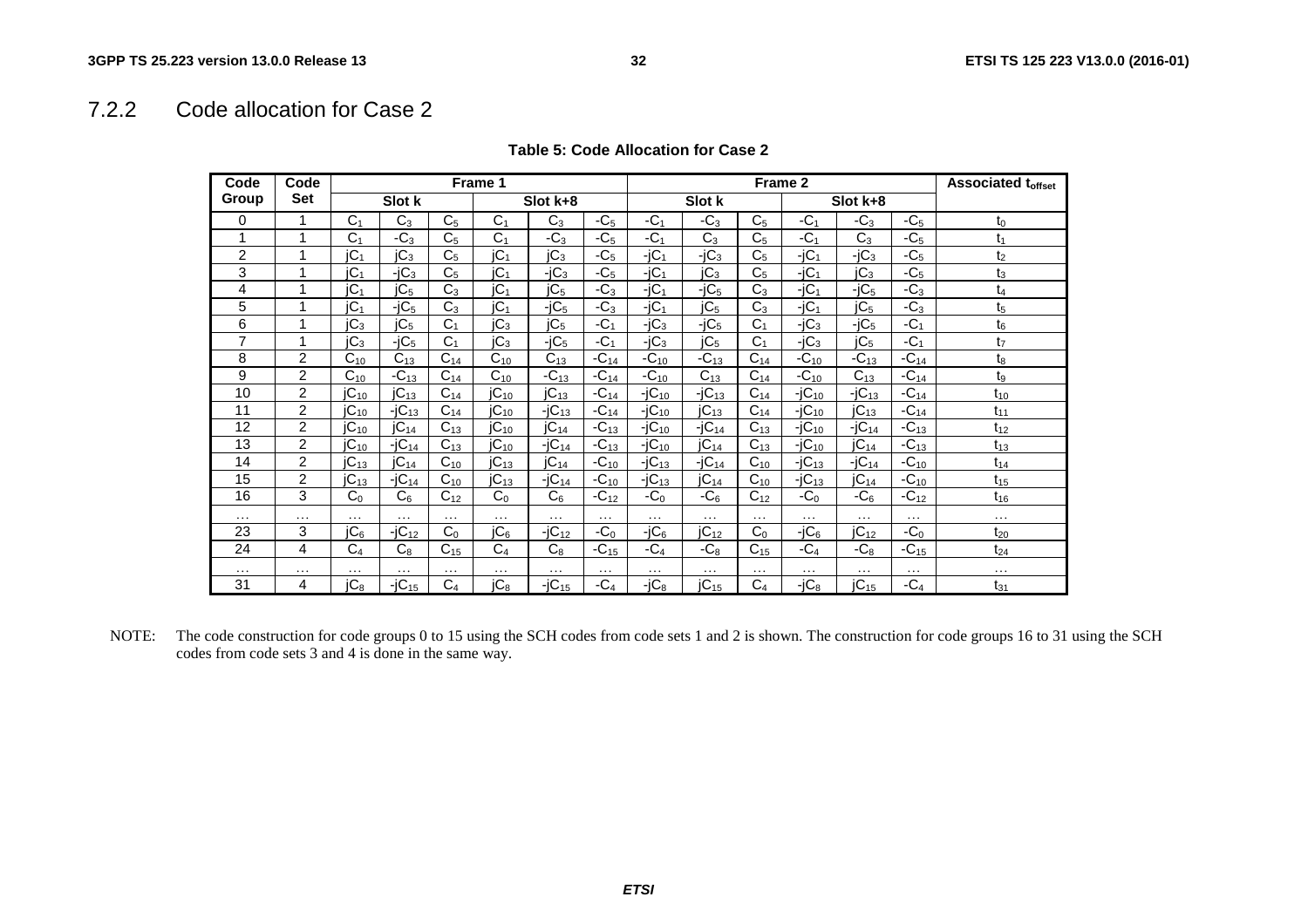# 7.3 Evaluation of synchronisation codes

The evaluation of information transmitted in SCH on code group and frame timing is shown in table 6, where the 32 code groups are listed. Each code group is containing 4 specific scrambling codes (cf. subclause 6.4), each scrambling code associated with a specific short and long basic midamble code.

Each code group is additionally linked to a specific t<sub>Offset</sub>, thus to a specific frame timing. By using this scheme, the UE can derive the position of the frame border due to the position of the SCH sequence and the knowledge of t<sub>Offset</sub>. The complete mapping of Code Group to Scrambling Code, Midamble Codes and t<sub>Offset</sub> is depicted in table 6.

| <b>CELL</b>                  | Code     | <b>Associated Codes</b> | <b>Associat</b>                              |                                               |                        |
|------------------------------|----------|-------------------------|----------------------------------------------|-----------------------------------------------|------------------------|
| <b>PARA-</b><br><b>METER</b> | Group    | Scrambling<br>Code      | <b>Long Basic</b><br><b>Midamble</b><br>Code | <b>Short Basic</b><br><b>Midamble</b><br>Code | ed t <sub>offset</sub> |
| 0                            | Group 0  | Code 0                  | m <sub>PL0</sub>                             | $m_{SLO}$                                     | $t_0$                  |
| 1                            |          | Code 1                  | m <sub>PL1</sub>                             | $m_{SL1}$                                     |                        |
| $\overline{2}$               |          | Code 2                  | m <sub>PL2</sub>                             | $m_{SL2}$                                     |                        |
| 3                            |          | Code 3                  | m <sub>PL3</sub>                             | $m_{SL3}$                                     |                        |
| 4                            | Group 1  | Code 4                  | $m_{PL4}$                                    | $m_{SL4}$                                     | $t_1$                  |
| 5                            |          | Code 5                  | m <sub>PL5</sub>                             | $m_{SL5}$                                     |                        |
| 6                            |          | Code 6                  | $m_{PL6}$                                    | $m_{SL6}$                                     |                        |
| 7                            |          | Code 7                  | m <sub>PL7</sub>                             | $m_{SL7}$                                     |                        |
|                              |          |                         | ٠                                            |                                               |                        |
| 124                          | Group 31 | Code 124                | <b>MPL124</b>                                | MSL124                                        | $t_{31}$               |
| 125                          |          | Code 125                | $m_{PL125}$                                  | MSL125                                        |                        |
| 126                          |          | Code 126                | $m_{PL126}$                                  | MSL126                                        |                        |
| 127                          |          | Code 127                | m <sub>PL127</sub>                           | m <sub>SL127</sub>                            |                        |

#### **Table 6: Mapping scheme for Cell Parameters, Code Groups, Scrambling Codes, Midambles and toffset**

For basic midamble codes  $m_P$  cf. [7], annex A 'Basic Midamble Codes'.

Each cell shall cycle through two sets of cell parameters in a code group with the cell parameters changing each frame. Table 7 shows how the cell parameters are cycled according to the SFN.

| Table 7: Alignment of cell parameter cycling and SFN |  |  |
|------------------------------------------------------|--|--|
|------------------------------------------------------|--|--|

| <b>Initial Cell</b><br><b>Parameter</b><br><b>Assignment</b> | <b>Code Group</b> | <b>Cell Parameter</b><br>used when<br>SFN mod $2 = 0$ | <b>Cell Parameter</b><br>used when<br>SFN mod $2 = 1$ |  |  |
|--------------------------------------------------------------|-------------------|-------------------------------------------------------|-------------------------------------------------------|--|--|
|                                                              | Group 0           | 0                                                     |                                                       |  |  |
|                                                              |                   | 1                                                     | 0<br>3                                                |  |  |
| 2                                                            |                   | 2                                                     |                                                       |  |  |
| 3                                                            |                   | 3                                                     | 2                                                     |  |  |
| 4                                                            | Group 1           | 4                                                     | 5                                                     |  |  |
| 5                                                            |                   | 5                                                     | 4                                                     |  |  |
| 6                                                            |                   | 6                                                     | 7                                                     |  |  |
| 7                                                            |                   | $\overline{7}$                                        | 6                                                     |  |  |
|                                                              |                   | ٠<br>٠                                                |                                                       |  |  |
| 124                                                          | Group 31          | 124                                                   | 125                                                   |  |  |
| 125                                                          |                   | 125                                                   | 124                                                   |  |  |
| 126                                                          |                   | 126                                                   | 127                                                   |  |  |
| 127                                                          |                   | 127                                                   | 126                                                   |  |  |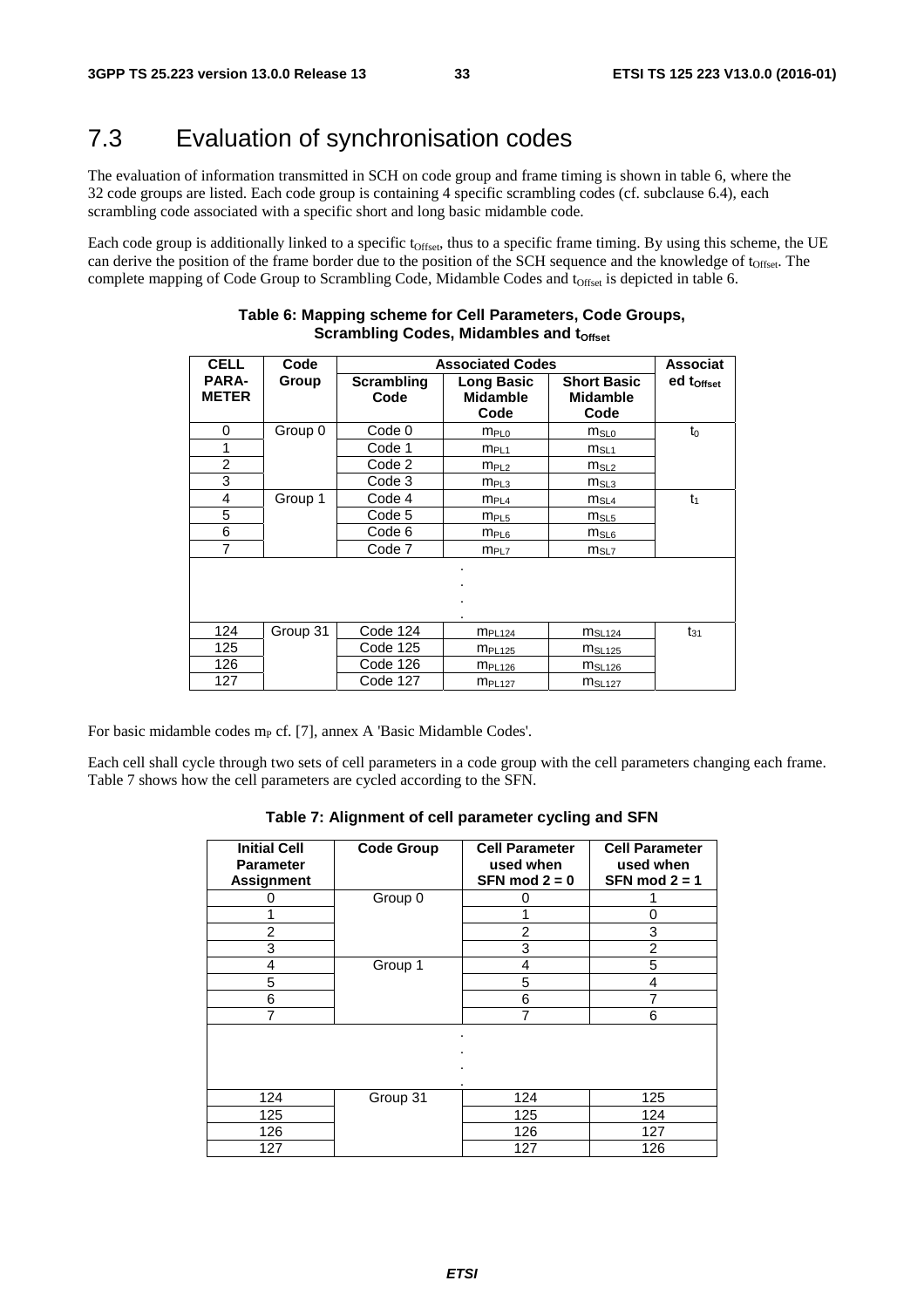## 7.4 Synchronisation codes for 3.84 Mcps MBSFN IMB

#### 7.4.1 Code generation

The primary synchronisation code (PSC),  $C_{\text{psc}}$ , is constructed to be orthogonal to both the primary and secondary SCH codes defined in subclause 7.1. The PSC is furthermore chosen to have good aperiodic auto correlation properties and low aperiodic cross correlations with the primary SCH defined in sub-clause 7.1.

Define:

 $a = 1, -1, -1, 1, 1, -1, 1, -1, 1, 1, -1, -1, 1, 1, 1, 1, 1>$ 

The PSC is generated by repeating the sequence *a* modulated by a Golay complementary sequence, and creating a complex-valued sequence with identical real and imaginary components. The PSC  $C_{\text{psc}}$  is defined as:

-  $C_{\text{osc}} = (1 + j) \times \langle a, a, -a, a, -a, a, a, a, a, -a, a, a, -a, -a, -a \rangle$ ;

where the leftmost chip in the sequence corresponds to the chip transmitted first in time.

The 16 secondary synchronization codes,  $\{C_{\text{ssc},1},...,C_{\text{ssc},16}\}$ , are complex-valued with identical real and imaginary components, and are constructed from position wise multiplication of a Hadamard sequence and a sequence *z*, defined as:

- $z = \langle b, b, b, -b, b, b, -b, -b, b, b, -b, b, -b, -b, -b, -b, -b \rangle$ , where
- $b = 1, 1, 1, 1, 1, 1, -1, -1, -1, 1, -1, 1, -1, 1, 1, -1.$

The Hadamard sequences are obtained as the rows in a matrix  $H_8$  constructed recursively by:

$$
H_0 = (1)
$$
  

$$
H_k = \begin{pmatrix} H_{k-1} & H_{k-1} \\ H_{k-1} & -H_{k-1} \end{pmatrix}, \quad k \ge 1
$$

The rows are numbered from the top starting with row  $\theta$  (the all ones sequence).

Denote the *n*:th Hadamard sequence as a row of  $H_8$  numbered from the top, n = 0, 1, 2, …, 255, in the sequel.

Furthermore, let  $h_n(i)$  and  $z(i)$  denote the *i*:th symbol of the sequence  $h_n$  and  $z$ , respectively where  $i = 0, 1, 2, ..., 255$ and  $i = 0$  corresponds to the leftmost symbol.

The *k*:th secondary synchronization code,  $C_{\text{ssc}}$ <sub>k</sub>,  $k = 1, 2, 3, ..., 16$  is then defined as:

- 
$$
C_{\text{ssc},k} = (1+j) \times \langle h_m(0) \times z(0), h_m(1) \times z(1), h_m(2) \times z(2), \dots, h_m(255) \times z(255) \rangle;
$$

where  $m = 16 \times (k-1)$  and the leftmost chip in the sequence corresponds to the chip transmitted first in time.

## 7.4.2 Code allocation of SSC

The secondary synchronisation code sequences shall be constructed as described in subclause 5.2.3.2 in [4]. For MBSFN IMB operation, only the first 8 scrambling code groups are utilised.

# 7A Synchronisation codes for the 7.68 Mcps option

## 7A.1 Code Generation

The primary synchronisation code (PSC),  $C_p$ , is constructed as a so-called generalised hierarchical Golay sequence. The PSC is furthermore chosen to have good aperiodic auto correlation properties.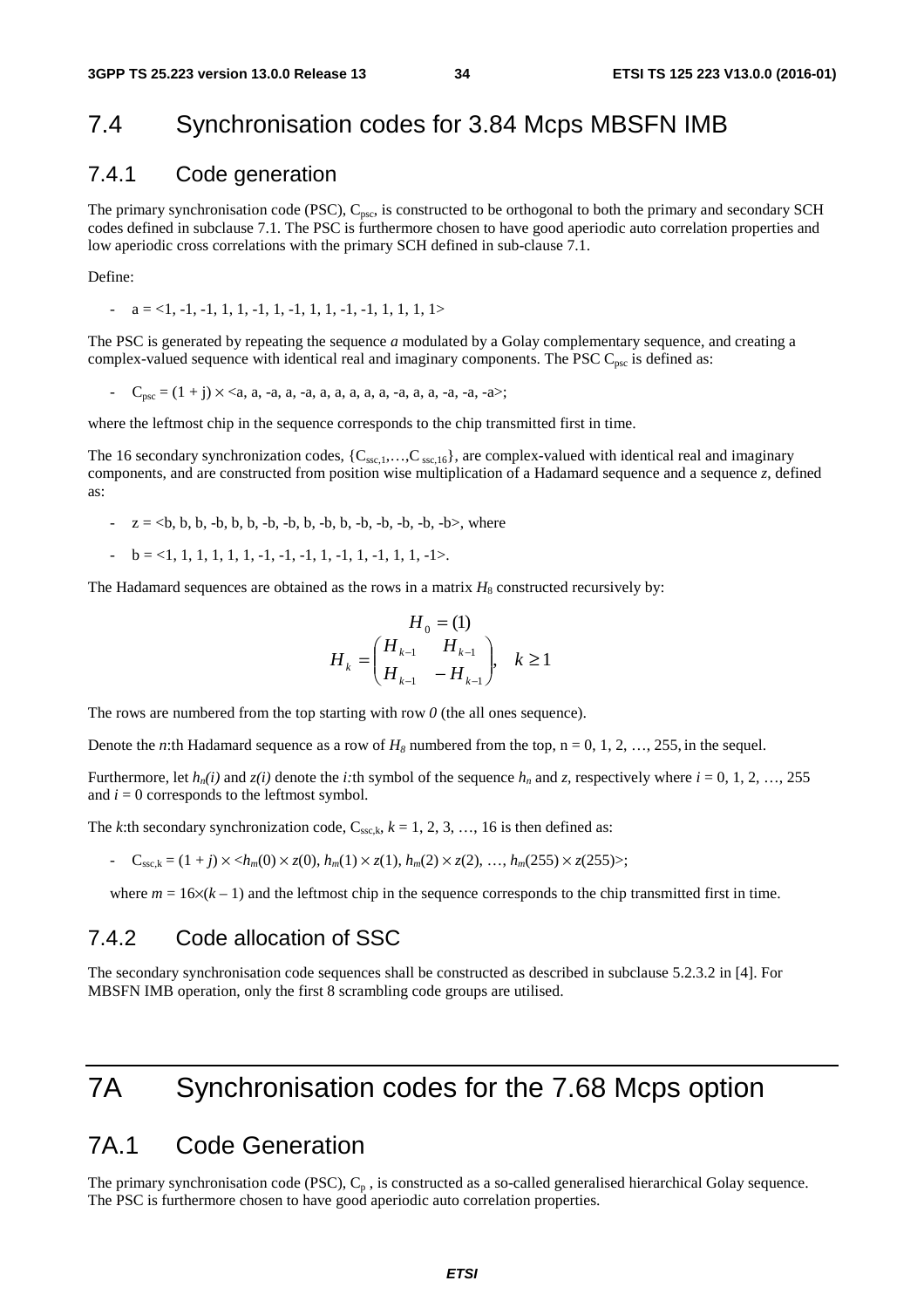Define  $a = \langle x_1, x_2, x_3, \ldots, x_{16} \rangle = \langle 1, 1, 1, 1, 1, 1, -1, -1, 1, -1, 1, -1, 1, -1, 1 \rangle$ 

The PSC of length 512 chips is generated by repetition coding and repeating the sequence 'a' modulated by a Golay complementary sequence and creating a complex-valued sequence with identical real and imaginary components.

The PSC,  $C_p$ , is defined as  $C_p = \langle y(0), y(0), y(1), y(1), y(2), y(2), \ldots, y(255), y(255) \rangle$ 

where  $y = (1 + j) \times *a*, a, a, -a, -a, a, -a, -a, a, a, a, -a, a, a, a, a > 0$ 

and the left most index corresponds to the chip transmitted first in time.

The 12 secondary synchronization codes,  $\{C_0, C_1, C_3, C_4, C_5, C_6, C_8, C_{10}, C_{12}, C_{13}, C_{14}, C_{15}\}$  are complex valued with identical real and imaginary components, and are constructed from repetition coding of the position wise multiplication of a Hadamard sequence and a sequence z, defined as

$$
z = \langle b, b, b, -b, b, b, -b, -b, b, b, -b, -b, -b, -b, -b, -b \rangle
$$
, where  

$$
b = \langle x_1, x_2, x_3, x_4, x_5, x_6, x_7, x_8, -x_9, -x_{10}, -x_{11}, -x_{12}, -x_{13}, -x_{14}, -x_{15}, -x_{16} \rangle
$$

and  $x_1, x_2, x_3, \ldots, x_{16}$  are the same as in the definition of the sequence 'a' above.

The Hadamard sequences are obtained as the rows in a matrix  $H_8$  constructed recursively by:

$$
H_0 = (1)
$$
  

$$
H_k = \begin{pmatrix} H_{k-1} & H_{k-1} \\ H_{k-1} & -H_{k-1} \end{pmatrix}, \quad k \ge 1
$$

The rows are numbered from the top starting with row  $\theta$  (the all ones sequence).

Denote the *n*:th Hadamard sequence  $h_n$  as a row of  $H_8$  numbered from the top, n = 0, 1, 2, …, 255, in the sequel.

Furthermore, let  $h_m(l)$  and  $z(l)$  denote the *l*th symbol of the sequence  $h_m$  and  $z$ , respectively where  $l = 0, 1, 2, ..., 255$  and  $l = 0$  corresponds to the leftmost symbol.

The i:th secondary SCH code word,  $C_i$ , i = 0, 1, 3, 4, 5, 6, 8, 10, 12, 13, 14, 15 is of length 512 chips and is then defined as

$$
C_i = (1+j) \times \langle h_m(0) \times z(0), h_m(0) \times z(0), h_m(1) \times z(1), h_m(1) \times z(1), \dots, h_m(255) \times z(255), h_m(255) \times z(255) \rangle
$$

where  $m = (16\times i)$  and the leftmost chip in the sequence corresponds to the chip transmitted first in time.

## 7A.2 Code Allocation

Three secondary SCH codes are QPSK modulated and transmitted in parallel with the primary synchronization code. The QPSK modulation carries the following information:

- the code group that the base station belongs to  $(32 \text{ code groups:} 5 \text{ bits}; \text{Cases } 1, 2);$
- the position of the frame within an interleaving period of 20 msec (2 frames: 1 bit, Cases 1, 2);
- the position of the SCH slot(s) within the frame  $(2$  SCH slots:1 bit, Case 2).

The QPSK modulation sequences for the 7.68Mcps TDD option are unique to the modulation sequences for the 3.84Mcps TDD option.

The modulated secondary SCH codes are also constructed such that their cyclic-shifts are unique, i.e. a non-zero cyclic shift less than 2 (Case 1) and 4 (Case 2) of any of the sequences is not equivalent to some cyclic shift of any other of the sequences. Also, a non-zero cyclic shift less than 2 (Case 1) and 4 (Case 2) of any of the sequences is not equivalent to itself with any other cyclic shift less than 8. The secondary synchronization codes are partitioned into two code sets for Case 1 and four code sets for Case 2. The set is used to provide the following information:

Case 1: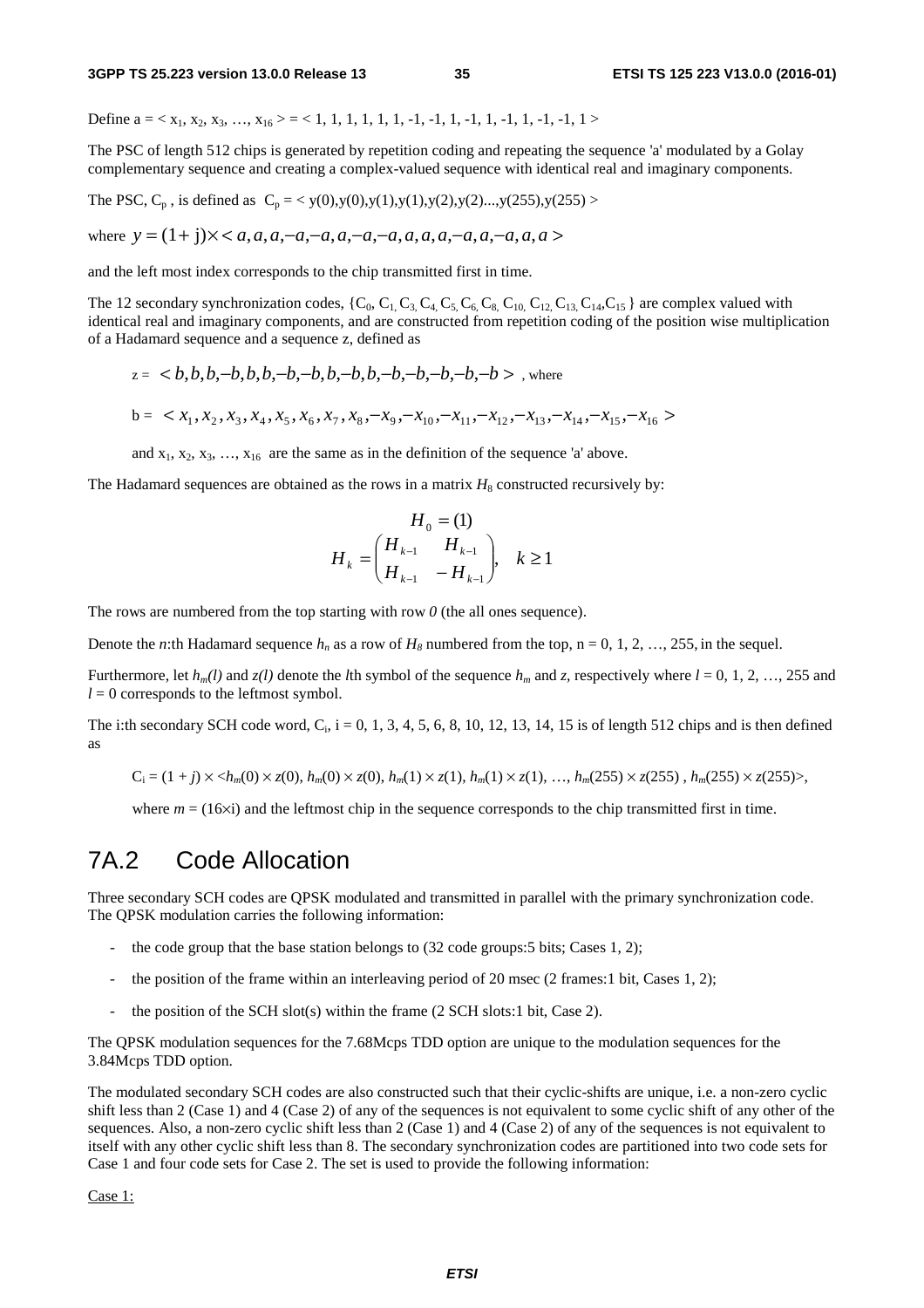| <b>Code Set</b> | <b>Code Group</b> |
|-----------------|-------------------|
|                 | 0-15              |
|                 | 16-31             |

#### **Table 7A: Code Set Allocation for Case 1**

The code group and frame position information is provided by modulating the secondary codes in the code set. Case 2:

#### **Table 7B: Code Set Allocation for Case 2**

| <b>Code Set</b> | <b>Code Group</b> |
|-----------------|-------------------|
|                 | በ-7               |
|                 | $8 - 15$          |
|                 | 16-23             |
|                 | 24-31             |

The slot timing and frame position information is provided by the comma free property of the code word and the Code group is provided by modulating some of the secondary codes in the code set.

The following SCH codes are allocated for each code set:

Case 1

Code set 1:  $C_1$ ,  $C_3$ ,  $C_5$ .

Code set 2:  $C_{10}$ ,  $C_{13}$ ,  $C_{14}$ .

Case 2

Code set 1:  $C_1, C_3, C_5$ . Code set 2:  $C_{10}$ ,  $C_{13}$ ,  $C_{14}$ . Code set 3:  $C_0$ ,  $C_6$ ,  $C_{12}$ . Code set 4:  $C_4$ ,  $C_8$ ,  $C_{15}$ .

The following subclauses 7A.2.1 to 7A.2.2 refer to the two cases of SCH/P-CCPCH usage as described in [7].

Note that in the tables 7C and 7D corresponding to Cases 1 and 2, respectively, Frame 1 implies the frame with an odd SFN and Frame 2 implies the frame with an even SFN.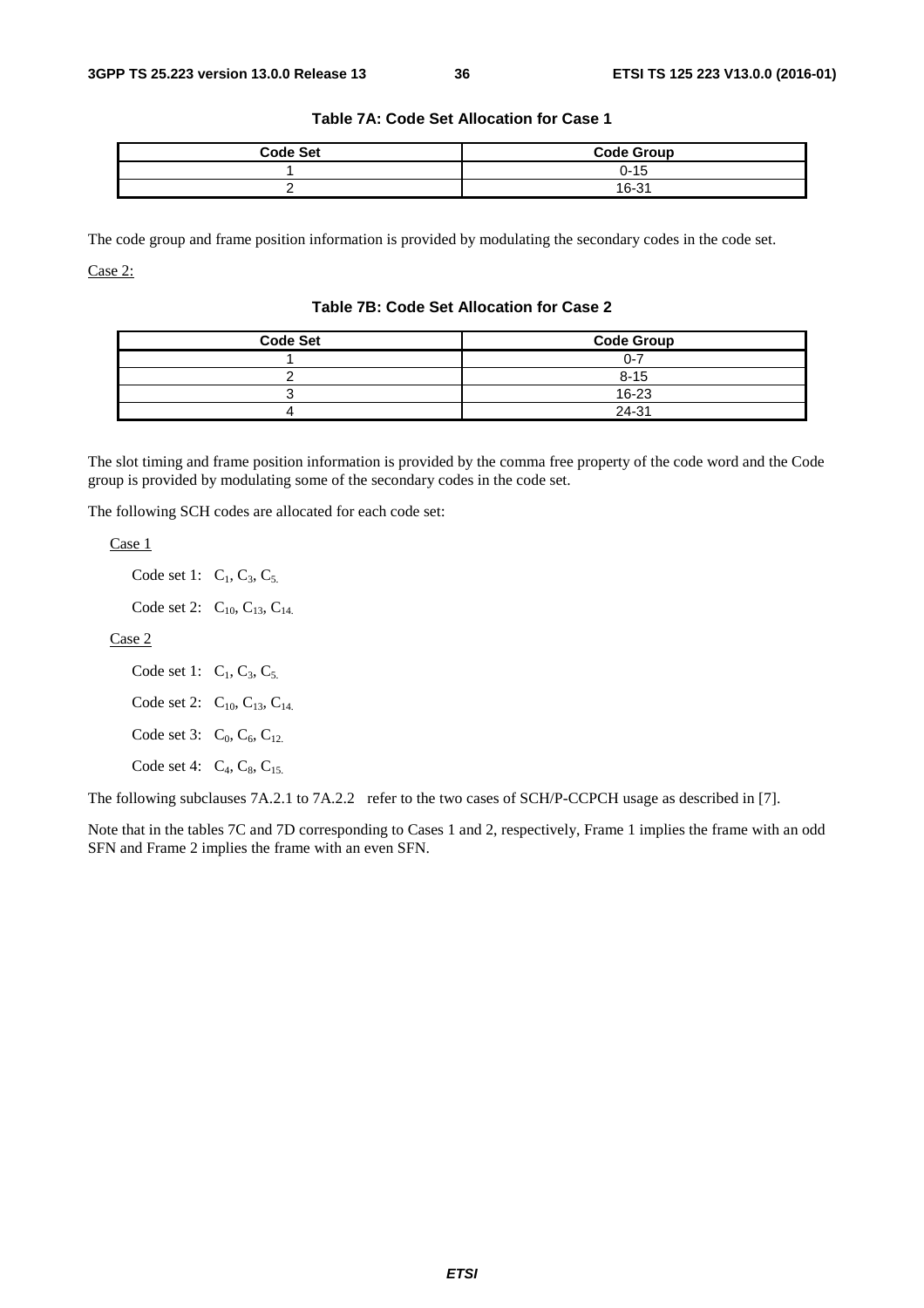# 7A.2.1 Code allocation for Case 1

| <b>Code Group</b>       | <b>Code Set</b> |                  | Frame 1          |                  |                       | Frame 2         |            | <b>Associated toffset</b> |  |  |
|-------------------------|-----------------|------------------|------------------|------------------|-----------------------|-----------------|------------|---------------------------|--|--|
| 0                       |                 | C <sub>1</sub>   | $C_3$            | jC <sub>5</sub>  | C <sub>1</sub>        | $C_3$           | $-jC5$     | $t_0$                     |  |  |
| 1                       |                 | $C_1$            | $-C_3$           | jC <sub>5</sub>  | C <sub>1</sub>        | $-C_3$          | $-jC5$     | $t_1$                     |  |  |
| $\overline{2}$          | 1               | $-C1$            | $C_3$            | jC <sub>5</sub>  | $-C1$                 | $C_3$           | $-iC5$     | t <sub>2</sub>            |  |  |
| $\overline{3}$          | 1               | $-C1$            | $-C_3$           | jC <sub>5</sub>  | $-C1$                 | $-C_3$          | $-jC5$     | $t_3$                     |  |  |
| $\overline{\mathbf{4}}$ | 1               | jC <sub>1</sub>  | $\overline{C}_3$ | jC <sub>5</sub>  | jC <sub>1</sub>       | JC <sub>3</sub> | $-jC5$     | $t_4$                     |  |  |
| 5                       | 1               | jC <sub>1</sub>  | $-jC_3$          | jC <sub>5</sub>  | jC <sub>1</sub>       | $-iC_3$         | $-jC5$     | t <sub>5</sub>            |  |  |
| $\overline{6}$          | 1               | $-jC_1$          | jC <sub>3</sub>  | jC <sub>5</sub>  | $-jC_1$               | jC <sub>3</sub> | $-jC5$     | $t_6$                     |  |  |
| $\overline{7}$          | 1               | $-jC_1$          | $-iC_3$          | jC <sub>5</sub>  | $-iC_1$               | $-iC_3$         | $-jC5$     | t <sub>7</sub>            |  |  |
| $\overline{8}$          | 1               | jC <sub>1</sub>  | $C_5$            | $C_3$            | jC <sub>1</sub>       | $C_5$           | $-C_3$     | $\mathsf{t}_8$            |  |  |
| 9                       | 1               | jC <sub>1</sub>  | $-C5$            | $C_3$            | jC <sub>1</sub>       | $-C5$           | $-C_3$     | $t_9$                     |  |  |
| 10                      | 1               | $-jC1$           | C <sub>5</sub>   | $C_3$            | $-jC_1$               | $C_5$           | $-C_3$     | $t_{10}$                  |  |  |
| 11                      | 1               | $-jC_1$          | $-C5$            | $C_3$            | $-jC_1$               | $-C5$           | $-C_3$     | $t_{11}$                  |  |  |
| 12                      | 1               | jC <sub>3</sub>  | C <sub>5</sub>   | C <sub>1</sub>   | jC <sub>3</sub>       | C <sub>5</sub>  | $-C1$      | $t_{12}$                  |  |  |
| 13                      | 4               | jC <sub>3</sub>  | $-C5$            | C <sub>1</sub>   | jC <sub>3</sub>       | $-C5$           | $-C1$      | $t_{13}$                  |  |  |
| 14                      | 1               | $-jC_3$          | C <sub>5</sub>   | $C_1$            | $-iC_3$               | $C_5$           | $-C1$      | $t_{14}$                  |  |  |
| 15                      | 1               | $-iC_3$          | $-C5$            | C <sub>1</sub>   | $-iC_3$               | $-C5$           | $-C1$      | $t_{15}$                  |  |  |
| 16                      | $\overline{c}$  | $C_{10}$         | $C_{13}$         | jC <sub>14</sub> | $C_{10}$              | $C_{13}$        | $-jC_{14}$ | $t_{16}$                  |  |  |
| 17                      | $\overline{2}$  | $C_{10}$         | $-C_{13}$        | jC <sub>14</sub> | $C_{10}$              | $-C_{13}$       | $-jC_{14}$ | $t_{17}$                  |  |  |
| $\cdots$                | .               | $\cdots$         | $\cdots$         | $\cdots$         | $\cdots$              | $\cdots$        | $\cdots$   | $\ldots$                  |  |  |
| 20                      | $\overline{2}$  | jC <sub>10</sub> | jC <sub>13</sub> | jC <sub>14</sub> | $IC_{10}$             | $JC_{13}$       | $-jC_{14}$ | $t_{20}$                  |  |  |
| $\ldots$                | $\cdots$        | $\cdots$         | $\cdots$         | $\cdots$         | $\cdots$              | $\cdots$        | $\ldots$   | $\ldots$                  |  |  |
| 24                      | $\overline{c}$  | jC <sub>10</sub> | $C_{14}$         | $C_{13}$         | $IC_{10}$             | $C_{14}$        | $-C_{13}$  | $t_{24}$                  |  |  |
| $\ddotsc$               | $\cdots$        | $\cdots$         | $\cdots$         | $\cdots$         | $\cdots$              | $\cdots$        | $\cdots$   | $\cdots$                  |  |  |
| 31                      | $\overline{c}$  | $-jC_{13}$       | $-C_{14}$        | $C_{10}$         | $\overline{-j}C_{13}$ | $-C_{14}$       | $-C_{10}$  | $t_{31}$                  |  |  |

#### **Table 7D: Code Allocation for Case 1**

NOTE: The code construction for code groups 0 to 15 using only the SCH codes from code set 1 is shown. The construction for code groups 16 to 31 using the SCH codes from code set 2 is done in the same way.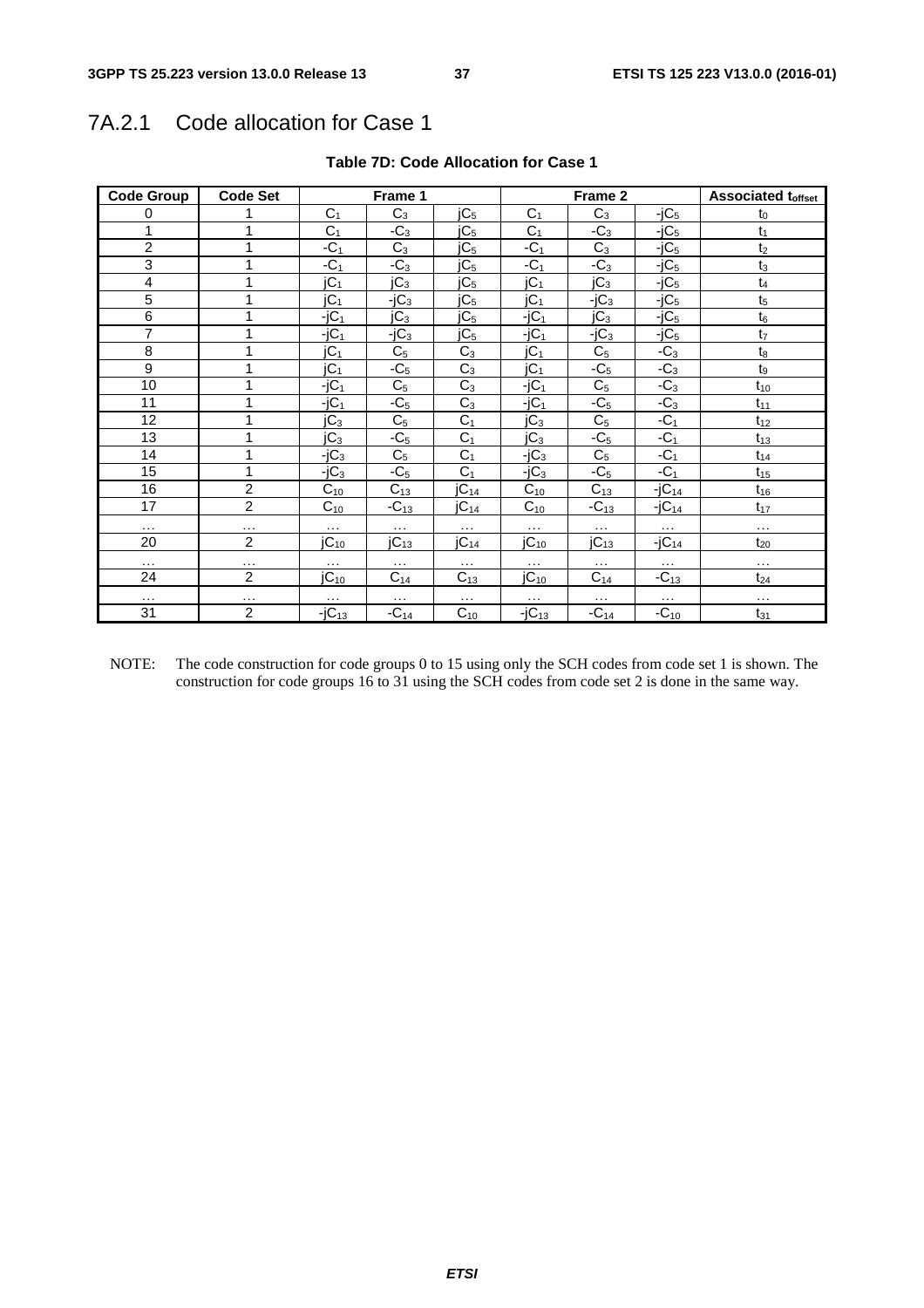## 7A.2.2 Code allocation for Case 2

| Code           | Code           |                 |                 |                  | Frame 1              |                       |            |            |                 | Frame 2          |            |                 |            | <b>Associated toffset</b> |
|----------------|----------------|-----------------|-----------------|------------------|----------------------|-----------------------|------------|------------|-----------------|------------------|------------|-----------------|------------|---------------------------|
| Group          | <b>Set</b>     |                 | Slot k          |                  |                      | Slot k+8              |            |            | Slot k          |                  |            | Slot k+8        |            |                           |
| 0              | 1              | C <sub>1</sub>  | $C_3$           | jC <sub>5</sub>  | C <sub>1</sub>       | $C_3$                 | $-iC5$     | $-C_1$     | $-C_3$          | JC <sub>5</sub>  | $-C_1$     | $-C_3$          | $-iC5$     | $t_0$                     |
|                | 1              | C <sub>1</sub>  | $-C_3$          | IC <sub>5</sub>  | C <sub>1</sub>       | $-C_3$                | $-iC5$     | $-C1$      | $C_3$           | IC <sub>5</sub>  | $-C_1$     | $C_3$           | $-iC5$     | t1                        |
| $\overline{c}$ | 1              | iC <sub>1</sub> | IC <sub>3</sub> | jC <sub>5</sub>  | IC <sub>1</sub>      | JC <sub>3</sub>       | $-iC5$     | $-jC_1$    | $-iC_3$         | jC <sub>5</sub>  | $-jC_1$    | $-iC_3$         | $-iC5$     | t <sub>2</sub>            |
| 3              | 1              | iC <sub>1</sub> | $-iC_3$         | IC <sub>5</sub>  | IC <sub>1</sub>      | $-iC_3$               | $-iC5$     | $-jC_1$    | jC <sub>3</sub> | IC <sub>5</sub>  | $-iC_1$    | IC <sub>3</sub> | $-iC5$     | $t_3$                     |
| 4              | 1              | iC <sub>1</sub> | C <sub>5</sub>  | C <sub>3</sub>   | IC <sub>1</sub>      | C <sub>5</sub>        | $-C_3$     | $-iC_1$    | $-C5$           | $C_3$            | $-jC_1$    | $-C5$           | $-C_3$     | $t_4$                     |
| 5              | 1              | jC <sub>1</sub> | $-C5$           | $C_3$            | IC <sub>1</sub>      | $-C5$                 | $-C_3$     | $-jC_1$    | C <sub>5</sub>  | $C_3$            | $-iC_1$    | C <sub>5</sub>  | $-C_3$     | t5                        |
| 6              | 1              | jC <sub>3</sub> | C <sub>5</sub>  | C <sub>1</sub>   | jC <sub>3</sub>      | C <sub>5</sub>        | $-C1$      | $-iC_3$    | $-C5$           | C <sub>1</sub>   | $-iC_3$    | $-C5$           | $-C1$      | $t_6$                     |
| $\overline{7}$ | 1              | jC <sub>3</sub> | $-C5$           | C <sub>1</sub>   | IC <sub>3</sub>      | $-C5$                 | $-C1$      | $-iC3$     | C <sub>5</sub>  | C <sub>1</sub>   | $-iC_3$    | C <sub>5</sub>  | $-C1$      | t <sub>7</sub>            |
| 8              | $\overline{2}$ | $C_{10}$        | $C_{13}$        | IC <sub>14</sub> | $C_{10}$             | $C_{13}$              | $-iC_{14}$ | $-C_{10}$  | $-C_{13}$       | $JC_{14}$        | $-C_{10}$  | $-C_{13}$       | $-iC_{14}$ | $t_8$                     |
| 9              | $\overline{2}$ | $C_{10}$        | $-C_{13}$       | IC <sub>14</sub> | $C_{10}$             | $-C_{13}$             | $-iC_{14}$ | $-C_{10}$  | $C_{13}$        | IC <sub>14</sub> | $-C_{10}$  | $C_{13}$        | $-iC_{14}$ | t <sub>9</sub>            |
| 10             | $\overline{2}$ | $IC_{10}$       | $IC_{13}$       | jC <sub>14</sub> | $\overline{IC_{10}}$ | $JC_{13}$             | $-iC_{14}$ | $-iC_{10}$ | $-iC_{13}$      | $JC_{14}$        | $-iC_{10}$ | $-iC_{13}$      | $-iC_{14}$ | $t_{10}$                  |
| 11             | $\overline{2}$ | $IC_{10}$       | $-iC_{13}$      | jC <sub>14</sub> | jC <sub>10</sub>     | $-i\overline{C_{13}}$ | $-iC_{14}$ | $-iC_{10}$ | $IC_{13}$       | JC <sub>14</sub> | $-iC_{10}$ | $JC_{13}$       | $-iC_{14}$ | $t_{11}$                  |
| 12             | $\overline{2}$ | $IC_{10}$       | $C_{14}$        | $C_{13}$         | jC <sub>10</sub>     | $C_{14}$              | $-C_{13}$  | $-iC_{10}$ | $-C_{14}$       | $C_{13}$         | $-iC_{10}$ | $-C_{14}$       | $-C_{13}$  | $t_{12}$                  |
| 13             | 2              | $IC_{10}$       | $-C_{14}$       | $C_{13}$         | jC <sub>10</sub>     | $-C_{14}$             | $-C_{13}$  | $-iC_{10}$ | $C_{14}$        | $C_{13}$         | $-iC_{10}$ | $C_{14}$        | $-C_{13}$  | $t_{13}$                  |
| 14             | 2              | $IC_{13}$       | $C_{14}$        | $C_{10}$         | $IC_{13}$            | $C_{14}$              | $-C_{10}$  | $-iC_{13}$ | $-C_{14}$       | $C_{10}$         | $-iC_{13}$ | $-C_{14}$       | $-C_{10}$  | $t_{14}$                  |
| 15             | $\overline{c}$ | $IC_{13}$       | $-C_{14}$       | $C_{10}$         | $JC_{13}$            | $-C_{14}$             | $-C_{10}$  | $-iC_{13}$ | $C_{14}$        | $C_{10}$         | $-iC_{13}$ | $C_{14}$        | $-C_{10}$  | $t_{15}$                  |
| 16             | 3              | $C_0$           | $C_6$           | jC <sub>12</sub> | C <sub>0</sub>       | C <sub>6</sub>        | $-iC_{12}$ | $-C0$      | $-C6$           | $JC_{12}$        | $-C0$      | $-C6$           | $-jC_{12}$ | $t_{16}$                  |
| $\cdots$       | $\cdots$       | $\cdots$        | .               | .                | $\cdots$             | $\cdots$              | .          | $\cdots$   | $\cdots$        | $\cdots$         | $\cdots$   | .               | $\cdots$   | $\cdots$                  |
| 23             | 3              | jC <sub>6</sub> | $-C_{12}$       | C <sub>0</sub>   | IC <sub>6</sub>      | $-C_{12}$             | $-C0$      | $-jC_6$    | $C_{12}$        | C <sub>0</sub>   | $-iC6$     | $C_{12}$        | $-C0$      | $t_{20}$                  |
| 24             | 4              | C <sub>4</sub>  | $C_8$           | $JC_{15}$        | C <sub>4</sub>       | $C_8$                 | $-jC_{15}$ | $-C4$      | $-C_8$          | $JC_{15}$        | $-C4$      | $-C_8$          | $-jC_{15}$ | $t_{24}$                  |
| $\cdots$       | $\cdots$       | $\cdots$        | $\cdots$        | $\ddotsc$        | $\cdots$             | $\cdots$              | $\cdots$   | $\cdots$   | $\cdots$        | $\cdots$         | $\cdots$   | $\cdots$        | $\cdots$   | $\cdots$                  |
| 31             | 4              | jC <sub>8</sub> | $-C_{15}$       | C <sub>4</sub>   | jC <sub>8</sub>      | $-C_{15}$             | $-C4$      | $-iC_8$    | $C_{15}$        | C <sub>4</sub>   | $-iC_8$    | $C_{15}$        | $-C4$      | $t_{31}$                  |

#### **Table 7C: Code Allocation for Case 2**

NOTE: The code construction for code groups 0 to 15 using the SCH codes from code sets 1 and 2 is shown. The construction for code groups 16 to 31 using the SCH codes from code sets 3 and 4 is done in the same way.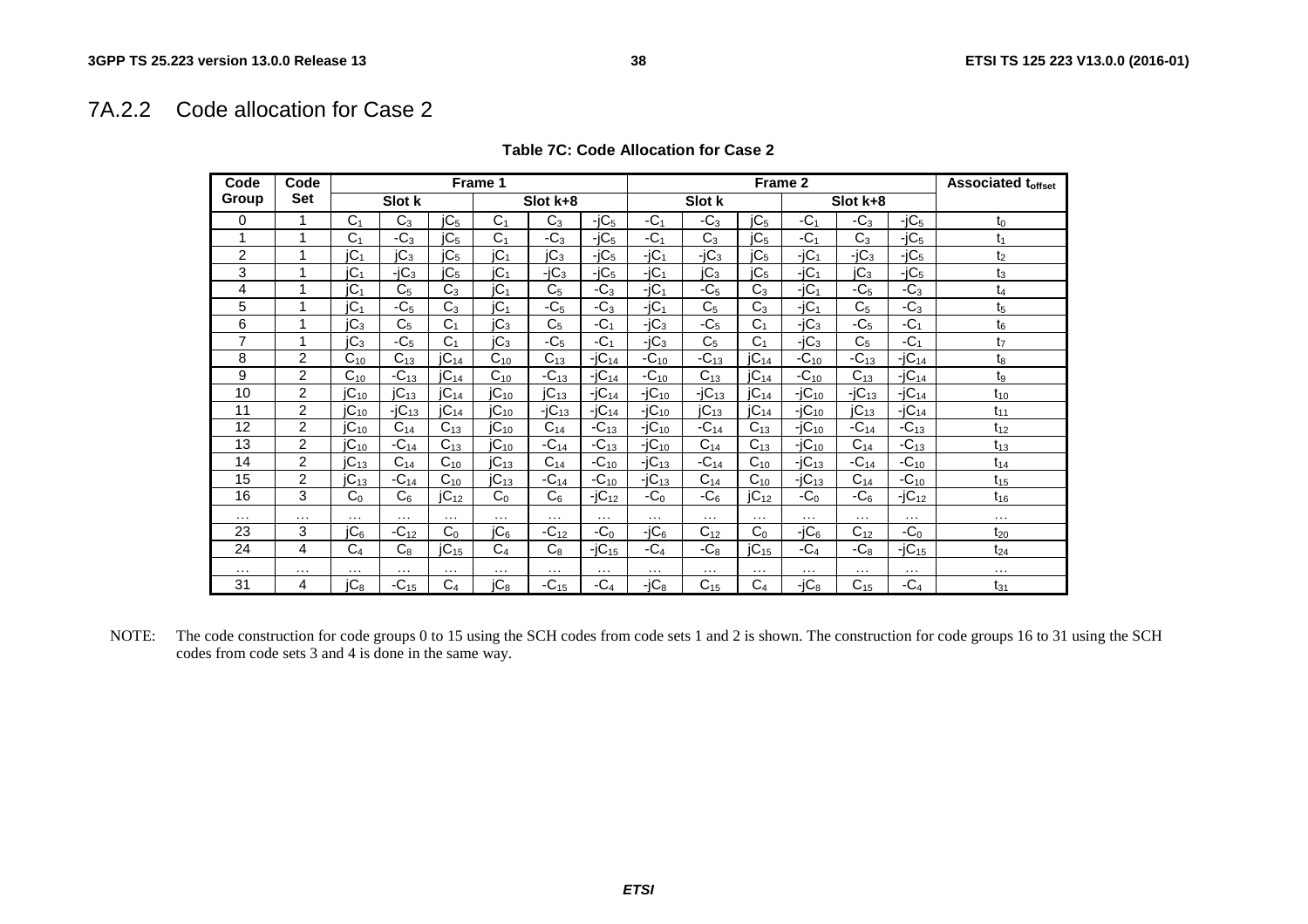# 7A.3 Evaluation of synchronisation codes

The evaluation of information transmitted in SCH on code group and frame timing is shown in table 7E, where the 32 code groups are listed. Each code group contains 4 specific scrambling codes, each scrambling code associated with a specific short and long basic midamble code.

Each code group is additionally linked to a specific t<sub>Offset</sub>, thus to a specific frame timing. By using this scheme, the UE can derive the position of the frame border due to the position of the SCH sequence and the knowledge of  $t_{\text{offset}}$ . The complete mapping of Code Group to Scrambling Code, Midamble Codes and t<sub>Offset</sub> is depicted in table 7E.

| <b>CELL</b>                  | Code     |                    | <b>Associated Codes</b>                      |                                               | <b>Associat</b>        |
|------------------------------|----------|--------------------|----------------------------------------------|-----------------------------------------------|------------------------|
| <b>PARA-</b><br><b>METER</b> | Group    | Scrambling<br>Code | <b>Long Basic</b><br><b>Midamble</b><br>Code | <b>Short Basic</b><br><b>Midamble</b><br>Code | ed t <sub>Offset</sub> |
| 0                            | Group 0  | Code 0             | $m_{PL0}$                                    | $m_{SLO}$                                     | $t_0$                  |
| 1                            |          | Code 1             | $m_{PL1}$                                    | $m_{SL1}$                                     |                        |
| $\overline{2}$               |          | Code 2             | m <sub>PL2</sub>                             | $m_{SL2}$                                     |                        |
| 3                            |          | Code 3             | m <sub>PL3</sub>                             | $m_{SL3}$                                     |                        |
| 4                            | Group 1  | Code 4             | $m_{PL4}$                                    | $m_{SL4}$                                     | $t_1$                  |
| 5                            |          | Code 5             | m <sub>PL5</sub>                             | $m_{SL5}$                                     |                        |
| 6                            |          | Code 6             | $m_{PL6}$                                    | $m_{SL6}$                                     |                        |
| 7                            |          | Code 7             | m <sub>PL7</sub>                             | m <sub>SL7</sub>                              |                        |
|                              |          |                    | ٠                                            |                                               |                        |
| 124                          | Group 31 | Code 124           | $m_{PL124}$                                  | MSL124                                        | $t_{31}$               |
| 125                          |          | Code 125           | m <sub>PL125</sub>                           | MSL125                                        |                        |
| 126                          |          | Code 126           | m <sub>PL126</sub>                           | MSL126                                        |                        |
| 127                          |          | Code 127           | m <sub>PL127</sub>                           | m <sub>SL127</sub>                            |                        |

#### **Table 7E: Mapping scheme for Cell Parameters, Code Groups, Scrambling Codes, Midambles and toffset**

Each cell shall cycle through two sets of cell parameters in a code group with the cell parameters changing each frame. Table 7F shows how the cell parameters are cycled according to the SFN.

#### **Table 7F: Alignment of cell parameter cycling and SFN**

| <b>Initial Cell</b><br><b>Parameter</b><br><b>Assignment</b> | <b>Code Group</b> | <b>Cell Parameter</b><br>used when<br>SFN mod $2 = 0$ | <b>Cell Parameter</b><br>used when<br>SFN mod $2 = 1$ |
|--------------------------------------------------------------|-------------------|-------------------------------------------------------|-------------------------------------------------------|
|                                                              | Group 0           | ი                                                     |                                                       |
|                                                              |                   |                                                       | 0                                                     |
| $\overline{2}$                                               |                   | 2                                                     | 3                                                     |
| 3                                                            |                   | 3                                                     | 2                                                     |
| 4                                                            | Group 1           | 4                                                     | 5                                                     |
| 5                                                            |                   | 5                                                     | 4                                                     |
| 6                                                            |                   | 6                                                     |                                                       |
|                                                              |                   | 7                                                     | 6                                                     |
|                                                              |                   | ٠                                                     |                                                       |
| 124                                                          | Group 31          | 124                                                   | 125                                                   |
| 125                                                          |                   | 125                                                   | 124                                                   |
| 126                                                          |                   | 126                                                   | 127                                                   |
| 127                                                          |                   | 127                                                   | 126                                                   |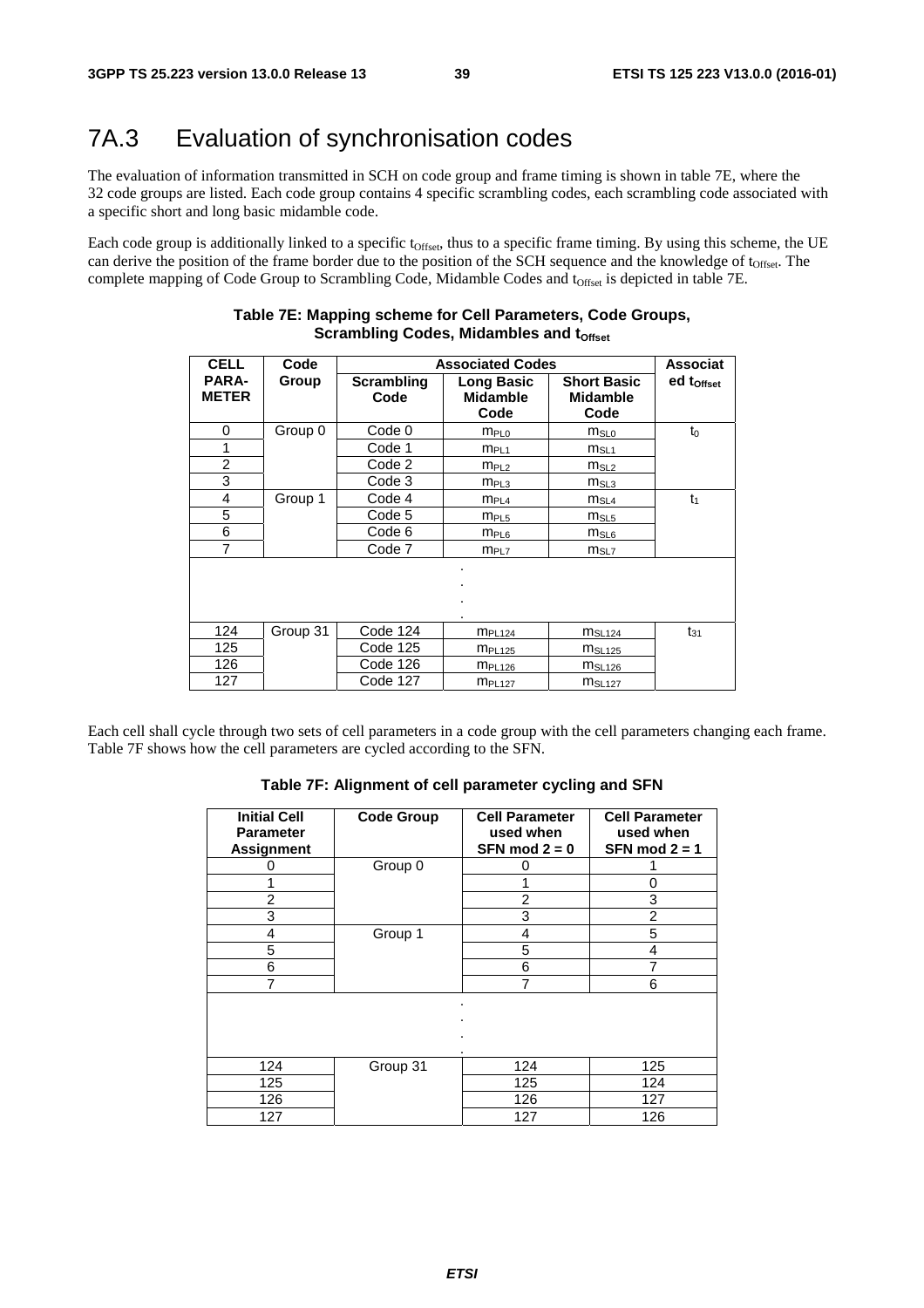# 8 Synchronisation codes for the 1.28 Mcps option

## 8.1 The downlink pilot channel (DwPCH)

The contents of DwPCH is composed of 64 chips of a SYNC-DL sequence, cf.[AA.1 Basic SYNC-DL sequence] and 32 chips of guard period (GP). The SYNC-DL code is not scrambled

There should be 32 different basic SYNC-DL codes for the whole system.

For the generation of the complex valued SYNC-DL codes of length 64, the basic binary SYNC-DL codes

 $\mathbf{s} = (\mathbf{s}_1, \mathbf{s}_2, \dots, \mathbf{s}_{64})$  of length 64 shown in Table AA.1 are used. The relation between the elements  $\mathbf{s}$  and  $\mathbf{s}$  is given by:

$$
\underline{s}_{i} = (j)^{i} \cdot s_{i} \qquad s_{i} \in \{1, -1\} \quad i = 1, ..., 64 \tag{1}
$$

Hence, the elements  $S_i$  of the complex SYNC-DL code  $S$  are alternating real and imaginary.

The SYNC-DL is QPSK modulated and the phase of the SYNC-DL is used to signal the presence of the P-CCPCH in the multi-frame of the resource units of code  $Q=16$  and  $Q=16$  in time slot #0.  $(k=1)$ 16 =  $c_{Q=16}^{(k=1)}$  and  $c_{Q=16}^{(k=2)}$ =  $c_{Q=}^{(k)}$ 

### 8.1.1 Modulation of the SYNC-DL

The SYNC-DL sequences are modulated with respect to the midamble  $(m^{(1)})$  in time slot #0.

Four consecutive phases (phase quadruple) of the SYNC-DL are used to indicate the presence of the P-CCPCH in the following 4 sub-frames. In case the presence of a P-CCPCH is indicated, the next following sub-frame is the first subframe of the interleaving period. As QPSK is used for the modulation of the SYNC-DL, the phases 45, 135, 225, and 315° are used.

The total number of different phase quadruples is 2 (S1 and S2). A quadruple always starts with an even system frame number ((SFN mod 2) = 0). Table 8 is showing the quadruples and their meaning.

#### **Table 8: Sequences for the phase modulation for the SYNC-DL**

| Name           | <b>Phase quadruple</b> | Meaning                                      |
|----------------|------------------------|----------------------------------------------|
| S1             | 135, 45, 225, 135      | There is a P-CCPCH in the next 4 sub-frames  |
| S <sub>2</sub> | 315, 225, 315, 45      | There is no P-CCPCH in the next 4 sub-frames |

## 8.2 The uplink pilot channel (UpPCH)

The contents in UpPCH is composed of 128 chips of a SYNC-UL sequence, cf. [AA.2 Basic SYNC-UL sequence] and 32chips of guard period (GP) .The SYNC-UL code is not scrambled.

There should be 256 different basic SYNC-UL codes (see Table AA.2) for the whole system.

For the generation of the complex valued SYNC-UL codes of length 128, the basic binary SYNC-UL codes

 $\mathbf{s} = (\mathbf{s}_1, \mathbf{s}_2, \dots, \mathbf{s}_{128})$  of length 128 shown in Table AA.2 are used. The relation between the elements  $\mathbf{s}$  and  $\mathbf{s}$  is given by:

$$
\underline{s}_{i} = (j)^{i} \cdot s_{i} \qquad s_{i} \in \{1, -1\} \quad i = 1, \dots, 128 \tag{2}
$$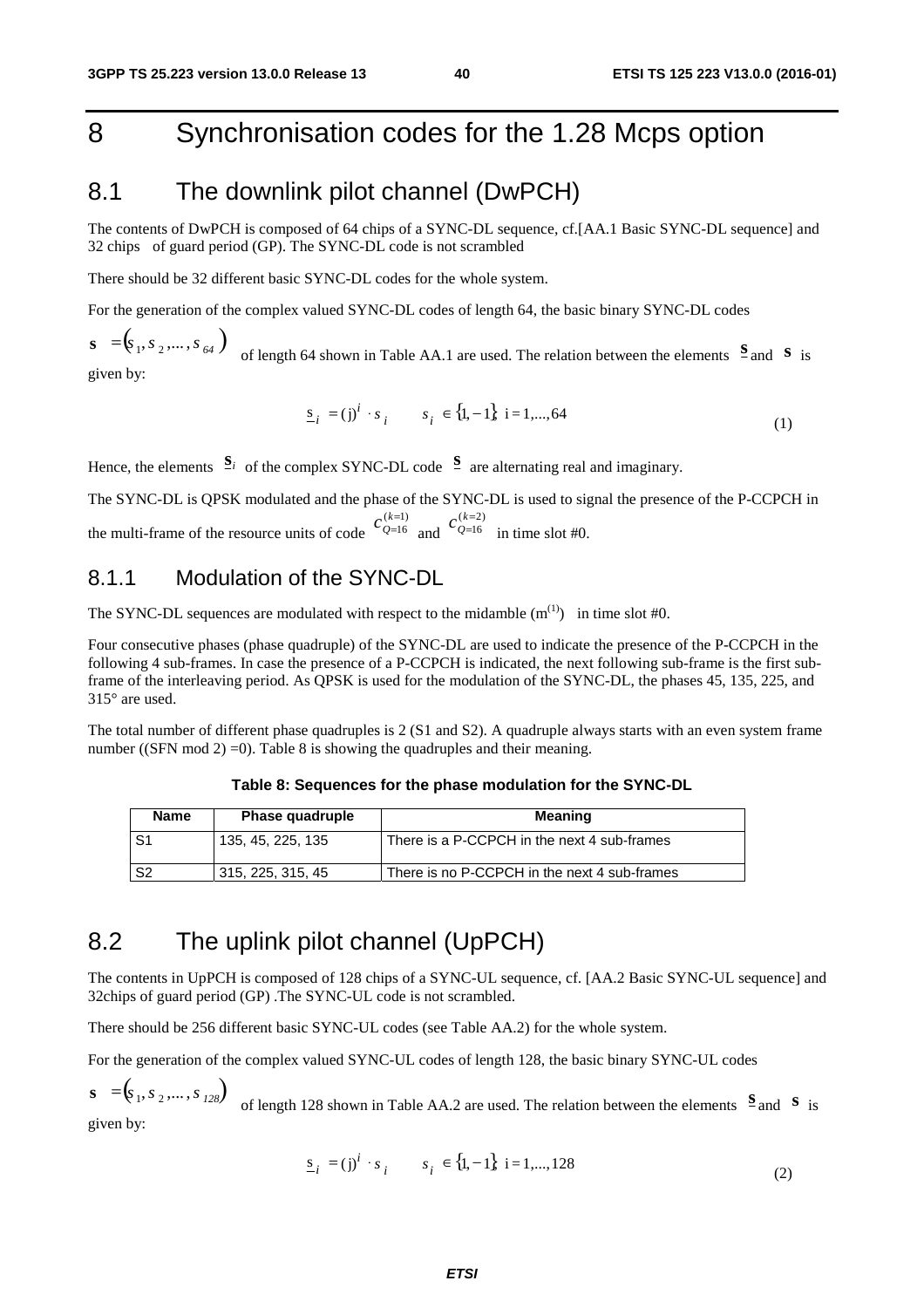Hence, the elements  $S_i$  of the complex SYNC-UL code  $S$  are alternating real and imaginary.

# 8.3 Code Allocation

Relationship between the SYNC-DL and SYNC-UL sequences, the scrambling codes and the midamble codes

| Code<br>Group |               |               | <b>Associated Codes</b>      |                                  |  |  |  |
|---------------|---------------|---------------|------------------------------|----------------------------------|--|--|--|
|               | SYNC-DL<br>ID | SYNC-UL<br>ID | <b>Scrambling Code</b><br>ID | <b>Basic Midamble Code</b><br>ID |  |  |  |
| Group 1       | 0             | 07            | 0                            | 0                                |  |  |  |
|               |               |               |                              |                                  |  |  |  |
|               |               |               | $\overline{2}$               | $\overline{2}$                   |  |  |  |
|               |               |               | 3                            | 3                                |  |  |  |
| Group 2       | 1             | 815           | 4                            | 4                                |  |  |  |
|               |               |               | 5                            | 5                                |  |  |  |
|               |               |               | 6                            | 6                                |  |  |  |
|               |               |               | 7                            | 7                                |  |  |  |
|               |               |               | ٠<br>٠<br>$\cdot$            |                                  |  |  |  |
| Group 32      | 31            | 248255        | 124                          | 124                              |  |  |  |
|               |               |               | 125                          | 125                              |  |  |  |
|               |               |               | 126                          | 126                              |  |  |  |
|               |               |               | 127                          | 127                              |  |  |  |

Note: In a multi-frequency cell, primary frequency and secondary frequency use the same scrambling code and basic midamble code.

# 8.3Aa Code Allocation

For the dedicated carrier MBSFN, the basic preamble codes are segemted into two groups, even group and odd group, and the Basic preamble Code is described in [7].

|  |  |  |  | Relationship between the scrambling codes and the preamble codes |
|--|--|--|--|------------------------------------------------------------------|
|--|--|--|--|------------------------------------------------------------------|

| Code<br>subgroup |                       |                           | <b>Associated Codes</b>      |                           |  |  |  |  |  |
|------------------|-----------------------|---------------------------|------------------------------|---------------------------|--|--|--|--|--|
|                  |                       | $P_{P,even}$ group        | $P_{P,odd}$ group            |                           |  |  |  |  |  |
|                  | Scrambling Code<br>ID | Basic preamble Code<br>ID | <b>Scrambling Code</b><br>ID | Basic preamble Code<br>ID |  |  |  |  |  |
| $Sub-g1$         | $\boldsymbol{0}$      | $\overline{0}$            | $\overline{4}$               | 1                         |  |  |  |  |  |
| $Sub-g2$         | 8                     | $\overline{2}$            | 12                           | 3                         |  |  |  |  |  |
| $Sub-g3$         | 16                    | $\overline{4}$            | 20                           | 5                         |  |  |  |  |  |
| $Sub-g4$         | 24                    | 6                         | 28                           | 7                         |  |  |  |  |  |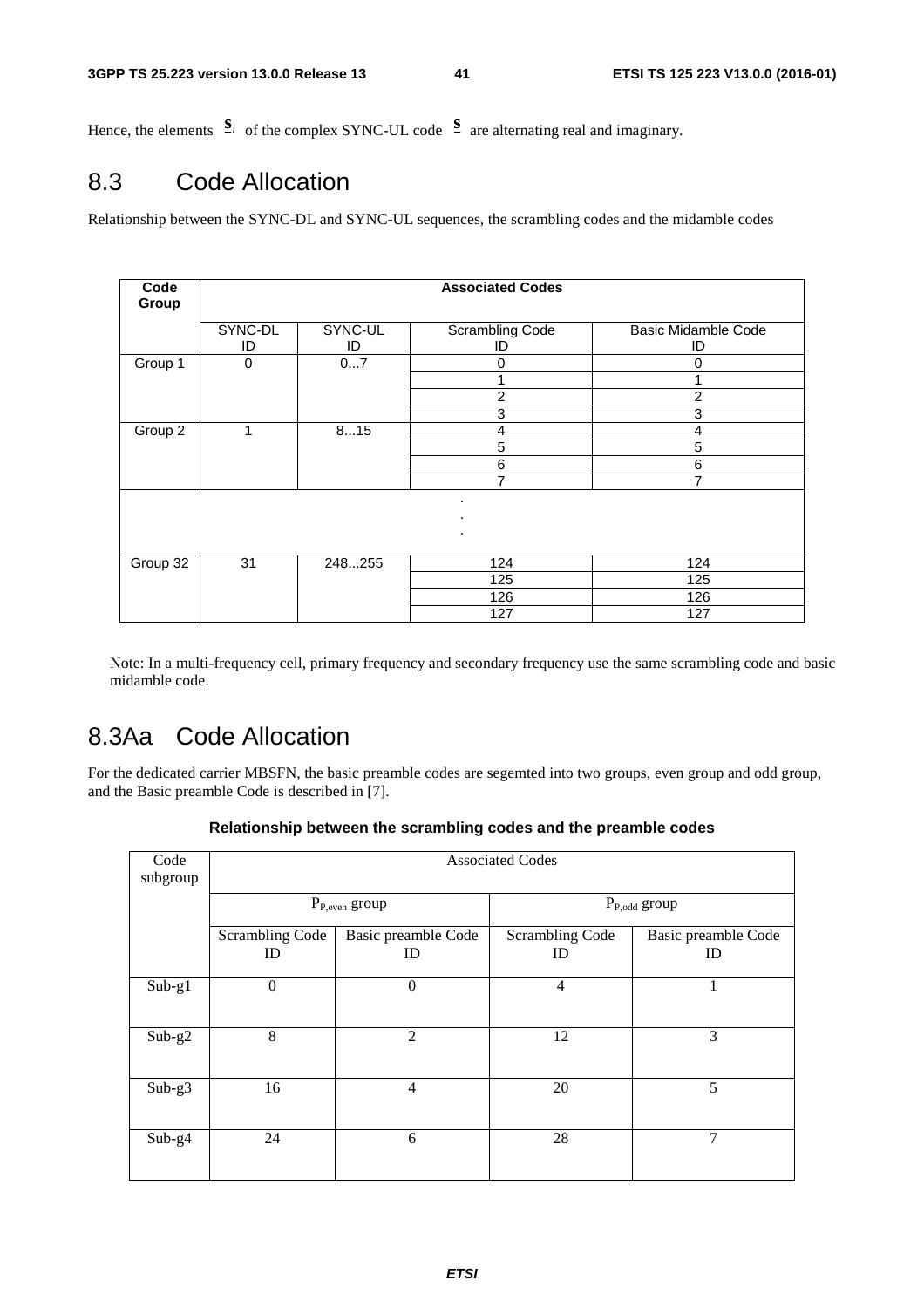|                             |     | $\ddot{\phantom{0}}$ |     |    |
|-----------------------------|-----|----------------------|-----|----|
|                             |     | $\bullet$            |     |    |
|                             |     | $\bullet$            |     |    |
|                             |     |                      |     |    |
| $Sub-g15$                   | 112 | 28                   | 116 | 29 |
|                             |     |                      |     |    |
| $\overline{\text{Sub-g16}}$ | 120 | 30                   | 124 | 31 |
|                             |     |                      |     |    |

# 9 Cell synchronisation codes

The cell synchronisation codes (CSCs) are constructed as so-called CEC sequences, i.e. concatenated and periodically extended complementary sequences. They are complex-valued sequences that are derived as cyclically offset versions from a set of possible constituent Golay complementary pairs.

The CSCs are chosen to have good aperiodic auto correlation properties. The aperiodic auto correlations of the applicable constituent Golay complementary pairs and every pair of their derived cyclically offset versions are complementary. Furthermore, orthogonality is preserved for all CSCs which are derived from the same constituent Golay complementary pair due to this complementary property.

The delay and weight matrices for the set of  $M = 8$  possible constituent Golay complementary pairs are listed in the table below:

| Code ID $m$    | Delay matrices $D_m$ and weight matrices $W_m$ of constituent Golay complementary pairs                  |
|----------------|----------------------------------------------------------------------------------------------------------|
| $\Omega$       | $D_0 = 512$ , 64, 128, 1, 16, 4, 256, 32, 8, 2>, W <sub>0</sub> = <1, 1, 1, 1, -1, -1, 1, 1, 1, 1        |
| $\mathbf{1}$   | $D_1 = 2, 16, 32, 256, 1, 8, 128, 4, 512, 64$ , $W_1 = 1, -1, 1, -1, 1, -1, -1, 1, -1, -1$               |
| $\mathcal{P}$  | $D_2 =$ <16, 512, 32, 256, 4, 1, 64, 8, 2, 128>, $W_2 =$ <-1, 1, 1, -1, -1, 1, -1, 1, -1, -1>            |
| 3              | $D_3 = 512, 16, 8, 4, 2, 256, 128, 64, 32, 1>$ , $W_3 = -1, -1, -1, -1, -1, 1, -1, 1, 1, 1>$             |
| $\overline{4}$ | $D_4 = 512$ , 128, 256, 32, 2, 4, 64, 1, 16, 8>, $W_4 = 1, -1, -1, -1, -1, -1, -1, -1, -1, -1, -1$       |
| 5              | $D_5 = 1$ , 2, 4, 64, 512, 16, 32, 256, 128, 8>, $W_5 = 1$ , 1, 1, 1, 1, 1, -1, -1, 1, -1, -1, 1>        |
| 6              | $D_6 = 8, 16, 128, 2, 32, 1, 256, 512, 4, 64$ , $W_6 = 1, -1, 1, 1, 1, 1, -1, -1, -1, 1$                 |
| 7              | $D_7 =$ <1, 2, 128, 16, 256, 32, 8, 512, 64, 4>, W <sub>7</sub> = <1, 1, -1, -1, -1, -1, -1, -1, -1, -1> |

A constituent Golay complementary pair of length  $N = 1024$ , defined as:

 $s_m = \langle s_m(0), s_m(1), s_m(2), \dots, s_m(1023) \rangle$  and  $g_m = \langle g_m(0), g_m(1), g_m(2), \dots, g_m(1023) \rangle$ 

shall be derived from the selected delay and weight matrices:

 $D_m = \langle D_m(0), D_m(1), D_m(2), \dots, D_m(9) \rangle$  and  $W_m = \langle W_m(0), W_m(1), W_m(2), \dots, W_m(9) \rangle$ 

as follows.

Define:

 $a^{(0)} = \langle a^{(0)}(0), a^{(0)}(1), a^{(0)}(2), \dots, a^{(0)}(1023) \rangle = \langle 1, 0, 0, \dots, 0 \rangle$  and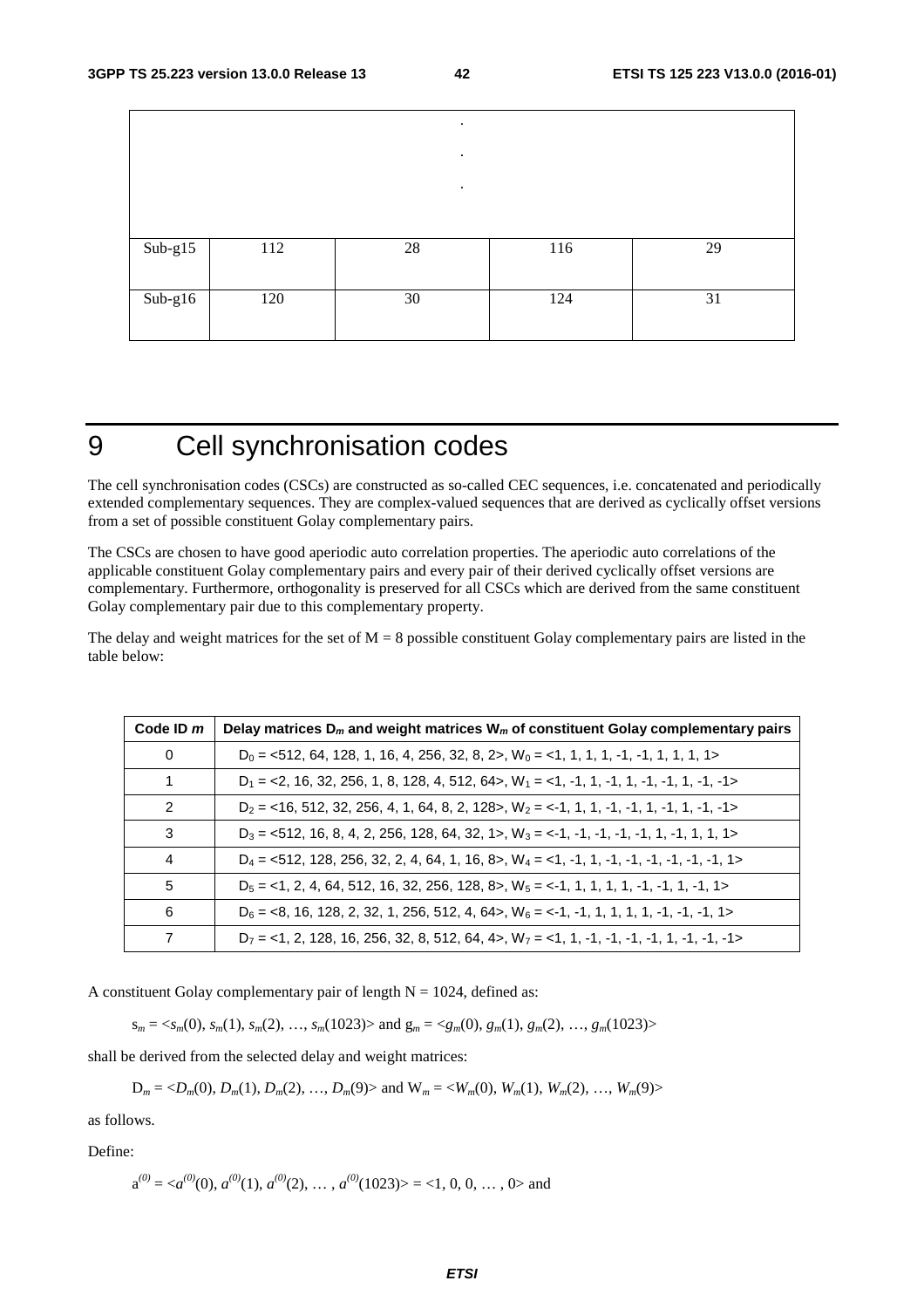$$
b^{(0)} = \langle b^{(0)}(0), b^{(0)}(1), b^{(0)}(2), \ldots, b^{(0)}(1023) \rangle = \langle 1, 0, 0, \ldots, 0 \rangle.
$$

Then, the elements of the set of auxiliary sequences:

$$
a^{(n)} = \langle a^{(n)}(0), a^{(n)}(1), a^{(n)}(2), \dots, a^{(n)}(1023) \rangle \text{ and } b^{(n)} = \langle b^{(n)}(0), b^{(n)}(1), b^{(n)}(2), \dots, b^{(n)}(1023) \rangle
$$

are given by the recursive relations:

$$
a^{(n+1)}(i) = a^{(n)}(i) + W_m(n) \times b^{(n)}(i - D_m(n))
$$
 and  

$$
b^{(n+1)}(i) = a^{(n)}(i) - W_m(n) \times b^{(n)}(i - D_m(n))
$$

with element index  $i = 0, 1, 2, \ldots, 1023$  and iteration index  $n = 0, 1, 2, \ldots, 9$ . Operations on the element index shall be performed modulo 1024.

The elements of the constituent Golay complementary pairs s*m* and g*m* are then obtained from the output of the last iteration step using:

$$
s_m(i) = a^{(10)}(i)
$$
 and  $g_m(i) = b^{(10)}(i)$  for  $i = 0, 1, 2, ..., 1023$ 

From each applicable constituent Golay complementary pair  $s_m$  and  $g_m$ , up to  $K = 8$  different cyclically offset pairs  $s_m^{(k)}$ and  $g_m^{(k)}$ , with offset index  $k = 0, 1, 2, ..., K-1$ , of length 1152 chips can be derived. The complementary property of the respective aperiodic auto correlation is preserved for each particular pair of sequences  $s_m^{(k)}$  and  $g_m^{(k)}$ . The generation of the K cyclically offset pairs from  $s_m$  and  $g_m$  is done in a similar way as the generation of the user midambles from a periodic basic midamble sequence as described in [7].

With  $N = 1024$ ,  $K = 8$ ,  $W = 128$ , the elements of a cyclically offset pair:

$$
s_m^{(k)} = \langle s_m^{(k)}(0), s_m^{(k)}(1), s_m^{(k)}(2), \dots, s_m^{(k)}(1151) \rangle \text{ and } g_m^{(k)} = \langle g_m^{(k)}(0), g_m^{(k)}(1), g_m^{(k)}(2), \dots, g_m^{(k)}(1151) \rangle
$$

for a particular offset k, with  $k = 0, 1, 2, ..., K-1$ , shall be derived from the elements of the constituent Golay complementary pairs s*m* and g*m* using:

$$
s_m^{(k)}(i) = (j)^i \times s_m(i + k \times W)
$$
 and  $g_m^{(k)}(i) = (j)^i \times g_m(i + k \times W)$  for  $i = 0, 1, 2, ..., N - k \times W - 1$ ,

$$
s_m^{(k)}(i) = (j)^i \times s_m(i - N + k \times W)
$$
 and 
$$
g_m^{(k)}(i) = (j)^i \times g_m(i - N + k \times W)
$$
 for  $i = N - k \times W$ ,  $N - k \times W + 1$ , ..., 1151.

Hence, the elements of  $s_m^{(k)}$  and  $g_m^{(k)}$  are alternating real and imaginary.

Note that both  $s_m^{(0)}$  and  $g_m^{(0)}$  simply correspond to  $s_m$  and  $g_m$  respectively, followed by its first W elements as post extension and that both  $\sin^{(7)}$  and  $\sin^{(7)}$  simply correspond to the last W elements of  $s_m$  and  $g_m$  in form of a pre extension, followed by  $s_m$  and  $g_m$  respectively.

Finally, the CSC  $C_{CSC, m}^{(k)}$  derived from the *m*:th applicable constituent Golay complementary pair  $s_m$  and  $g_m$ , and for the *k*:th offset is then defined as a concatenation of  $s_m^{(k)}$  and  $g_m^{(k)}$  by:

$$
C_{CSC, m}^{(k)} = \langle s_m^{(k)}(0), s_m^{(k)}(1), s_m^{(k)}(2), \dots, s_m^{(k)}(1151), g_m^{(k)}(0), g_m^{(k)}(1), g_m^{(k)}(2), \dots, g_m^{(k)}(1151) \rangle
$$

where the leftmost element  $s_m^{(k)}(0)$  in the sequence corresponds to the chip to be first transmitted in time. An CSC has therefore length 2304 chips.

Note that due to this construction method, the auto correlations for all CSCs derived from one particular constituent Golay complementary pair  $s_m$  and  $g_m$  can be obtained simultaneously and in sequential order from the sum of partial correlations with s*m* and g*m*, these CSCs remaining orthogonal.

CSCs derived according to above have complex values and shall not be subject to the channelisation or scrambling process, i.e. its elements represent complex chips for usage in the pulse shaping process at modulation.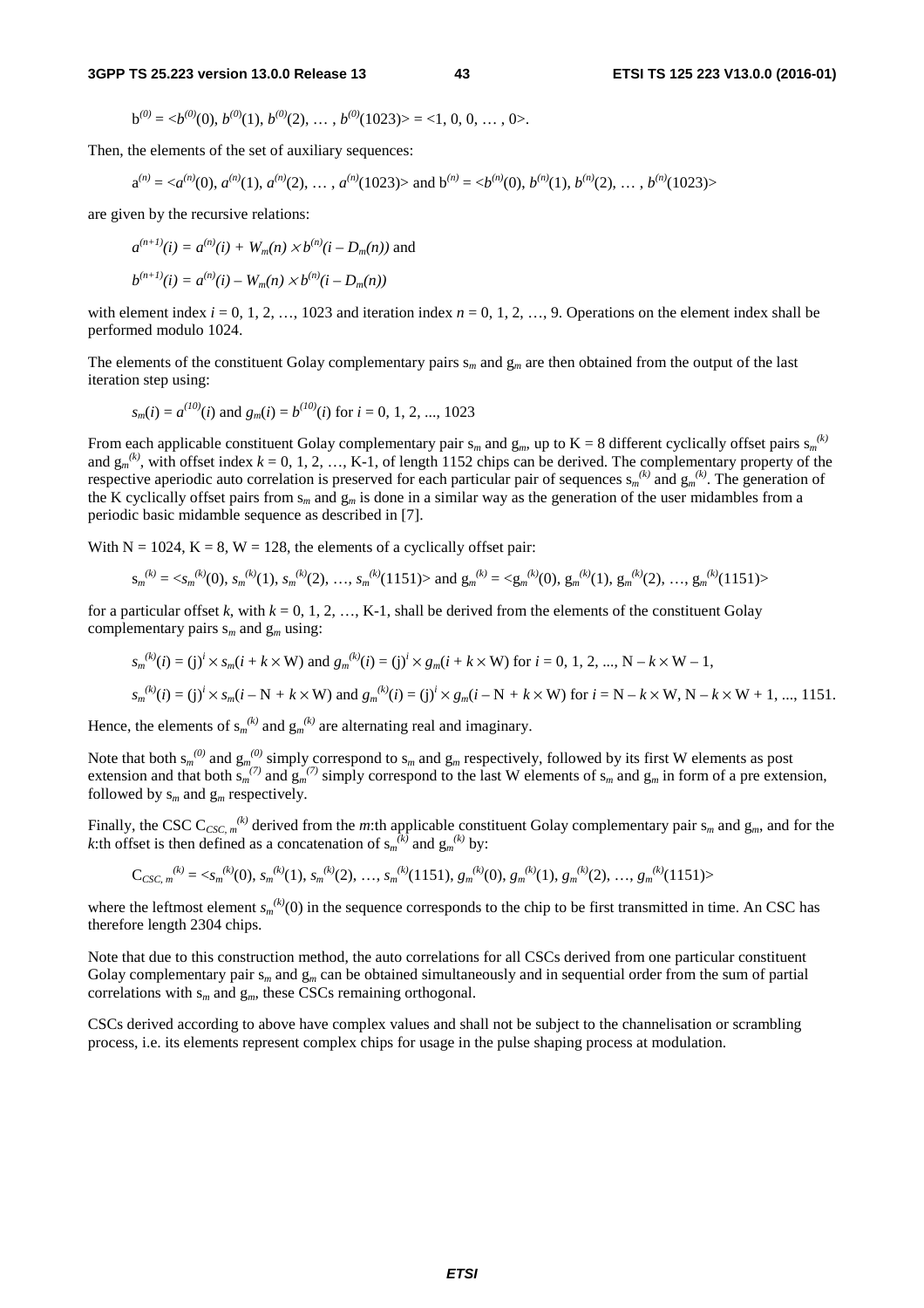# Annex A (normative): Scrambling Codes

The applicable scrambling codes are listed below. Code numbers are referring to table 6 'Mapping scheme for Cell Parameters, Code Groups, Scrambling Codes, Midambles, Preambles and t<sub>offset</sub>' in subclause 6.3 'Evaluation of synchronisation codes'.

Code $\{0, 4, 8, 12, ..., 120, 124\}$  are used for downlink MBSFN operation.

| Scrambling<br>Code | V <sub>1</sub> | V2           | $v_3$ | V4           | V <sub>5</sub> | V6   | v <sub>7</sub> | V8           | V9           | $V_{10}$ | $V_{11}$     | V <sub>12</sub> | V <sub>13</sub> | V <sub>14</sub> | V <sub>15</sub> | $V_{16}$ |
|--------------------|----------------|--------------|-------|--------------|----------------|------|----------------|--------------|--------------|----------|--------------|-----------------|-----------------|-----------------|-----------------|----------|
| Code 0             | -1             | 1            | -1    | -1           | -1             | 1    | -1             | -1           | 1            | -1       | 1            | 1               | -1              | 1               | $-1$            | $-1$     |
| Code 1             | 1              | 1            | 1     | 1            | 1              | -1   | 1              | $-1$         | 1            | -1       | -1           | 1               | 1               | 1               | $-1$            | $-1$     |
| Code 2             | 1              | $-1$         | 1     | 1            | 1              | -1   | 1              | 1            | -1           | 1        | 1            | 1               | 1               | -1              | -1              | $-1$     |
| Code 3             | 1              | 1            | 1     | $-1$         | $-1$           | $-1$ | -1             | 1            | -1           | -1       | 1            | -1              | -1              | -1              | 1               | $-1$     |
| Code 4             | 1              | 1            | 1     | -1           | -1             | -1   | -1             | 1            | 1            | 1        | 1            | -1              | 1               | 1               | 1               | -1       |
| Code 5             | -1             | 1            | 1     | -1           | -1             | -1   | 1              | 1            | 1            | 1        | 1            | 1               | 1               | -1              | 1               | -1       |
| Code 6             | $-1$           | 1            | $-1$  | $-1$         | -1             | 1    | -1             | $-1$         | -1           | 1        | $\mathbf{1}$ | 1               | 1               | -1              | $-1$            | -1       |
| Code 7             | 1              | -1           | 1     | -1           | -1             | -1   | -1             | -1           | 1            | 1        | -1           | -1              | -1              | 1               | 1               | -1       |
| Code 8             | 1              | 1            | 1     | -1           | -1             | -1   | 1              | -1           | 1            | 1        | -1           | 1               | 1               | 1               | 1               | -1       |
| Code 9             | 1              | 1            | -1    | 1            | 1              | 1    | 1              | -1           | 1            | 1        | 1            | -1              | -1              | -1              | 1               | -1       |
| Code 10            | 1              | $-1$         | 1     | -1           | 1              | 1    | 1              | 1            | $-1$         | $-1$     | 1            | 1               | $-1$            | 1               | 1               | -1       |
| Code 11            | -1             | 1            | 1     | 1            | 1              | -1   | -1             | -1           | -1           | 1        | -1           | -1              | -1              | 1               | -1              | -1       |
| Code 12            | -1             | $-1$         | 1     | -1           | -1             | -1   | 1              | $-1$         | -1           | -1       | -1           | 1               | 1               | 1               | 1               | -1       |
| Code 13            | 1              | $-1$         | 1     | 1            | 1              | -1   | -1             | $-1$         | 1            | -1       | -1           | -1              | -1              | 1               | $-1$            | -1       |
| Code 14            | 1              | -1           | -1    | -1           | -1             | 1    | -1             | $-1$         | 1            | $-1$     | 1            | 1               | 1               | -1              | $-1$            | -1       |
| Code 15            | 1              | 1            | $-1$  | $-1$         | $-1$           | 1    | 1              | $-1$         | 1            | $-1$     | 1            | -1              | $-1$            | -1              | $-1$            | $-1$     |
| Code 16            | 1              | $-1$         | -1    | 1            | -1             | 1    | -1             | 1            | -1           | -1       | -1           | -1              | 1               | 1               | -1              | -1       |
| Code 17            | 1              | 1            | 1     | $-1$         | 1              | 1    | 1              | $-1$         | 1            | 1        | -1           | 1               | $-1$            | -1              | 1               | -1       |
| Code 18            | $-1$           | 1            | 1     | 1            | -1             | 1    | -1             | -1           | $-1$         | 1        | -1           | -1              | 1               | -1              | -1              | -1       |
| Code 19            | $-1$           | 1            | $-1$  | $-1$         | 1              | $-1$ | $-1$           | $-1$         | $-1$         | 1        | 1            | 1               | $-1$            | 1               | -1              | -1       |
| Code 20            | $-1$           | $-1$         | $-1$  | $-1$         | 1              | $-1$ | 1              | $-1$         | -1           | 1        | $\mathbf{1}$ | -1              | 1               | 1               | $-1$            | -1       |
| Code 21            | 1              | 1            | 1     | 1            | -1             | -1   | 1              | 1            | -1           | 1        | 1            | -1              | 1               | -1              | 1               | -1       |
| Code 22            | 1              | $-1$         | -1    | $-1$         | -1             | 1    | 1              | 1            | $-1$         | 1        | $-1$         | $-1$            | $-1$            | 1               | -1              | -1       |
| Code 23            | $-1$           | 1            | 1     | 1            | -1             | 1    | 1              | 1            | 1            | -1       | 1            | 1               | -1              | 1               | -1              | -1       |
| Code 24            | -1             | $-1$         | 1     | -1           | 1              | 1    | 1              | -1           | $-1$         | $-1$     | -1           | 1               | -1              | -1              | 1               | -1       |
| Code 25            | 1              | -1           | 1     | 1            | 1              | -1   | 1              | 1            | 1            | -1       | 1            | 1               | -1              | 1               | -1              | -1       |
| Code 26            | 1              | $-1$         | $-1$  | $-1$         | 1              | $-1$ | $-1$           | $-1$         | $-1$         | 1        | 1            | 1               | 1               | $-1$            | -1              | -1       |
| Code 27            | $-1$           | 1            | $-1$  | $-1$         | -1             | 1    | 1              | 1            | 1            | -1       | -1           | -1              | -1              | 1               | -1              | -1       |
| Code 28            | -1             | -1           | -1    | 1            | -1             | -1   | -1             | 1            | -1           | $-1$     | -1           | 1               | 1               | 1               | 1               | -1       |
| Code 29            | 1              | -1           | 1     | 1            | $-1$           | 1    | -1             | -1           | $-1$         | 1        | -1           | -1              | -1              | 1               | -1              | -1       |
| Code 30            | -1             | -1           | -1    | -1           | -1             | -1   | 1              | 1            | 1            | -1       | -1           | 1               | 1               | -1              | 1               | -1       |
| Code 31            | 1              | 1            | -1    | -1           | 1              | 1    | 1              | 1            | -1           | 1        | -1           | 1               | -1              | 1               | 1               | -1       |
| Code 32            | 1              | $-1$         | $-1$  | -1           | 1              | $-1$ | 1              | 1            | -1           | 1        | $-1$         | -1              | 1               | -1              | -1              | -1       |
| Code 33            | -1             | -1           | -1    | 1            | 1              | 1    | 1              | -1           | 1            | 1        | 1            | -1              | 1               | 1               | 1               | -1       |
| Code 34            | $\mathbf{1}$   | $-1$         | $-1$  | $-1$         | $\mathbf{1}$   | $-1$ | $-1$           | $-1$         | $\mathbf{1}$ | $-1$     | $\mathbf{1}$ | $\mathbf{1}$    | $-1$            | 1               | $-1$            | $-1$     |
| Code 35            | 1              | $-1$         | 1     | 1            | -1             | 1    | $-1$           | $-1$         | 1            | $-1$     | $-1$         | $-1$            | 1               | $-1$            | $-1$            | -1       |
| Code 36            | 1              | $\mathbf{1}$ | $-1$  | 1            | 1              | 1    | $-1$           | 1            | $-1$         | $-1$     | $-1$         | 1               | 1               | 1               | 1               | $-1$     |
| Code 37            | $-1$           | $-1$         | -1    | 1            | $-1$           | $-1$ | 1              | $-1$         | $-1$         | $-1$     | $\mathbf{1}$ | -1              | 1               | 1               | 1               | $-1$     |
| Code 38            | $-1$           | $\mathbf{1}$ | $-1$  | $-1$         | 1              | $-1$ | 1              | $\mathbf{1}$ | $\mathbf{1}$ | $-1$     | $-1$         | $-1$            | 1               | $-1$            | $-1$            | $-1$     |
| Code 39            | $-1$           | 1            | 1     | 1            | 1              | $-1$ | $-1$           | $-1$         | 1            | $-1$     | $-1$         | -1              | 1               | -1              | $-1$            | $-1$     |
| Code 40            | $-1$           | $\mathbf{1}$ | $-1$  | 1            | $-1$           | $-1$ | $-1$           | $-1$         | $-1$         | $-1$     | $\mathbf{1}$ | $\mathbf{1}$    | $-1$            | $\mathbf{1}$    | $\mathbf{1}$    | $-1$     |
| Code 41            | $\mathbf{1}$   | $\mathbf{1}$ | $-1$  | $\mathbf{1}$ | $-1$           | $-1$ | 1              | $-1$         | $-1$         | $-1$     | $\mathbf{1}$ | $-1$            | $-1$            | $-1$            | $\mathbf{1}$    | $-1$     |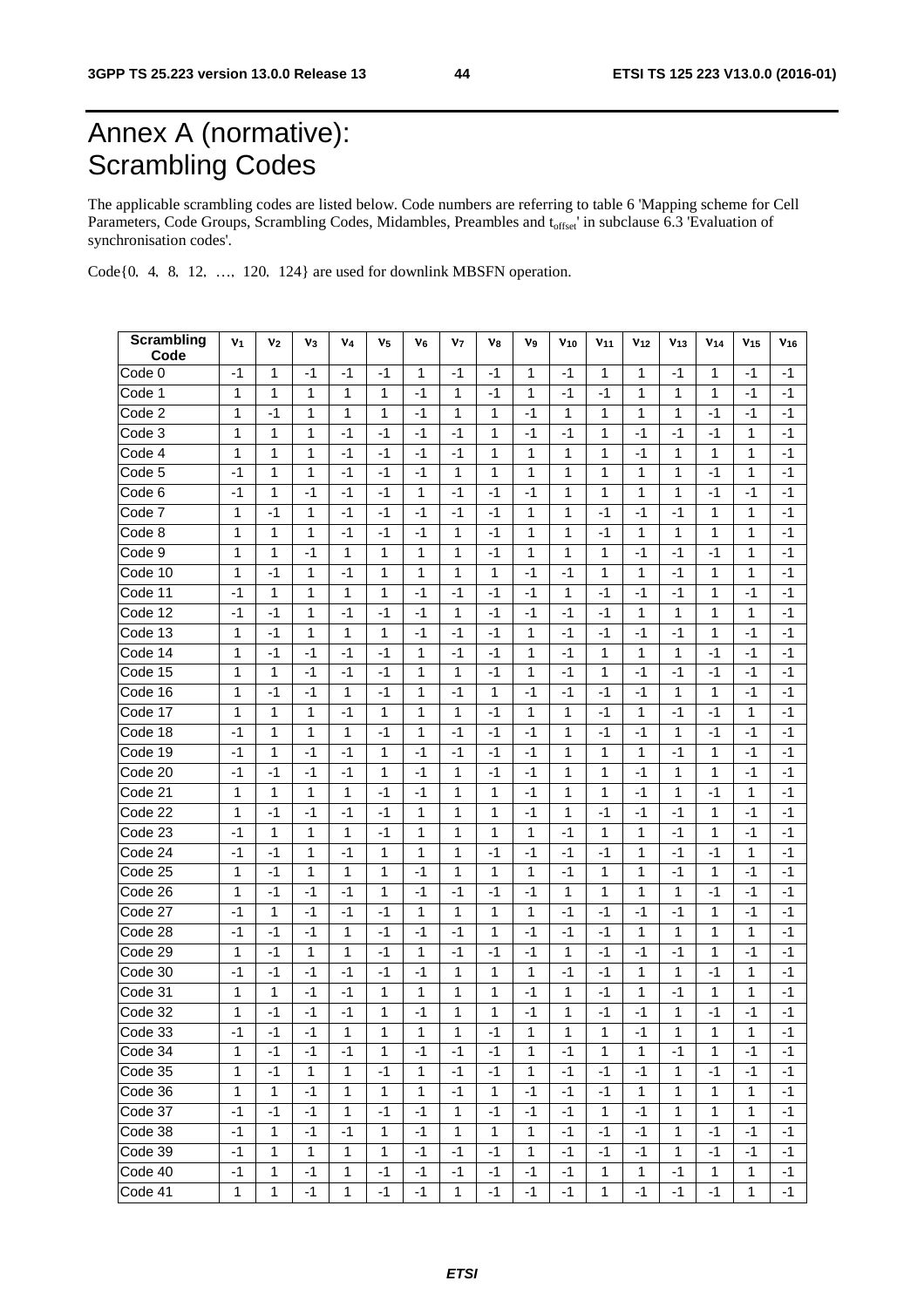| Scrambling<br>Code   | V <sub>1</sub> | V <sub>2</sub> | $\mathsf{v}_3$ | V <sub>4</sub> | V <sub>5</sub> | V6           | V7           | V8   | V9           | $V_{10}$     | V <sub>11</sub> | V <sub>12</sub> | V <sub>13</sub> | V <sub>14</sub> | V <sub>15</sub> | V <sub>16</sub> |
|----------------------|----------------|----------------|----------------|----------------|----------------|--------------|--------------|------|--------------|--------------|-----------------|-----------------|-----------------|-----------------|-----------------|-----------------|
| Code 42              | 1              | $-1$           | $-1$           | -1             | -1             | 1            | 1            | 1    | 1            | $-1$         | -1              | -1              | 1               | $-1$            | $-1$            | -1              |
| Code 43              | $-1$           | $-1$           | 1              | 1              | $-1$           | $-1$         | $-1$         | $-1$ | -1           | 1            | $-1$            | $\mathbf{1}$    | $-1$            | 1               | 1               | $-1$            |
| Code 44              | -1             | -1             | 1              | $-1$           | -1             | $-1$         | -1           | 1    | 1            | 1            | 1               | $-1$            | -1              | -1              | 1               | -1              |
| Code 45              | -1             | $-1$           | 1              | $-1$           | 1              | 1            | $-1$         | 1    | 1            | 1            | 1               | -1              | 1               | 1               | 1               | $-1$            |
| Code 46              | -1             | 1              | 1              | -1             | 1              | 1            | -1           | -1   | -1           | -1           | -1              | -1              | 1               | -1              | 1               | -1              |
| Code 47              | 1              | -1             | -1             | 1              | 1              | 1            | -1           | -1   | 1            | 1            | 1               | 1               | 1               | -1              | 1               | -1              |
| Code 48              | 1              | 1              | -1             | 1              | 1              | 1            | -1           | 1    | 1            | 1            | -1              | 1               | -1              | -1              | 1               | -1              |
| Code 49              | -1             | -1             | 1              | 1              | -1             | 1            | 1            | -1   | -1           | 1            | -1              | 1               | $-1$            | $-1$            | -1              | -1              |
| Code 50              | 1              | 1              | $-1$           | 1              | $-1$           | $-1$         | 1            | $-1$ | 1            | 1            | $\mathbf{1}$    | -1              | 1               | 1               | 1               | $-1$            |
| Code 51              | 1              | -1             | $-1$           | 1              | 1              | 1            | -1           | -1   | 1            | $-1$         | 1               | $-1$            | -1              | -1              | -1              | -1              |
| Code 52              | 1              | 1              | 1              | $-1$           | 1              | 1            | 1            | $-1$ | $-1$         | $-1$         | $-1$            | 1               | 1               | 1               | 1               | $-1$            |
| Code 53              | -1             | 1              | 1              | 1              | -1             | -1           | -1           | 1    | -1           | 1            | 1               | 1               | 1               | 1               | 1               | -1              |
| Code 54              | -1             | -1             | 1              | -1             | -1             | -1           | 1            | -1   | 1            | 1            | -1              | 1               | -1              | -1              | 1               | -1              |
| Code 55              | -1             | 1              | 1              | -1             | -1             | -1           | $-1$         | $-1$ | 1            | -1           | 1               | -1              | 1               | 1               | -1              | -1              |
| Code 56              | -1             | 1              | 1              | 1              | -1             | 1            | 1            | 1    | -1           | 1            | 1               | 1               | 1               | -1              | $-1$            | -1              |
| Code 57              | -1             | 1              | 1              | $-1$           | $-1$           | $-1$         | 1            | 1    | $-1$         | 1            | -1              | 1               | -1              | -1              | $-1$            | $-1$            |
| Code 58              | -1             | 1              | $-1$           | 1              | $-1$           | $-1$         | -1           | -1   | -1           | 1            | 1               | $-1$            | 1               | 1               | -1              | -1              |
| Code 59              | 1              | 1              | $-1$           | $-1$           | $-1$           | $-1$         | $-1$         | -1   | 1            | $-1$         | 1               | -1              | -1              | 1               | 1               | $-1$            |
| Code 60              | -1             | 1              | 1              | $-1$           | 1              | 1            | 1            | 1    | -1           | 1            | -1              | 1               | 1               | 1               | -1              | -1              |
| Code 61              | -1             | -1             | 1              | 1              | 1              | -1           | -1           | 1    | 1            | -1           | 1               | -1              | -1              | -1              | -1              | -1              |
| Code 62              | -1             | 1              | -1             | -1             | 1              | 1            | 1            | $-1$ | 1            | -1           | -1              | -1              | -1              | $-1$            | 1               | -1              |
| Code 63              | -1             | 1              | $-1$           | 1              | -1             | -1           | 1            | 1    | 1            | $-1$         | -1              | 1               | -1              | -1              | -1              | -1              |
| Code 64              | 1              | $-1$           | $-1$           | 1              | $-1$           | $-1$         | 1            | 1    | $-1$         | $-1$         | -1              | -1              | $\mathbf{1}$    | $-1$            | 1               | $-1$            |
| Code 65              | -1             | -1             | $-1$           | 1              | 1              | 1            | 1            | -1   | $-1$         | $-1$         | 1               | $-1$            | -1              | -1              | 1               | -1              |
| Code 66              | -1             | -1             | $-1$           | -1             | 1              | -1           | -1           | 1    | 1            | 1            | -1              | -1              | 1               | $-1$            | 1               | -1              |
| Code 67              | -1             | -1             | -1             | 1              | 1              | 1            | -1           | 1    | 1            | 1            | -1              | 1               | 1               | 1               | 1               | -1              |
| Code 68              | 1              | -1             | 1              | 1              | -1             | -1           | -1           | 1    | 1            | $-1$         | -1              | -1              | -1              | -1              | 1               | -1              |
| Code 69              | -1             | -1             | 1              | -1             | 1              | -1           | $-1$         | $-1$ | 1            | 1            | 1               | -1              | -1              | 1               | -1              | -1              |
| Code 70              | 1              | 1              | -1             | 1              | -1             | -1           | -1           | 1    | -1           | $-1$         | $-1$            | 1               | -1              | -1              | 1               | -1              |
| Code 71              | 1              | $-1$           | -1             | 1              | $-1$           | -1           | -1           | -1   | -1           | 1            | -1              | 1               | 1               | 1               | -1              | $-1$            |
| Code 72              | 1              | 1              | 1              | 1              | $-1$           | 1            | 1            | $-1$ | 1            | 1            | $-1$            | $-1$            | 1               | -1              | 1               | -1              |
| Code 73              | -1             | 1              | 1              | 1              | $-1$           | -1           | -1           | 1    | $-1$         | 1            | $-1$            | -1              | -1              | -1              | 1               | $-1$            |
| Code $\overline{74}$ | 1              | 1              | $-1$           | 1              | $-1$           | 1            | -1           | -1   | -1           | -1           | $-1$            | 1               | 1               | -1              | $-1$            | -1              |
| Code 75              | 1              | 1              | -1             | -1             | 1              | -1           | -1           | 1    | -1           | 1            | -1              | 1               | -1              | -1              | -1              | -1              |
| Code 76              | -1             | 1              | -1             | $-1$           | -1             | $-1$         | -1           | 1    | -1           | 1            | $\mathbf{1}$    | 1               | $-1$            | -1              | 1               | $-1$            |
| Code 77              | -1             | 1              | -1             | $\mathbf{1}$   | $\mathbf{1}$   | $\mathbf{1}$ | 1            | 1    | $-1$         | 1            | 1               | $-1$            | 1               | $\mathbf{1}$    | $-1$            | -1              |
| Code $\overline{78}$ | -1             | 1              | $-1$           | 1              | $-1$           | 1            | $\mathbf{1}$ | -1   | $-1$         | $-1$         | $\mathbf{1}$    | $\mathbf{1}$    | $-1$            | $-1$            | $-1$            | -1              |
| Code 79              | -1             | 1              | -1             | 1              | 1              | 1            | -1           | -1   | $-1$         | $\mathbf{1}$ | 1               | -1              | -1              | $-1$            | $-1$            | -1              |
| Code 80              | 1              | 1              | $-1$           | 1              | $-1$           | 1            | -1           | $-1$ | $-1$         | $-1$         | $\mathbf{1}$    | -1              | $-1$            | $\mathbf{1}$    | $-1$            | $-1$            |
| Code 81              | 1              | 1              | 1              | 1              | 1              | -1           | 1            | $-1$ | $-1$         | $-1$         | 1               | 1               | -1              | 1               | 1               | $-1$            |
| Code 82              | $-1$           | 1              | $-1$           | 1              | 1              | 1            | 1            | 1    | $\mathbf{1}$ | 1            | $-1$            | $-1$            | $-1$            | 1               | 1               | $-1$            |
| Code 83              | 1              | 1              | $-1$           | $-1$           | 1              | $-1$         | 1            | $-1$ | $-1$         | $-1$         | $-1$            | $-1$            | -1              | 1               | 1               | $-1$            |
| Code 84              | -1             | -1             | 1              | $-1$           | 1              | 1            | -1           | 1    | -1           | $-1$         | $\mathbf{1}$    | -1              | -1              | -1              | $\mathbf{1}$    | -1              |
| Code 85              | -1             | 1              | 1              | $-1$           | $-1$           | 1            | $-1$         | 1    | 1            | $\mathbf{1}$ | $\mathbf{1}$    | 1               | $\mathbf{1}$    | $\mathbf{1}$    | $-1$            | -1              |
| Code 86              | -1             | -1             | -1             | 1              | -1             | -1           | -1           | 1    | 1            | 1            | $-1$            | $\mathbf{1}$    | -1              | -1              | 1               | -1              |
| Code 87              | 1              | 1              | $-1$           | $-1$           | -1             | 1            | -1           | 1    | $\mathbf{1}$ | $\mathbf{1}$ | $\mathbf{1}$    | 1               | -1              | $\mathbf{1}$    | $\mathbf{1}$    | -1              |
| Code 88              | -1             | 1              | 1              | $-1$           | 1              | 1            | $-1$         | -1   | 1            | $-1$         | 1               | -1              | -1              | $-1$            | -1              | -1              |
| Code 89              | $-1$           | 1              | $-1$           | $-1$           | 1              | -1           | 1            | 1    | $-1$         | 1            | $-1$            | $-1$            | -1              | 1               | $-1$            | -1              |
| Code 90              | 1              | -1             | -1             | -1             | -1             | -1           | $-1$         | 1    | 1            | $-1$         | 1               | 1               | $-1$            | -1              | 1               | -1              |
| Code 91              | -1             | 1              | -1             | $-1$           | -1             | $-1$         | $\mathbf{1}$ | $-1$ | 1            | $-1$         | 1               | 1               | $-1$            | $-1$            | $\mathbf{1}$    | -1              |
| Code 92              | -1             | 1              | 1              | $-1$           | 1              | -1           | 1            | $-1$ | $-1$         | $-1$         | $-1$            | -1              | $\mathbf{1}$    | $\mathbf{1}$    | $-1$            | -1              |
| Code 93              | -1             | -1             | -1             | -1             | -1             | 1            | 1            | -1   | $-1$         | $-1$         | $\mathbf{1}$    | 1               | $\mathbf{1}$    | $-1$            | 1               | -1              |
| Code 94              | 1              | $-1$           | $\mathbf{1}$   | $-1$           | $-1$           | $\mathbf{1}$ | 1            | $-1$ | 1            | $\mathbf{1}$ | $-1$            | $-1$            | $-1$            | $-1$            | $-1$            | -1              |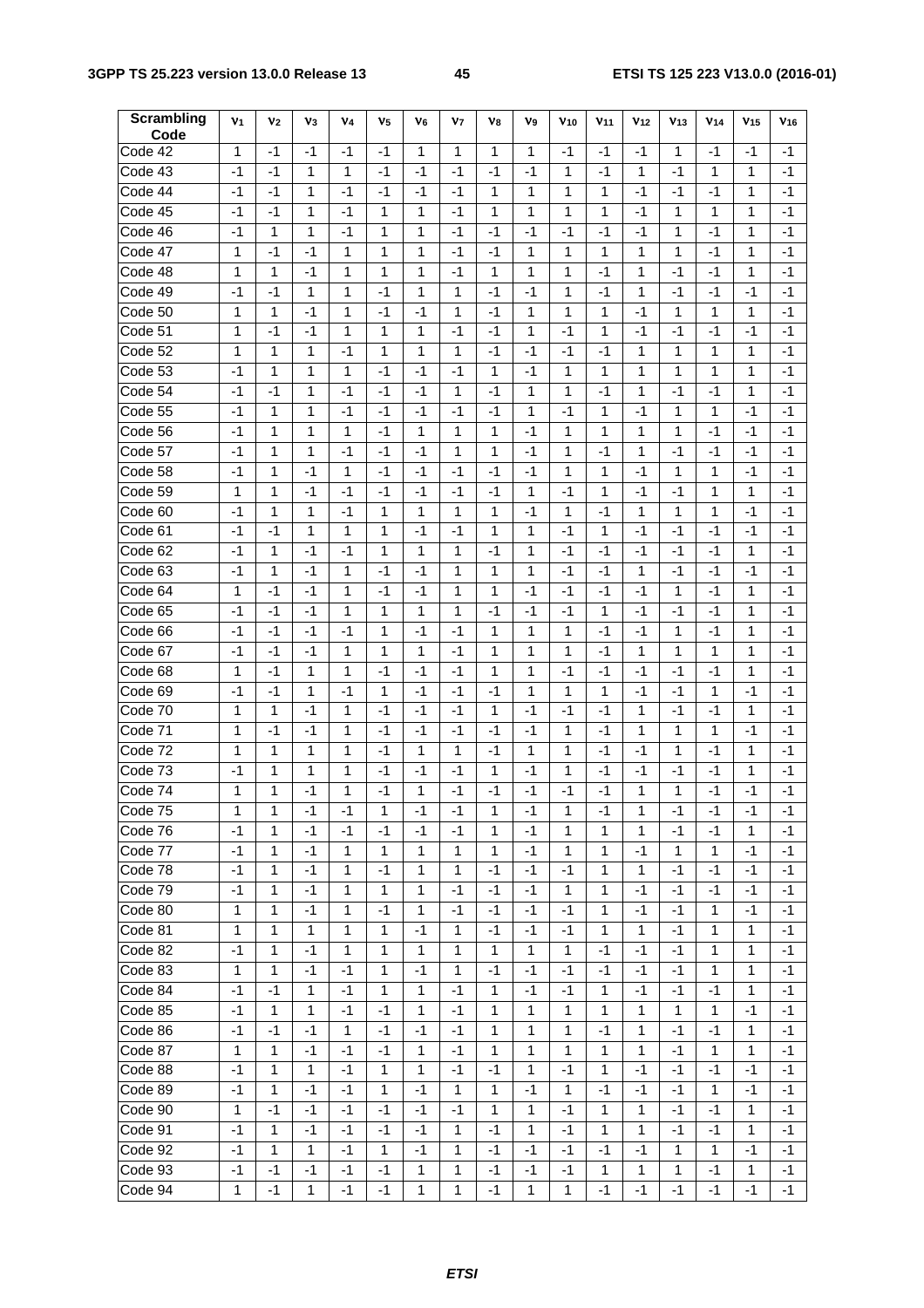| <b>Scrambling</b><br>Code | V <sub>1</sub> | V <sub>2</sub> | V <sub>3</sub> | V4           | V <sub>5</sub> | V <sub>6</sub> | V <sub>7</sub> | V <sub>8</sub> | V <sub>9</sub> | V <sub>10</sub> | V <sub>11</sub> | V <sub>12</sub> | V <sub>13</sub> | V <sub>14</sub> | V <sub>15</sub> | V <sub>16</sub> |
|---------------------------|----------------|----------------|----------------|--------------|----------------|----------------|----------------|----------------|----------------|-----------------|-----------------|-----------------|-----------------|-----------------|-----------------|-----------------|
| Code 95                   | 1              | 1              | 1              | 1            | 1              | -1             | -1             | 1              | -1             | -1              | 1               | 1               | 1               | -1              | 1               | -1              |
| Code 96                   | 1              | 1              | $-1$           | $-1$         | $-1$           | $\mathbf{1}$   | 1              | $-1$           | $-1$           | $-1$            | $-1$            | $-1$            | $\mathbf{1}$    | $-1$            | 1               | $-1$            |
| Code 97                   | 1              | 1              | $-1$           | -1           | 1              | -1             | -1             | 1              | 1              | 1               | 1               | 1               | 1               | -1              | 1               | -1              |
| Code 98                   | 1              | 1              | $-1$           | 1            | 1              | $-1$           | 1              | 1              | 1              | 1               | 1               | $-1$            | $\mathbf{1}$    | $-1$            | $-1$            | $-1$            |
| Code 99                   | 1              | $-1$           | 1              | -1           | 1              | -1             | -1             | 1              | -1             | -1              | 1               | 1               | $-1$            | -1              | -1              | -1              |
| Code 100                  | 1              | $-1$           | 1              | 1            | -1             | $-1$           | 1              | -1             | $-1$           | 1               | $-1$            | $-1$            | $-1$            | -1              | 1               | -1              |
| Code 101                  | 1              | $\mathbf{1}$   | 1              | $\mathbf{1}$ | $-1$           | $\mathbf{1}$   | $-1$           | $\mathbf{1}$   | 1              | 1               | $-1$            | $-1$            | $-1$            | $\mathbf{1}$    | 1               | $-1$            |
| Code 102                  | 1              | $-1$           | 1              | $-1$         | $\mathbf{1}$   | $\mathbf{1}$   | 1              | $\mathbf{1}$   | $-1$           | 1               | $\mathbf{1}$    | $-1$            | $\mathbf{1}$    | $\mathbf{1}$    | $-1$            | $-1$            |
| Code 103                  | $-1$           | $-1$           | 1              | $-1$         | $-1$           | 1              | $-1$           | $-1$           | 1              | 1               | 1               | $-1$            | $\mathbf{1}$    | $-1$            | -1              | -1              |
| Code 104                  | 1              | $-1$           | 1              | 1            | -1             | 1              | 1              | 1              | $-1$           | 1               | 1               | $\mathbf{1}$    | $-1$            | 1               | -1              | $-1$            |
| Code 105                  | 1              | 1              | 1              | 1            | 1              | 1              | -1             | -1             | 1              | -1              | -1              | $\mathbf 1$     | 1               | -1              | 1               | -1              |
| Code 106                  | 1              | 1              | $-1$           | $-1$         | -1             | 1              | -1             | 1              | -1             | -1              | -1              | $-1$            | $-1$            | 1               | 1               | -1              |
| Code 107                  | $-1$           | $-1$           | $-1$           | $-1$         | $\mathbf{1}$   | 1              | -1             | $-1$           | $-1$           | 1               | 1               | $-1$            | 1               | -1              | 1               | -1              |
| Code 108                  | $-1$           | $-1$           | $-1$           | 1            | $-1$           | $\mathbf{1}$   | $-1$           | $-1$           | 1              | 1               | $-1$            | $\mathbf{1}$    | $\mathbf{1}$    | -1              | $-1$            | $-1$            |
| Code 109                  | -1             | 1              | $-1$           | 1            | 1              | $-1$           | $-1$           | 1              | 1              | 1               | $-1$            | $-1$            | $-1$            | $-1$            | -1              | -1              |
| Code 110                  | $-1$           | $-1$           | 1              | 1            | -1             | 1              | $-1$           | $\mathbf{1}$   | 1              | 1               | 1               | $\mathbf{1}$    | $-1$            | 1               | 1               | $-1$            |
| Code 111                  | 1              | $\mathbf{1}$   | 1              | $-1$         | $-1$           | 1              | 1              | 1              | 1              | 1               | $-1$            | $\mathbf 1$     | $-1$            | 1               | $-1$            | $-1$            |
| Code 112                  | $-1$           | $-1$           | 1              | 1            | 1              | $-1$           | 1              | $-1$           | 1              | 1               | 1               | 1               | $-1$            | 1               | 1               | $-1$            |
| Code 113                  | $\mathbf{1}$   | 1              | $-1$           | $-1$         | 1              | $-1$           | 1              | $-1$           | 1              | 1               | $\mathbf 1$     | 1               | $-1$            | $\mathbf{1}$    | 1               | -1              |
| Code 114                  | $-1$           | $-1$           | $-1$           | $\mathbf{1}$ | 1              | $-1$           | $-1$           | $-1$           | 1              | 1               | $-1$            | $\mathbf{1}$    | $-1$            | $\mathbf{1}$    | $-1$            | $-1$            |
| Code 115                  | 1              | $-1$           | $-1$           | 1            | 1              | 1              | 1              | 1              | 1              | $-1$            | 1               | $-1$            | $\mathbf{1}$    | 1               | $-1$            | $-1$            |
| Code 116                  | $-1$           | 1              | 1              | 1            | 1              | -1             | 1              | 1              | 1              | $-1$            | 1               | 1               | 1               | -1              | -1              | -1              |
| Code 117                  | 1              | $\mathbf{1}$   | 1              | $-1$         | 1              | 1              | -1             | 1              | $-1$           | $-1$            | 1               | $-1$            | 1               | 1               | 1               | $-1$            |
| Code 118                  | $-1$           | $-1$           | $-1$           | $-1$         | $-1$           | 1              | $-1$           | 1              | 1              | $-1$            | $-1$            | 1               | 1               | 1               | $-1$            | $-1$            |
| Code 119                  | $-1$           | $-1$           | $-1$           | $\mathbf{1}$ | $-1$           | $\mathbf{1}$   | 1              | $\mathbf{1}$   | $-1$           | $-1$            | 1               | $-1$            | $-1$            | $\mathbf{1}$    | -1              | -1              |
| Code 120                  | $-1$           | $-1$           | $\mathbf{1}$   | $-1$         | $\mathbf{1}$   | $-1$           | 1              | $\mathbf{1}$   | $-1$           | $-1$            | $\mathbf{1}$    | $-1$            | $-1$            | $\mathbf{1}$    | $-1$            | $-1$            |
| Code 121                  | $-1$           | 1              | 1              | 1            | 1              | 1              | 1              | $-1$           | 1              | $-1$            | 1               | $\mathbf{1}$    | $-1$            | $-1$            | 1               | $-1$            |
| Code 122                  | $-1$           | $-1$           | $-1$           | 1            | 1              | -1             | 1              | 1              | $-1$           | -1              | 1               | $-1$            | 1               | $-1$            | -1              | -1              |
| Code 123                  | 1              | -1             | 1              | -1           | 1              | 1              | -1             | -1             | 1              | -1              | -1              | 1               | $-1$            | -1              | -1              | -1              |
| Code 124                  | $-1$           | $-1$           | 1              | 1            | 1              | 1              | 1              | 1              | 1              | $-1$            | 1               | $-1$            | $-1$            | 1               | 1               | -1              |
| Code 125                  | 1              | $-1$           | $-1$           | 1            | 1              | $-1$           | 1              | $-1$           | 1              | 1               | 1               | $\mathbf{1}$    | $\mathbf{1}$    | 1               | -1              | -1              |
| Code 126                  | 1              | 1              | 1              | 1            | -1             | 1              | -1             | 1              | $-1$           | 1               | 1               | $-1$            | 1               | 1               | -1              | -1              |
| Code 127                  | 1              | $-1$           | 1              | $-1$         | $-1$           | $-1$           | $-1$           | $-1$           | 1              | $-1$            | $-1$            | 1               | 1               | 1               | -1              | -1              |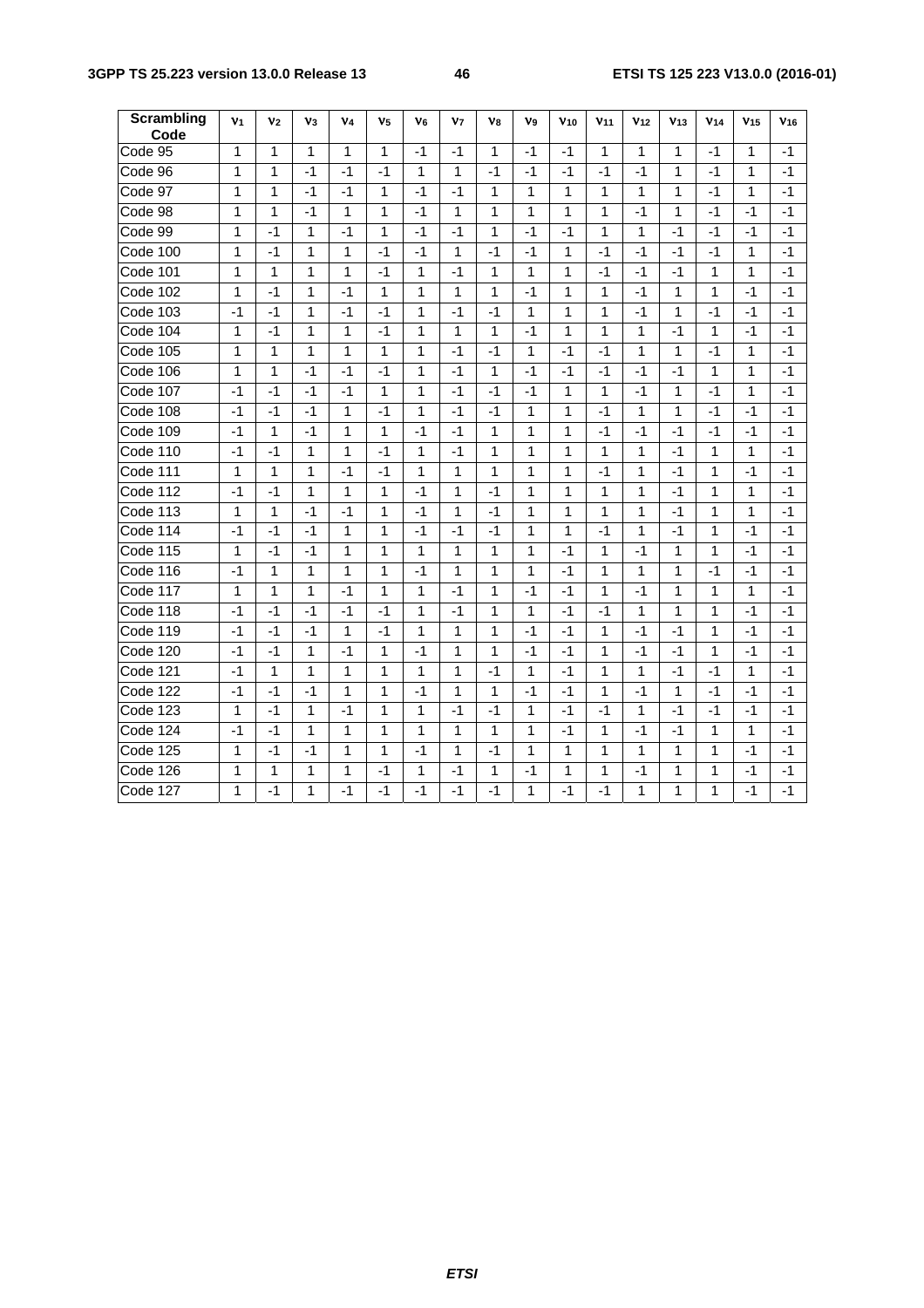# Annex AA (normative): Synchronisation sequence

# AA.1 Basic SYNC-DL sequence

#### **Table AA.1: Basic SYNC-DL Codes**

| Code ID | <b>SYNC-DL Codes of length 64</b> |
|---------|-----------------------------------|
| 0       | B3A7CC05A98688E4                  |
| 1       | 9D559BD290606791                  |
| 2       | 2CE7BA12A017C3A2                  |
| 3       | 34511D20672F4712                  |
| 4       | 9A772841474603F2                  |
| 5       | 9109B1A5CE01F228                  |
| 6       | 8FD429B3594501C0                  |
| 7       | 25251354AA3F8C19                  |
| 8       | C9A3B8E0C043EA56                  |
| 9       | BA04B888E5BC1802                  |
| 10      | A735354299370207                  |
| 11      | 74C3C8DA4415AE51                  |
| 12      | F4FD0458A0124663                  |
| 13      | A011D4E16C3D6064                  |
| 14      | BDA0661B0CAA8C68                  |
| 15      | 8E31123F28928698                  |
| 16      | F095C1632E2906AB                  |
| 17      | B60B4A8A664071CF                  |
| 18      | AA094DCCE91E041A                  |
| 19      | C0C31CDA8A256807                  |
| 20      | D516964FB18C1890                  |
| 21      | 30DE01834F4AACCE                  |
| 22      | 8F700323BA5CAD34                  |
| 23      | 1B50F4DEE0C1380C                  |
| 24      | 443382164F56F2D1                  |
| 25      | E1E4005D49B846B4                  |
| 26      | 040A97165330BFAA                  |
| 27      | C48E26881693AD78                  |
| 28      | D4354B2FE02361CC                  |
| 29      | 5383AB6C8A10CE84                  |
| 30      | D417A730F2F12244                  |
| 31      | ABF0A0D905A939C4                  |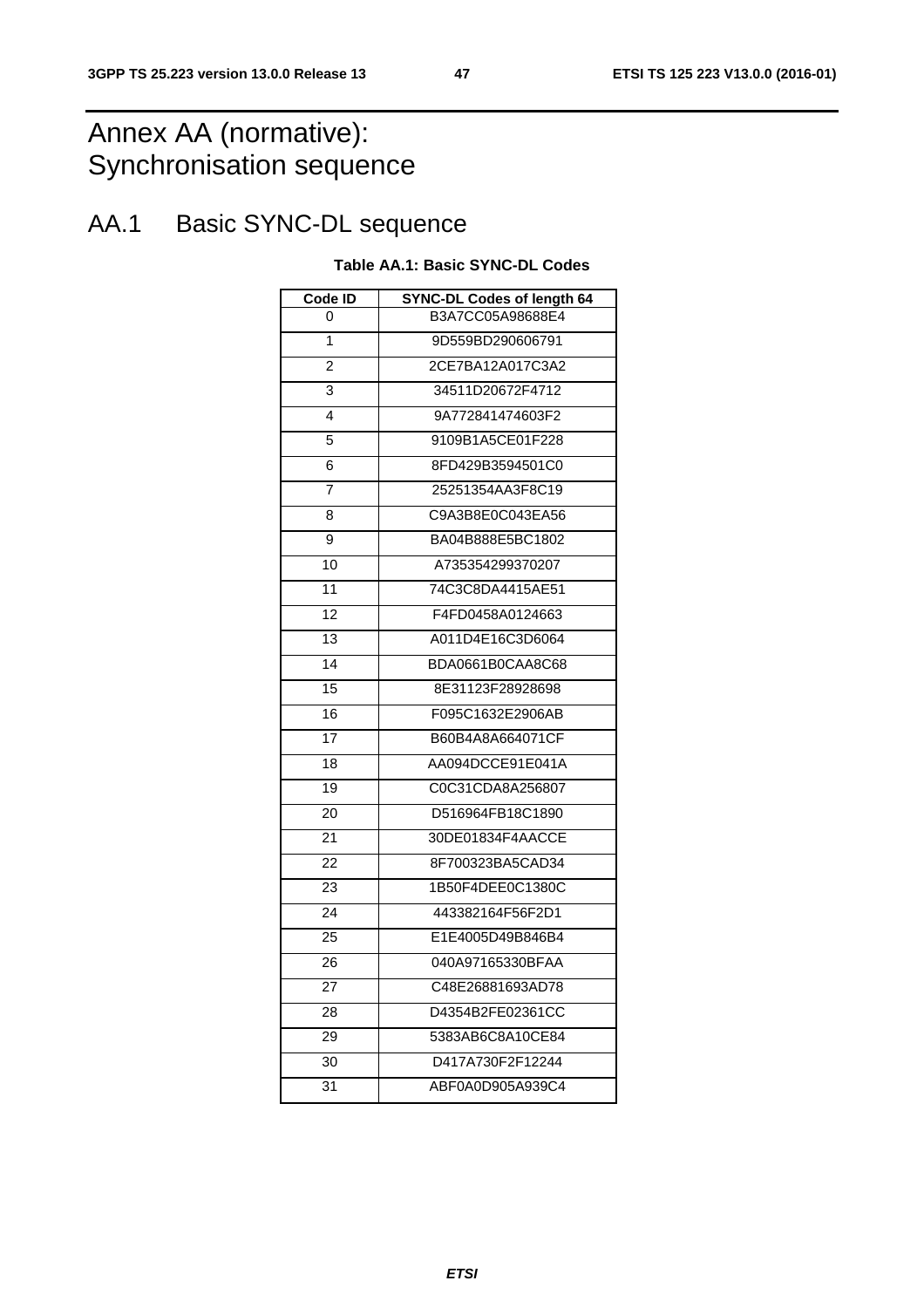# AA.2 Basic SYNC-UL Codes

### **Table AA.2: Basic SYNC-UL Codes**

| Code ID        | <b>SYNC-UL Codes of length 128</b> |
|----------------|------------------------------------|
| 0              | C11C20F0D1807DB8859175B798EC094A   |
| 1              | 91278068081EC8E74543DBC1C9AD4235   |
| $\overline{2}$ | 38F5AEE2E513DB12A663BA04160103E5   |
| 3              | 7AA8A0A210F12A1E4332F2EDD33011FC   |
| 4              | C180EA3B9BA1774EB9611BD249C4A508   |
| 5              | B072A2C839489D496B98CE9D0132FBC9   |
| 6              | B2723EAC6EB01667F2B33961C8074234   |
| 7              | C4144AD060F0EC095E227B92CF7C8280   |
| 8              | 653036A10D3054146FCF815986C63A14   |
| 9              | F899CA61435D64DC07FDF04C4A0C053A   |
| 10             | B56F2D6893A8051407F4C341D88DC7DC   |
| 11             | DC0BE838242142EDE6413A72C88D74AA   |
| 12             | 22A2ED86E4086C70A4860B13C76E579E   |
| 13             | A3CBC21322C97D2A02728E7875F39588   |
| 14             | D4EC4F694A082CB38E3B1558A0FCC89F   |
| 15             | CC891141C4E216D235C15CF5D3F9B002   |
| 16             | A1993114C50B77CB0C0725D1E22FD016   |
| 17             | 24F73A979DE52F82E8800CCB93842A59   |
| 18             | 8F878FA04659842E294D8DEAB20BA2FD   |
| 19             | AC90B0442D70662B028CF76A6BECDF09   |
| 20             | D94A284DF64D7B0102F0E084C29C88C8   |
| 21             | 8603200C7596F24E865FD3815693358D   |
| 22             | B466B12CF433642BD8B08F1F452E0550   |
| 23             | 86A3A1772C1C99FCA7DBBA0C312E34A0   |
| 24             | 622A1889F72A9A2C042D46F08EFEE1AC   |
| 25             | BF220A362BC0D3B0D7CE400954C6CFAE   |
| 26             | D28D73C52E89CF57905C502244F63616   |
| 27             | AD4E1C2103697D64D8B9D4C035D90548   |
| 28             | 8F081A9BA12B6C6BD024531AA984D21C   |
| 29             | E4092429BE82988E1E3585BF6A6AE550   |
| 30             | 08BD36E0A9C061782CB38B35B335CA56   |
| 31             | 1CDFF3CC2685D1C44F4A1059AB03F40A   |
| 32             | 506ED4E88FB1CECE3243F2A27A0221A4   |
| 33             | 846CF58A7AB613C83A24130B5778C0E2   |
| 34             | A2711A99E26A0C75AC026F4CFAECE893   |
| 35             | D846EEEBA2432AC05A01043C62579DCF   |
| 36             | 6B16B4E851CAF2121FC4CF88820C89E7   |
| 37             | AA4889A78207674A74E10C6F2BE11D48   |
| 38             | 8534CF8145BC991052814ED5C72709EE   |
| 39             | 01AEF15D2290A84A607425746D9963C7   |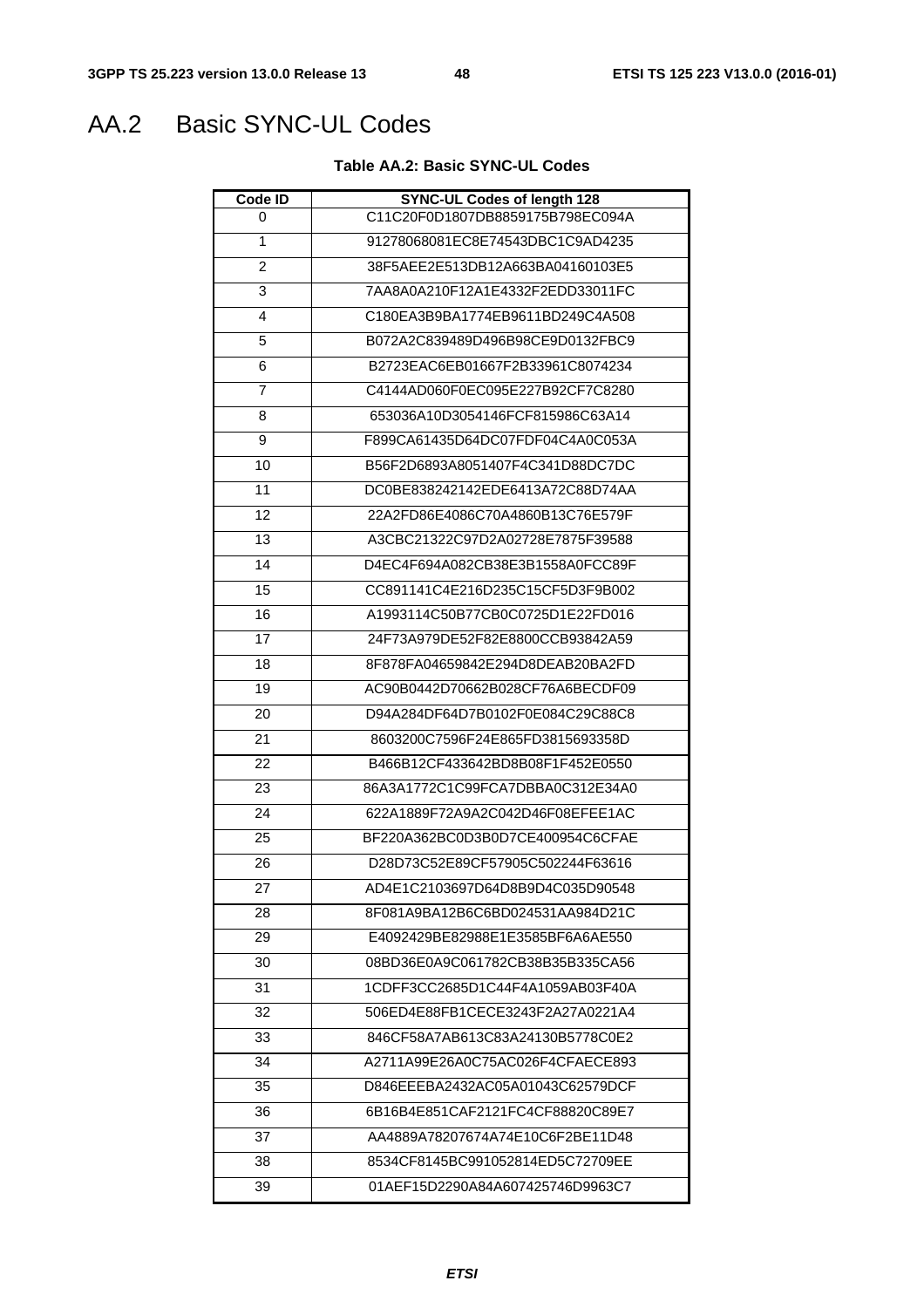| 40 | 999188F758245D5164FE16D852942C71 |
|----|----------------------------------|
| 41 | CF71C008599287E446E30745BD56E2D2 |
| 42 | 248414BA0DF8CDC4711FE7C8707ED0AD |
| 43 | EB2E263EC016191C81AB714BFE4D2B30 |
| 44 | 862082A7482FAC1C499793A0D8CED670 |
| 45 | DE2C22B2783AB75A7342608DE413840A |
| 46 | E31AA60B727F2CA2A78DAAC10665011D |
| 47 | CEF6CD06509870AC9E0177ACD550921D |
| 48 | E52C84D499FFCDC287581691471540F2 |
| 49 | B33BF6551A4322504BEE0930BCA1EC68 |
| 50 | 555BE6886D0FC43D72315E6C6D384148 |
| 51 | 8444F67451EE23CE1240C90F0B52A492 |
| 52 | 5C290D28E84060E69D09788A261B10FF |
| 53 | 337E0C35E83CD38CCC5D45804241F952 |
| 54 | A7879F0D31A8982A01EE6AC4952984DC |
| 55 | A37F506508928C70A83D69A2373781B9 |
| 56 | 42F55208EE12909803A7CBEB19B5419E |
| 57 | 57E5E268A328FCC9ED04B9E5420AC702 |
| 58 | EB033AD1222F84D8642C4E3FAAD28206 |
| 59 | 98EE1415F026AC0E862C520451697DD0 |
| 60 | 6A0528AEA4B7CD6702660D81F8821E19 |
| 61 | 763D626A87C603BCB09E1A4C800A378F |
| 62 | EEA61897879289340C23F669D6A03762 |
| 63 | A6571B3CC2D0E04F017ACC808B92DCE7 |
| 64 | DDF88B52EA1831D293A803CF23C8C471 |
| 65 | 6CA4D333A2684140475DAB491F61C17A |
| 66 | A7D2AD23043989A13289F7C3E135580A |
| 67 | B1C752FA66B41C81904EDE27EA000E2E |
| 68 | 8694BE3CC1CB36BE2A095F89CC619080 |
| 69 | 9C20334E1BBC596B25E151180BF99940 |
| 70 | 484256214F81070DD9C49A2B05A43DCE |
| 71 | 401A20BCBE29B7438A7AEE44635A9E23 |
| 72 | 8858585C3239CBF628033FA0DF189378 |
| 73 | EFA36404C1BA5118CC5F9052FD28D9C3 |
| 74 | 155609873D8A042D496E6477B747C4F8 |
| 75 | 8446077883A6D7D2549CC9742E3FD023 |
| 76 | E630142B189AA209371A6F0FFDBC30A7 |
| 77 | C46060535AC6DBB2095F1D7826D0CD5C |
| 78 | E00D19E48797148B28DEDA9D429362E2 |
| 79 | 645DE447E938485489416CAFCC1C571F |
| 80 | DA10AFBF2AE61C593A1D88584DE30598 |
| 81 | BB248AEA5FD3FE210CD48FC401E1A686 |
| 82 | A89F146BD9191F445301C081CB6F5625 |
| 83 | 15BBF04F247C59150208949EB6B9CC58 |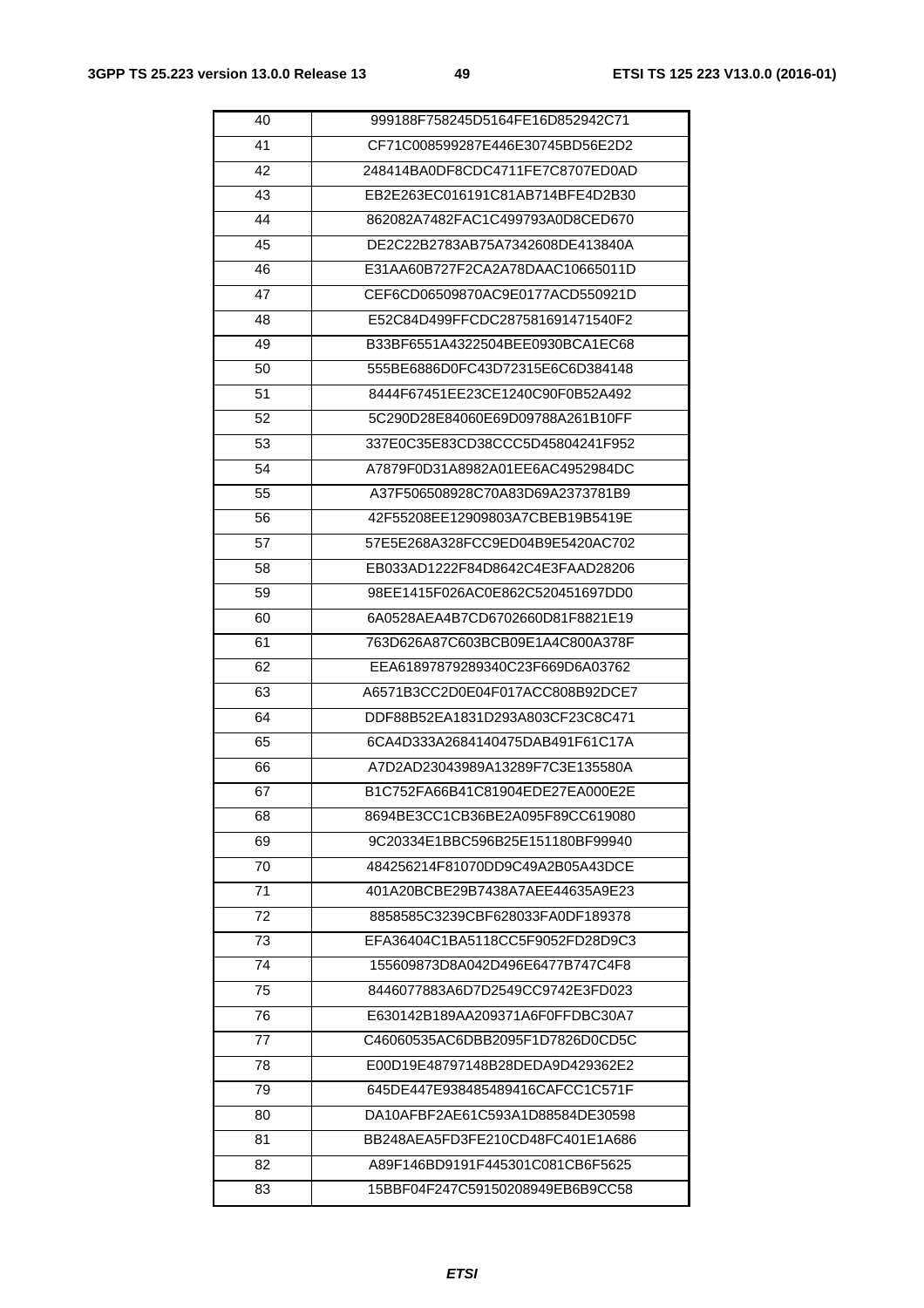| 84  | 08F48BFA7804B5B2CC2E96510232E062 |
|-----|----------------------------------|
| 85  | 9AA2BE74005A3679C626B209580B8D03 |
| 86  | 9D40664A2C808F2F293E255398B37E6A |
| 87  | 6869C98A8AAD81CAE41A23C83FF9EEA0 |
| 88  | 576E8948E61BD0927C4140C3C04C4CF3 |
| 89  | 0F942C67A1137B6EAA058C2A74872C73 |
| 90  | 9D058E27ED546C10632684BBC84E5BC1 |
| 91  | 79D4B840E20148B134F90B51164BCBD0 |
| 92  | 0E35E1D8D1214C05FAC790B69B239150 |
| 93  | FFA1BB0232CD71480BE5CA1C2A269F89 |
| 94  | B2956F5F4E270446F9211584792628DB |
| 95  | F56CCA23421C8EC8F8A41F7DA4A41EA2 |
| 96  | 0B5ECA04F1789A7148C80C39D57D05F6 |
| 97  | A10B538E8A8CFC8F8925C485F2A88660 |
| 98  | 9925C2C715001D9FC78ACCC51DA1AF34 |
| 99  | 0DAC9CFDEA40429A8B12C7D320D60F70 |
| 100 | 377FC9A097017958440914E83118E39D |
| 101 | 8421096FA8B47E4E943B6473671955CC |
| 102 | 574086183477C4F68540CB7E858263B1 |
| 103 | 895B6A8980C6703C779F49F40C5CFC19 |
| 104 | D0D253E157BC19262150CEA668679E71 |
| 105 | B8889C60EBA812BD7F0B6498823296D2 |
| 106 | A13FB9F3A08528E44B13C12CF0D461AA |
| 107 | 8D4DCFBE43D6E2024B1F8470224AA330 |
| 108 | 536D159E119E0893838657B12A074E64 |
| 109 | DCFD49C504AD3A2F049A0CB70238EC8A |
| 110 | D363DB4C46C11757FA8FB18139789102 |
| 111 | 424A1E8A1D4DA256E4CA3BC8C2201BE3 |
| 112 | 417B619ED30FEB0A847CC3A191A20398 |
| 113 | 843FBBC95453C61786D1332612B45B4D |
| 114 | F26CACC0732CF8ED0C5BC1462B1620B4 |
| 115 | 88E0FE440C70E9249A92A7AF94638880 |
| 116 | 99A52B7D8C950308057E0661D7459960 |
| 117 | A5C28218BF5D16E63E42698A0A6B0896 |
| 118 | B2763BEEC784A12E8C50778536921806 |
| 119 | 987B2B6A3A77A059B30A082457AB84E0 |
| 120 | 820DB500F1B206358D7A7F210AB85AA8 |
| 121 | 97760A5CFC5E03EB439C914590045938 |
| 122 | 896A720E8857C8708A59F8C94DE0841E |
| 123 | 2D101F0CF95263843412577340DEBB11 |
| 124 | E8E5214B4DCF5D11A245B0149D49C87C |
| 125 | 51224EAA10099ACDE384834A5ADF03D8 |
| 126 | 64E51253554A230C186FDE4E8781BC09 |
| 127 | A499E391E69ED08890AC1A82A6115BEC |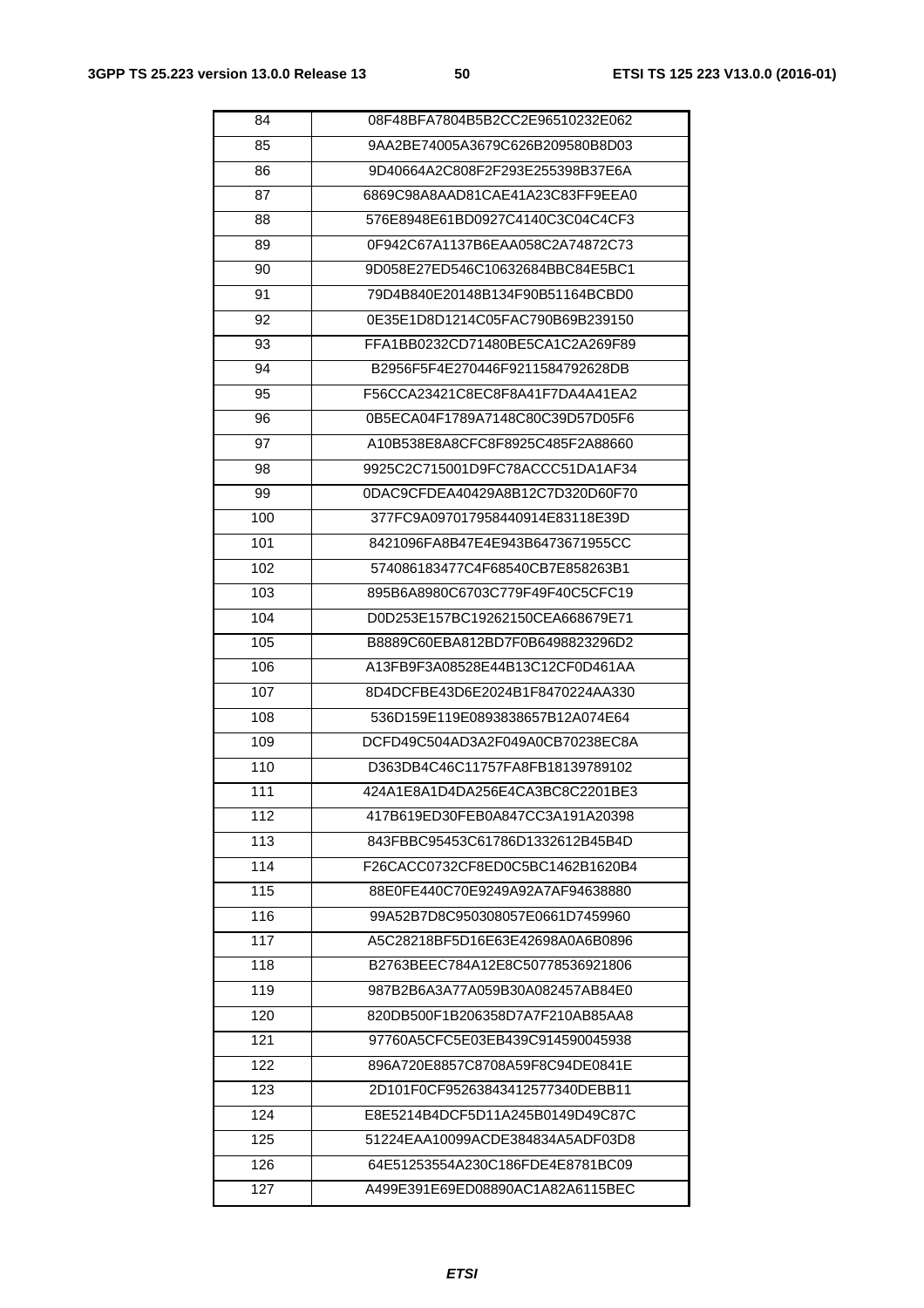| 128 | EE54C6E1834210D3EC1B07A456B92AA8 |
|-----|----------------------------------|
| 129 | 949DB5CA82420B54C1E0BCC111E704D9 |
| 130 | 9439EE9A9E4C447D1AA350926495047F |
| 131 | AD095CC0E7438AECE38D60980B3F2D00 |
| 132 | 83089C254C5EE9788072BC3D9282F798 |
| 133 | A27DC1A457BC5A56563D8A9B11203615 |
| 134 | 713053A9C0B1B08B14705FF5A7244DB4 |
| 135 | D36D4B9F4007354E0EC1B0CA8C8C7124 |
| 136 | 82E7C990612114F1CCE1BD9509FD4386 |
| 137 | C8D83FF0B48B14830D2015D53F8C0672 |
| 138 | 08AF223C869A36B169148FDDABB7D120 |
| 139 | B6C284C600AD0A99F86C449F8F4C53A6 |
| 140 | DC741B320C07682AF92AC4DBDE0C28C2 |
| 141 | 89B8D84FA902265850C0FA6FF0EB2C4F |
| 142 | A69445B3A52201DB984BC03D1956D7F3 |
| 143 | 0FE0F7224B7AD72E4D4530D0223F590C |
| 144 | 1B8C06F051434048EB925133AD3BD3F9 |
| 145 | E133D4C3C942726A351300C37E55D0DF |
| 146 | 9E09481D1881A66F562D8B453BC83AB2 |
| 147 | 2397B04B60A3C5700907BDBBA4E818C8 |
| 148 | 8F81F7A08CC6C8DA3D692AD34F50C012 |
| 149 | 9AB325352981BCCFA072F8FDE3009221 |
| 150 | 4FA88B7F1F8A620C31B0D486C52AC2F6 |
| 151 | 097AF0ADD16D7D39851049F0130EE444 |
| 152 | A5027732DACFF11C388D5820A4A9BA49 |
| 153 | 1CD981EA2EDB46218A407C7E20D4BE84 |
| 154 | D0FD94279FA67EC61A3904C0AD8ACA04 |
| 155 | EA73A9415EC2004D49E9D0F645961C75 |
| 156 | 005AF0614A7552041194DEECBF8DD016 |
| 157 | B514481533DA0A731705B93CF634E40D |
| 158 | 983054521841A6E4FF34B2C07B5684FE |
| 159 | C46D927D0FD2B2F509550025677C6871 |
| 160 | 2AD85C08127487C87ECE014D65169102 |
| 161 | 0F617852FA3930AA7EE74B400B2CC831 |
| 162 | AE9D395004C6E27540C378625D36E0D6 |
| 163 | DC4FA55750F10B0636248F12C212FFE4 |
| 164 | D3602B8D6CBF1809C88B827185631ECF |
| 165 | A94825850708E7723EA8F22C44BF78B2 |
| 166 | A62D231C16AEEFE0B0026B306662945A |
| 167 | 9C7BE810A86465A50551F89125D93B12 |
| 168 | 9712D9338B9CC60485C10172F50F121F |
| 169 | A3902CE0E0B9912591FF28C695728257 |
| 170 | 4167057891AB29473A9E0F67F3658921 |
| 171 | B3368B91EC12A284BC414C8F0D7F8D20 |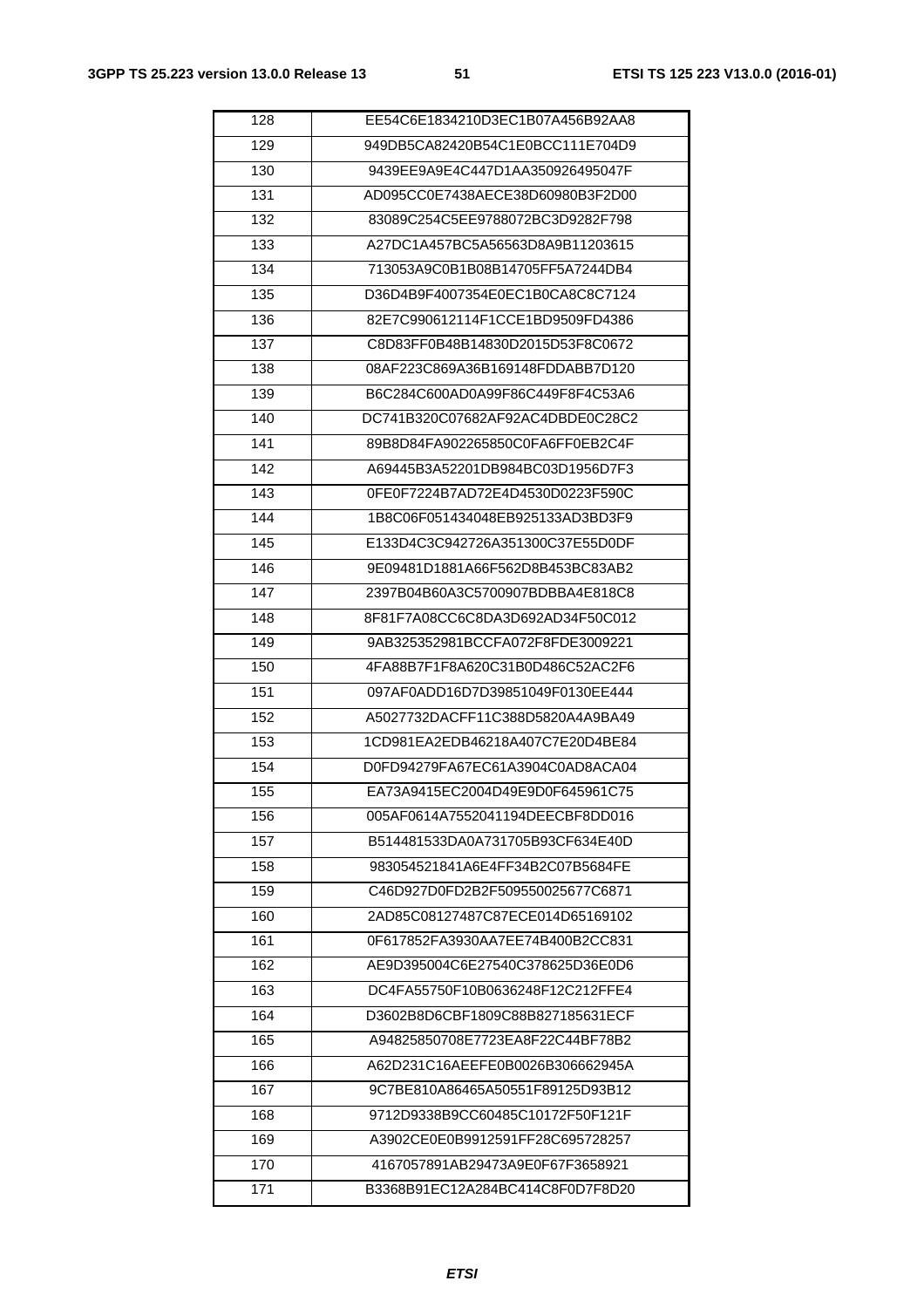| 172 | EE21888101ABF06C1175828CB58B598D |
|-----|----------------------------------|
| 173 | E43923A00ECC32CCC2D162A4A44BD7F4 |
| 174 | CC9E30B8538AD51703EEB6F70801AB22 |
| 175 | B908AD2F1501DA1C156811736CD798CD |
| 176 | 2B46302ACCC2F808797FC648A614326D |
| 177 | 8A54494F1BE27235B8764023AA0FBCFA |
| 178 | BC1041E6F636421E89277DC154439103 |
| 179 | 275B39A63029B974E3561AE0A8FC8032 |
| 180 | 9283F6FE819B80492A22B85CE5CE5DC4 |
| 181 | 4CCB52C0CE058A78022C22DF5788CBCC |
| 182 | B0DF9608DE549A6F6C581516919A81E6 |
| 183 | 2CA185163CC36060D1E85BB0A7FBB988 |
| 184 | 66101D2846155CAC986FC790D2124EFC |
| 185 | 8016E3904644D2093579B83BD7AB5071 |
| 186 | 531CAB7085BEC14257439658023647CF |
| 187 | DF2910165AA5051E41F6EB198E4D491C |
| 188 | BA32052042B0FB2188DE7857DA1B6788 |
| 189 | 9E6D075AFF0EA4153615E140BF380666 |
| 190 | 9ACC5A037902534642A3BE391AA40F9B |
| 191 | 4D741A3B4499843010D7E5FA8988DC80 |
| 192 | FA1421C96EDC6092726154560B1C2FC8 |
| 193 | 882946076223CAE0B0BFE3EDA59826D5 |
| 194 | CEBB288C28B7472A0D3917012276C034 |
| 195 | BD35A6E00C9528DB38289CF823C34F30 |
| 196 | E2C93618B6B2800D51171A5F85746A55 |
| 197 | B43EF39A1A64F0E220AF740F9494291B |
| 198 | AC537817C2612744A58132A8AFBC44A3 |
| 199 | 98A321249A821DDBF81C38235A371A14 |
| 200 | AE1D46069090D81BB6B08FED9E687285 |
| 201 | 7EAE2415DC2CD60AE083249A33B56E05 |
| 202 | 3D942AAA9BC9F27289421CE0B301FB98 |
| 203 | 1548BA6D08530727AC6D059C005C6C42 |
| 204 | FF47C21142C65B502DA70647BAE831D1 |
| 205 | C83AA7FEAC5E51A08091E10DB0C233D9 |
| 206 | E86EDD2EC2DAA3104229EDC43471A16A |
| 207 | 22FAFB9C184B78B56EE91B6602C03244 |
| 208 | E45631DC509B1290C08D2C1A1F15DBFE |
| 209 | D203C51207092B56568FDAD9E2D44473 |
| 210 | 2AA87F31A7D1AB1C90024F936006C4A5 |
| 211 | 913136153593DEABC7305BF0C5A62180 |
| 212 | D8DA5FE401F2758642A082C53A6A5CB8 |
| 213 | 23C2295213147F324DE8EC1C103BAE88 |
| 214 | 883AF097FCDE82B366A1844245E0D727 |
| 215 | 79E5E9F8C933159ACADC22A06F900A70 |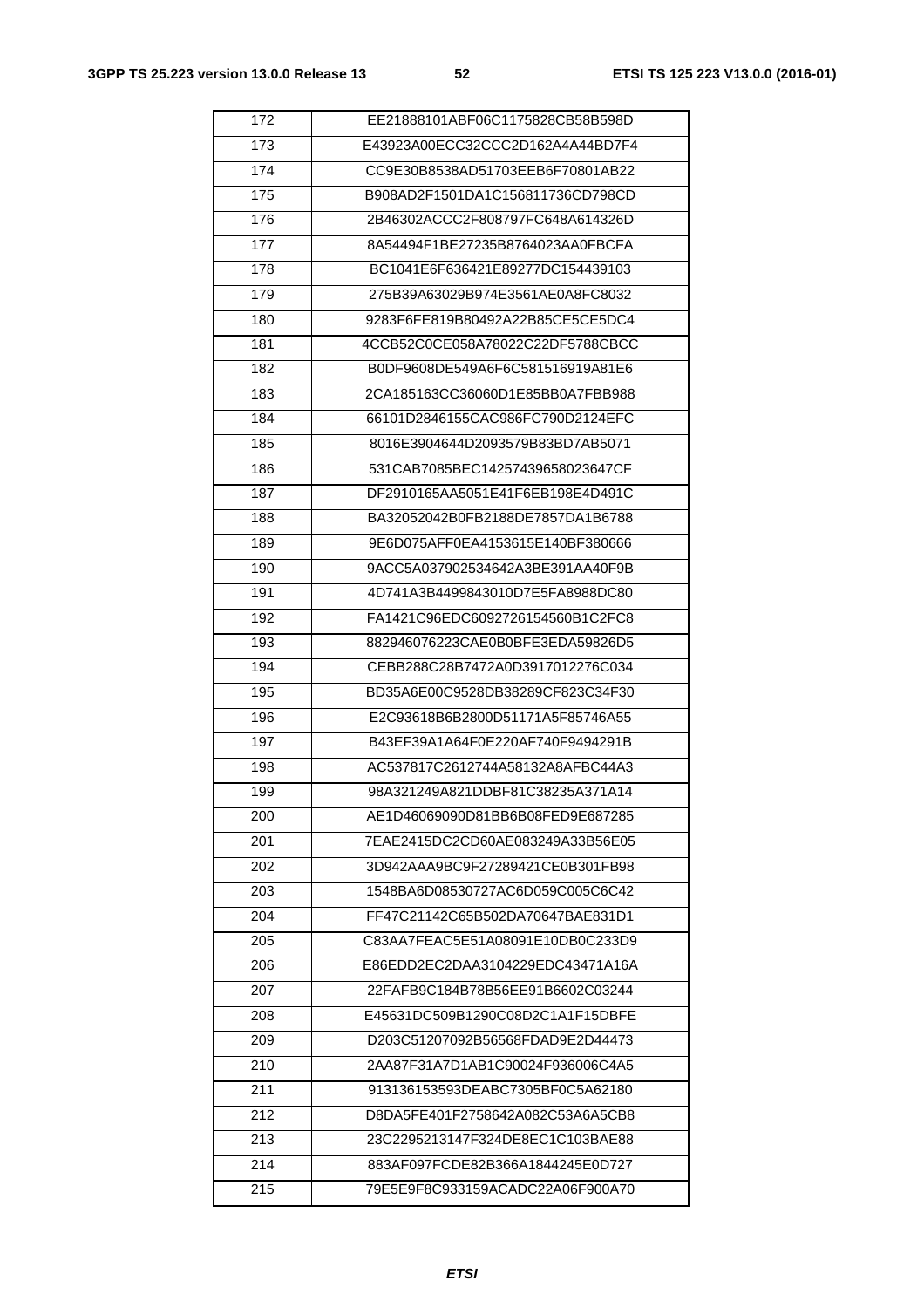| 216 | FE40502B44A9E44B2C336250D47538CC |
|-----|----------------------------------|
| 217 | 670452E19172C843176F1278FE41D584 |
| 218 | B7EAA436078E6886A3024F593AD57580 |
| 219 | 1044D4CDD7230E7B1953AD1232DF07E2 |
| 220 | 4D821ECAC3D845A2E1011695624576FF |
| 221 | 96622ED2FBD44D1B859D70601999F438 |
| 222 | CCC31C3D6D5B41B8D82FF4522A4C0146 |
| 223 | 4A84F7CD62E0C712980E6A0C89BF394F |
| 224 | 10E56751F000927284DBE174E68ECC4C |
| 225 | A3DE70921356F026E084CFE302A210A9 |
| 226 | B12DA0621B343A8C3FE941A32EA5D571 |
| 227 | D653135DE825A74B743E275C19020C71 |
| 228 | 5CAD301BF846B2EE921D33A3D4BB1220 |
| 229 | 1292445ACBB548C668FC3853578474E6 |
| 230 | B94B4B89C0654688C9E007D9061DF5FE |
| 231 | 75A2C91E76061A8680884E8BFD14A64A |
| 232 | 83726F3070B47ECE21504A5065D74A36 |
| 233 | 964A471444A270840919F7FE07382D14 |
| 234 | A582701EBFCA899B8497088C3560F300 |
| 235 | 64FCB63E21CAC63002D1E09FD1543274 |
| 236 | B1E1C83F689ADF422C865F98D288838A |
| 237 | A06A0D822165D3F3416B47419ECCB547 |
| 238 | 1D2068039A32B7EF728914ECE07CB416 |
| 239 | 64C0CF81F78E8823ECC8661A5295422A |
| 240 | 902A7243F593F2180E5A306A8438E6A9 |
| 241 | A4CCED356D56BF1B41C28E1504301FE8 |
| 242 | 82AE90E2F76B3055A2E3A966025CC01A |
| 243 | 8B90D5A62364E18574145C5895CEFF60 |
| 244 | 43F7EA1AB0D19032551AD9DE21307353 |
| 245 | DD5D8424AC60360B1C14E65815C9B15E |
| 246 | C632A67382ECB2681DFB8525140E2878 |
| 247 | 3A6ACF212B6F8B9C53FF224C2E00C16C |
| 248 | 86A90C267B1171093F362FE5CB14E3A0 |
| 249 | EA262EC36E6589C3BB005426AF2590F4 |
| 250 | 200F03126C5B0D7B901128E7757C5F70 |
| 251 | 68FC090C2221AA98BF0D24E85066EFC2 |
| 252 | 9E26CEC67832FC42A87E92FA1015212E |
| 253 | ACD889634F79506F2582EA03240F2A07 |
| 254 | AA65407E1F4A33BF9A62860A3D6A4CC0 |
| 255 | B1B950AC76A608AA32D04B03C7FF24D3 |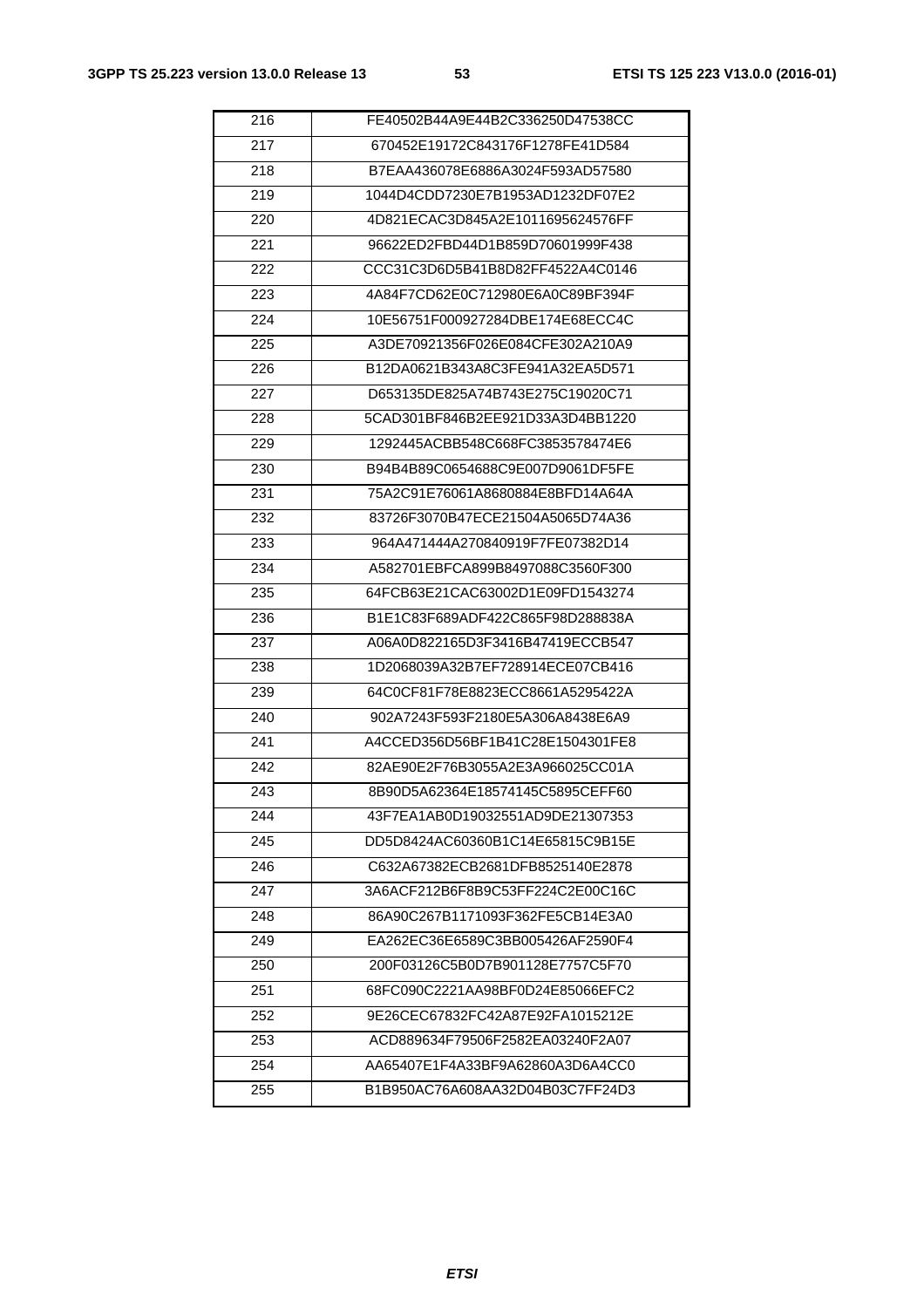# Annex B (informative): Generalised Hierarchical Golay Sequences

# B.1 Alternative generation

The generalised hierarchical Golay sequences for the PSC described in 7.1 may be also viewed as generated (in real valued representation) by the following methods:

#### Method 1.

The sequence y is constructed from two constituent sequences  $x_1$  and  $x_2$  of length  $n_1$  and  $n_2$  respectively using the following formula:

-  $y(i) = x_2(i \mod n_2) * x_1(i \dim n_2), i = 0 ... (n_1 * n_2) - 1.$ 

The constituent sequences  $x_1$  and  $x_2$  are chosen to be the following length 16 (i.e.  $n_1 = n_2 = 16$ ) sequences:

- $x_1$  is defined to be the length 16 (N<sup>(1)</sup>=4) Golay complementary sequence obtained by the delay matrix  $D^{(1)} = [8, 1]$ 4, 1,2] and weight matrix  $W^{(1)} = [1, -1, 1, 1].$
- $x_2$  is a generalised hierarchical sequence using the following formula, selecting  $s=2$  and using the two Golay complementary sequences  $x_3$  and  $x_4$  as constituent sequences. The length of the sequence  $x_3$  and  $x_4$  is called n<sub>3</sub> respectively  $n_4$ .
- *-*  $x_2(i) = x_4(i \mod s + s*(i \dim s n_3)) * x_3((i \dim s) \mod n_3), i = 0 \dots (n_3 * n_4) 1.$
- $-$  x<sub>3</sub> and x<sub>4</sub> are defined to be identical and the length 4 ( $N^{(3)} = N^{(4)} = 2$ ) Golay complementary sequence obtained by the delay matrix  $D^{(3)} = D^{(4)} = [1, 2]$  and weight matrix  $W^{(3)} = W^{(4)} = [1, 1]$ .

The Golay complementary sequences  $x_1, x_3$  and  $x_4$  are defined using the following recursive relation:

$$
a_0(k) = \delta(k) \text{ and } b_0(k) = \delta(k);
$$
  
\n
$$
a_n(k) = a_{n-1}(k) + W^{(j)}{}_n \cdot b_{n-1}(k \cdot D^{(j)}{}_n);
$$
  
\n
$$
b_n(k) = a_{n-1}(k) - W^{(j)}{}_n \cdot b_{n-1}(k \cdot D^{(j)}{}_n);
$$
  
\n
$$
k = 0, 1, 2, ..., 2^{**}N^{(j)} - 1;
$$
  
\n
$$
n = 1, 2, ..., N^{(j)}.
$$

The wanted Golay complementary sequence  $x_i$  is defined by  $a_n$  assuming n=N<sup>(j)</sup>. The Kronecker delta function is described by  $\delta$ , k,j and n are integers.

#### Method 2

The sequence y can be viewed as a pruned Golay complementary sequence and generated using the following parameters which apply to the generator equations for a and b above:

(a) Let  $j = 0$ ,  $N^{(0)} = 8$ . (b)  $[D_1^0, D_2^0, D_3^0, D_4^0, D_5^0, D_6^0, D_7^0, D_8^0] = [128, 64, 16, 32, 8, 1, 4, 2].$ (c)  $[W_1^0, W_2^0, W_3^0, W_4^0, W_5^0, W_6^0, W_7^0, W_8^0] = [1, -1, 1, 1, 1, 1, 1, 1].$ (d) For  $n = 4$ , 6, set  $b_4(k) = a_4(k)$ ,  $b_6(k) = a_6(k)$ .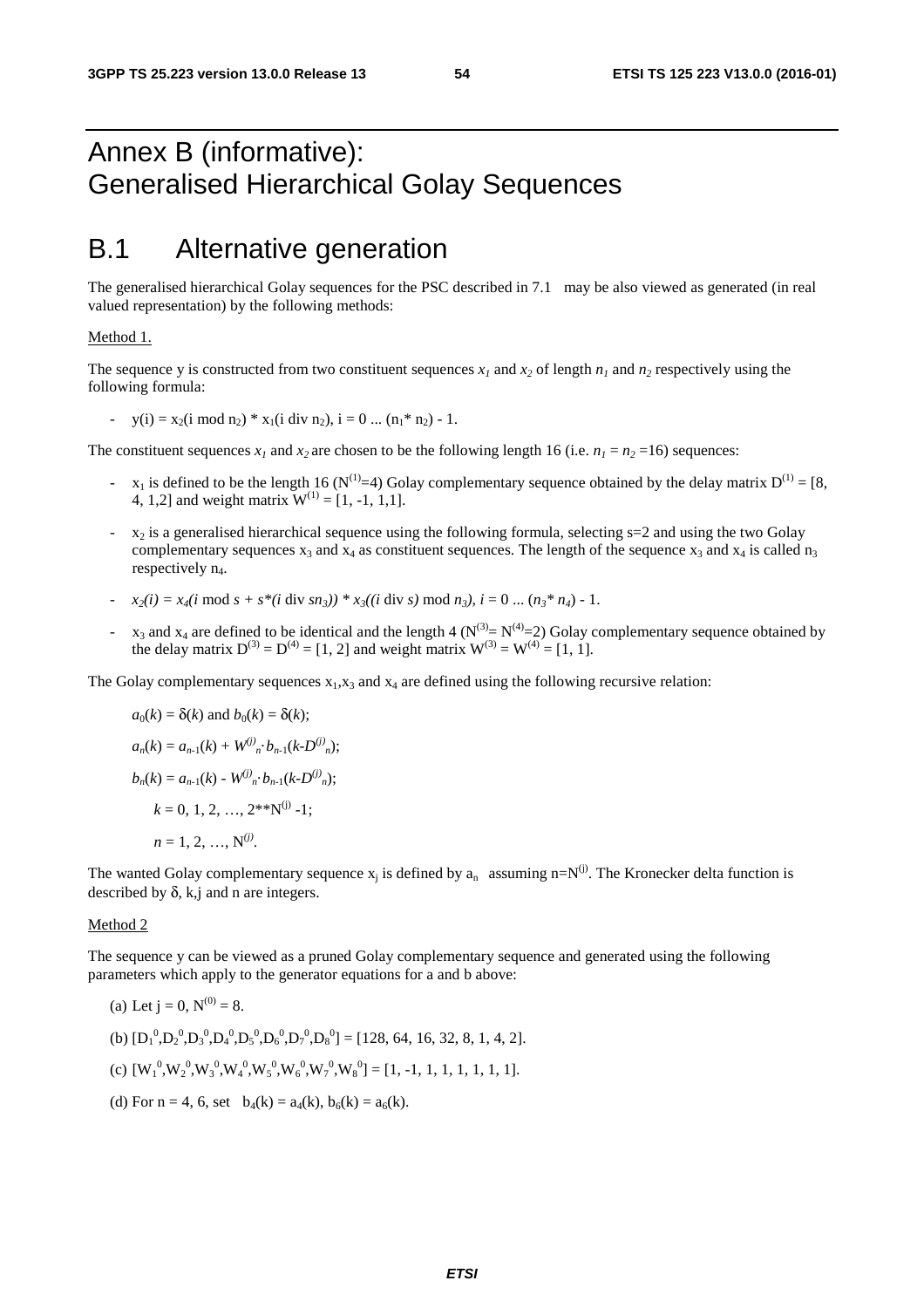# Annex C (informative): Change history

| <b>Change history</b> |                |                           |                |                          |                                                                      |       |                 |
|-----------------------|----------------|---------------------------|----------------|--------------------------|----------------------------------------------------------------------|-------|-----------------|
| Date                  | TSG#           | TSG Doc.                  | <b>CR</b>      | Rev                      | Subject/Comment                                                      | Old   | <b>New</b>      |
| 14/01/00              | <b>RAN 05</b>  | RP-99593                  |                |                          | Approved at TSG RAN #5 and placed under Change Control               |       | 3.0.0           |
| 14/01/00              | <b>RAN 06</b>  | RP-99696                  | 001            | 01                       | Primary and Secondary CCPCH in TDD                                   | 3.0.0 | 3.1.0           |
| 14/01/00              | <b>RAN 06</b>  | RP-99695                  | 003            | 1                        | Alignment of Terminology Regarding Spreading for TDD Mode            | 3.0.0 | 3.1.0           |
| 14/01/00              | <b>RAN_06</b>  | RP-99696                  | 004            |                          | Code allocation for Case 3<br>3.0.0                                  |       | 3.1.0           |
| 14/01/00              | $\blacksquare$ | $\blacksquare$            | $\sim$         |                          | Change history was added by the editor                               | 3.1.0 | 3.1.1           |
| 31/03/00              | <b>RAN 07</b>  | RP-000069                 | 002            | 3                        | Cycling of cell parameters                                           | 3.1.1 | 3.2.0           |
| 31/03/00              | <b>RAN 07</b>  | RP-000069                 | 005            |                          | Removal of Synchronisation Case 3 in TDD                             | 3.1.1 | 3.2.0           |
| 31/03/00              | RAN_07         | RP-000069                 | 006            | $\mathbf{1}$             | Signal Point Constellation<br>3.1.1                                  |       | 3.2.0           |
| 03/05/00              |                |                           |                | $\blacksquare$           | Revision marks accepted to create clean version<br>3.2.0             |       | 3.2.1           |
| 26/06/00              | <b>RAN 08</b>  | RP-000273                 | 008            |                          | Editorial Modifications for 25.223                                   | 3.2.1 | 3.3.0           |
| 26/06/00              | <b>RAN 08</b>  | RP-000273                 | 009            | $\overline{\phantom{a}}$ | Editorial modification of 25.223                                     | 3.2.1 | 3.3.0           |
| 26/06/00              | <b>RAN_08</b>  | RP-000273                 | 010            |                          | Editorial modification of 25.223                                     | 3.2.1 | 3.3.0           |
| 26/06/00              | <b>RAN_08</b>  | RP-000273                 | 011            | 2                        | Editorial modification of 25.223                                     | 3.2.1 | 3.3.0           |
| 26/06/00              | <b>RAN_08</b>  | RP-000273                 | 012            | 2                        | Modified code sets on SCH for cell search in UTRA TDD                | 3.2.1 | 3.3.0           |
| 26/06/00              | <b>RAN_08</b>  | RP-000273                 | 013            | 1                        | Editorial update of TS25.223                                         | 3.2.1 | 3.3.0           |
| 23/09/00              | <b>RAN 09</b>  | RP-000346                 | 007            | $\mathbf{1}$             | Gain Factors for TDD Mode                                            | 3.3.0 | 3.4.0           |
| 23/09/00              | <b>RAN 09</b>  | RP-000346                 | 014            | $\overline{\phantom{a}}$ | Synchronisation codes                                                | 3.3.0 | 3.4.0           |
| 16/03/01              | <b>RAN_11</b>  | $\mathbf{r}$              | $\sim$         | $\blacksquare$           | Approved as Release 4 specification (v4.0.0) at TSG RAN #11          | 3.4.0 | 4.0.0           |
| 16/03/01              | <b>RAN 11</b>  | RP-010064                 | 015            | 1                        | Code specific phase offsets for TDD                                  | 3.4.0 | 4.0.0           |
| 16/03/01              | <b>RAN_11</b>  | RP-010073                 | 016            | $\overline{\phantom{a}}$ | Cell synchronisation codes for R'4 Node B sync over air interface in | 3.4.0 | 4.0.0           |
|                       |                |                           |                |                          | UTRA TDD                                                             |       |                 |
| 16/03/01              | <b>RAN_11</b>  | RP-010071                 | 017            | $\mathbf{1}$             | Inclusion of 1.28Mcps TDD in TS 25.223                               | 3.4.0 | 4.0.0           |
| 15/06/01              |                | RAN 12 RP-010337          | 019            |                          | Addition to the abbreviation list and definition of a constant       | 4.0.0 | 4.1.0           |
| 21/09/01              |                | RAN 13   RP-010524        | 021            | 1                        | Clarification of notations in TS25.221 and TS25.223                  | 4.1.0 | 4.2.0           |
| 21/09/01              |                | RAN 13 RP-010530          | 022            | $\mathbf{1}$             | Clarification of notations in TS25.221 and TS25.223                  | 4.1.0 | 4.2.0           |
| 14/12/01              |                | RAN 14   RP-010748        | 023            | $\blacksquare$           | A correction of Figure 7 in subclause 7.7.2 of TS 25.223             | 4.2.0 | 4.3.0           |
| 08/03/03              | <b>RAN_15</b>  | RP-020051                 | 025            | 1                        | Removal of quantisation of bj gain factor when calculated from a     | 4.3.0 | 4.4.0           |
|                       |                |                           |                |                          | reference TFC                                                        |       |                 |
| 08/03/03              | <b>RAN_15</b>  | RP-020051                 | 028            | $\blacksquare$           | Channelisation code-specific multiplier operation under              | 4.3.0 | 4.4.0           |
|                       |                |                           |                |                          | autonomous SF change                                                 |       |                 |
| 08/03/03              | <b>RAN_15</b>  | RP-020051                 | 030            | $\blacksquare$           | Alignment of gamma(i) gains of 25.223 with SIR target of WG2         | 4.3.0 | 4.4.0           |
|                       |                |                           |                |                          | 25.331                                                               |       |                 |
| 08/03/03              | <b>RAN 15</b>  | RP-020058                 | 026            | $\mathbf{1}$             | CR to include HSDPA in TS25.223                                      | 4.4.0 | 5.0.0           |
| 07/06/02              |                | RAN_16 RP-020317          | 031            |                          | Correction of SPC for 16QAM in TDD                                   | 5.0.0 | 5.1.0           |
| 22/12/02              | <b>RAN 18</b>  | RP-020852                 | 033            |                          | Editorial modification to the section numberings                     | 5.1.0 | 5.2.0           |
| 25/03/03              | <b>RAN 19</b>  | RP-030140                 | 034            | 3                        | <b>Miscellaneous Corrections</b>                                     | 5.2.0 | 5.3.0           |
| 13/01/04              | $RAN_22$       |                           | $\sim$         |                          | Created for M.1457 update                                            | 5.3.0 | 6.0.0           |
| 12/12/05              | <b>RAN_30</b>  | RP-050728                 | 0037           |                          | Correction to 16QAM modulation function                              | 6.0.0 | 6.1.0           |
| 20/03/06              | <b>RAN 31</b>  | RP-060079 0038            |                | $\Box$                   | Introduction of 7.68Mcps TDD option                                  | 6.1.0 | 7.0.0           |
| 12/06/06              | <b>RAN_32</b>  | RP-060295 0040            |                |                          | Correction of the values of weight factors                           | 7.0.0 | 7.1.0           |
| 29/09/06              |                | RAN 33 RP-060492 0041     |                |                          | Introduction of E-DCH for 3.84Mcps and 7.68Mcps TDD                  | 7.1.0 | 7.2.0           |
| 13/03/07              |                | RAN 35 RP-070118 0042     |                | 1                        | Introduction of E-DCH for 1.28Mcps TDD                               | 7.2.0 | 7.3.0           |
| 30/05/07              |                | RAN_36   RP-070385   0043 |                | 1                        | Support for MBSFN operation                                          | 7.3.0 | 7.4.0           |
| 30/05/07              |                | RAN_36 RP-070386 0045     |                |                          | Support for 1.28Mcps TDD MBSFN operation                             | 7.3.0 | 7.4.0           |
| 11/09/07              |                | RAN_37   RP-070650   0046 |                | $\mathbf{1}$             | Introduction of multi-frequency operation for 1.28Mcps TDD           | 7.4.0 | 7.5.0           |
| 27/11/07              | <b>RAN_38</b>  | RP-070943 0049            |                | 1                        | More improvement on dedicated carrier for 1.28Mcps TDD MBMS          | 7.5.0 | 7.6.0           |
| 04/03/08              | <b>RAN_39</b>  |                           |                |                          | Creation of Release 8 further to RAN_39 decision                     | 7.6.0 | 8.0.0           |
| 28/05/08              |                | RAN_40 RP-080356 0052     |                |                          | Introduction the 64QAM constellation for 1.28 Mcps TDD HSDPA         | 8.0.0 | 8.1.0           |
| 28/05/08              | RAN_40         | RP-080347 0054            |                | $\sim$                   | Correction of uplink multicode capability for 1.28 Mcps TDD EUL      | 8.0.0 | 8.1.0           |
| 03/12/08              |                | RAN 42 RP-081118 0056     |                | 1                        | Support for 3.84 Mcps MBSFN IMB operation                            | 8.1.0 | 8.2.0           |
| 03/03/09              |                | RAN_43   RP-090239   0057 |                |                          | TFCI for Secondary CCPCH frame type 2 with 16QAM                     | 8.2.0 | 8.3.0           |
| 03/03/09              | <b>RAN 43</b>  | RP-090239 0058            |                |                          | Specification of scrambling codes and code groups for MBSFN IMB      | 8.2.0 | 8.3.0           |
| 26/05/09              | <b>RAN_44</b>  | RP-090531                 | 0059           |                          | Minor correction for MBSFN IMB                                       | 8.3.0 | 8.4.0           |
| 01/12/09              | <b>RAN_46</b>  |                           |                |                          | Creation of Release 9 (v9.0.0) at RAN#46                             | 8.4.0 | 9.0.0           |
| 07/12/10              | <b>RAN_50</b>  | RP-101317 0062            |                | $\overline{2}$           | Introduction of MC-HSUPA for 1.28Mcps TDD                            | 9.0.0 | 10.0.0          |
| 07/12/10              | <b>RAN_50</b>  | RP-101319 0063            |                | $\mathbf{1}$             | Introduction of MU-MIMO for 1.28Mcps TDD                             | 9.0.0 | 10.0.0          |
| 15/09/11              | <b>RAN_53</b>  | RP-111225                 | 0066           | 2                        | Clarification of 64QAM for LCR TDD                                   |       | $10.0.0$ 10.1.0 |
| 2012-09               | SP_57          |                           |                | $\overline{\phantom{a}}$ | Update to Rel-11 version (MCC)                                       |       | $10.1.0$ 11.0.0 |
| 2014-09               | SP_65          | $\blacksquare$            | $\blacksquare$ | $\blacksquare$           | Update to Rel-12 version (MCC)                                       |       | 11.0.0 12.0.0   |
| 2015-12               | SP_70          | $\blacksquare$            | $\blacksquare$ |                          | Update to Rel-13 version (MCC)                                       |       | 12.0.0 13.0.0   |